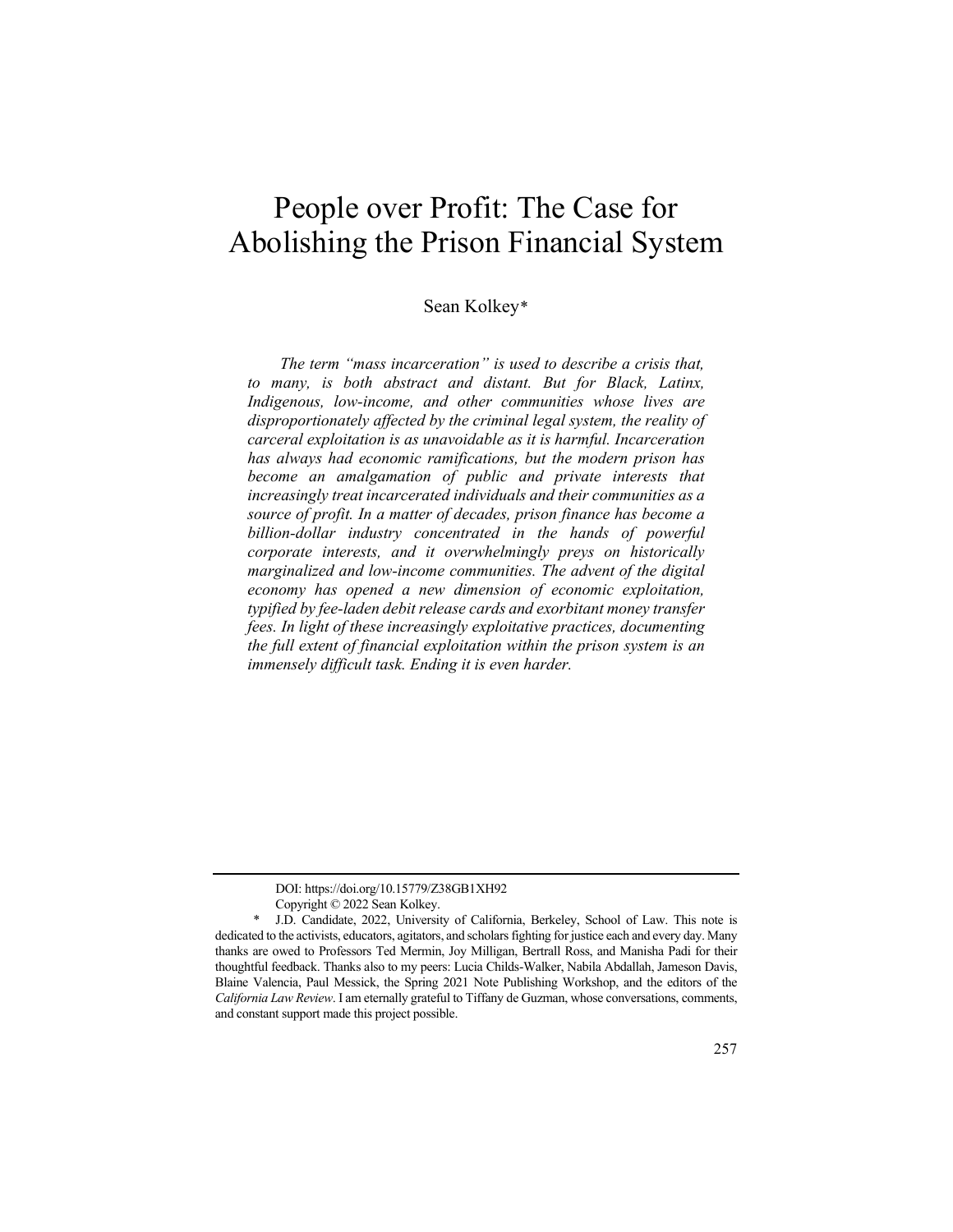*Despite persistent efforts to reform prison finance through litigation and regulation, the problem is getting worse—not better. This Note argues that the prison financial system is beyond repair and that it must be abolished. To that end, this Note proposes a communitycentered alternative to the existing prison financial system that reclaims the economic power seized by the carceral state and relocates it within the communities that mass incarceration has disproportionately impacted. Though it is only one part of the broader project of prison abolition, the proposed alternative addresses an aspect of the criminal legal system that is often overlooked. Doing so represents a concrete step towards the eventual dismantling of the prison industrial complex.*

*A Note About Language: The words that we use to describe people who have come in contact with the criminal legal system play a foundational role in our own conception and, by extension, our society's treatment of these individuals. While terms like "inmate," "ex-convict," and "prisoner" are widely used and recognized, they carry an inseparable connection to physical spaces that many people view with fear and contempt. Though linguistically convenient, this connotation reinforces harmful ideas and attitudes towards some of the most marginalized members of our communities. As such, this Article identifies people who have come in contact with the criminal legal system by their names when possible and in other instances refers to them as "incarcerated" or "formerly incarcerated" individuals.[1](#page-1-0)*

| I. Profits over People: The Journey to the Modern Prison System104     |  |                                                                    |  |  |
|------------------------------------------------------------------------|--|--------------------------------------------------------------------|--|--|
| A.                                                                     |  |                                                                    |  |  |
| В.                                                                     |  | The Rise of the Prison Industrial Complex110                       |  |  |
|                                                                        |  |                                                                    |  |  |
|                                                                        |  |                                                                    |  |  |
|                                                                        |  |                                                                    |  |  |
| II. The Reformist Approach: Litigate, Regulate, and Increase Access to |  |                                                                    |  |  |
|                                                                        |  |                                                                    |  |  |
|                                                                        |  |                                                                    |  |  |
|                                                                        |  |                                                                    |  |  |
|                                                                        |  | 2. Claims Under State Tort and Consumer Protection                 |  |  |
|                                                                        |  |                                                                    |  |  |
|                                                                        |  | 3. <i>Brown v. Stored Value Cards</i> and the Future of Litigation |  |  |
|                                                                        |  |                                                                    |  |  |
|                                                                        |  |                                                                    |  |  |

<span id="page-1-0"></span><sup>1.</sup> For a more thorough discussion, see Victoria Law & Rachel Roth, *Names Do Hurt: The Case Against Using Derogatory Language to Describe People in Prison*, REWIRE NEWS GRP. (Apr. 20, 2015), https://rewirenewsgroup.com/article/2015/04/20/case-using-derogatory-language-describeperson-prison/ [https://perma.cc/N8K5-Y8WA].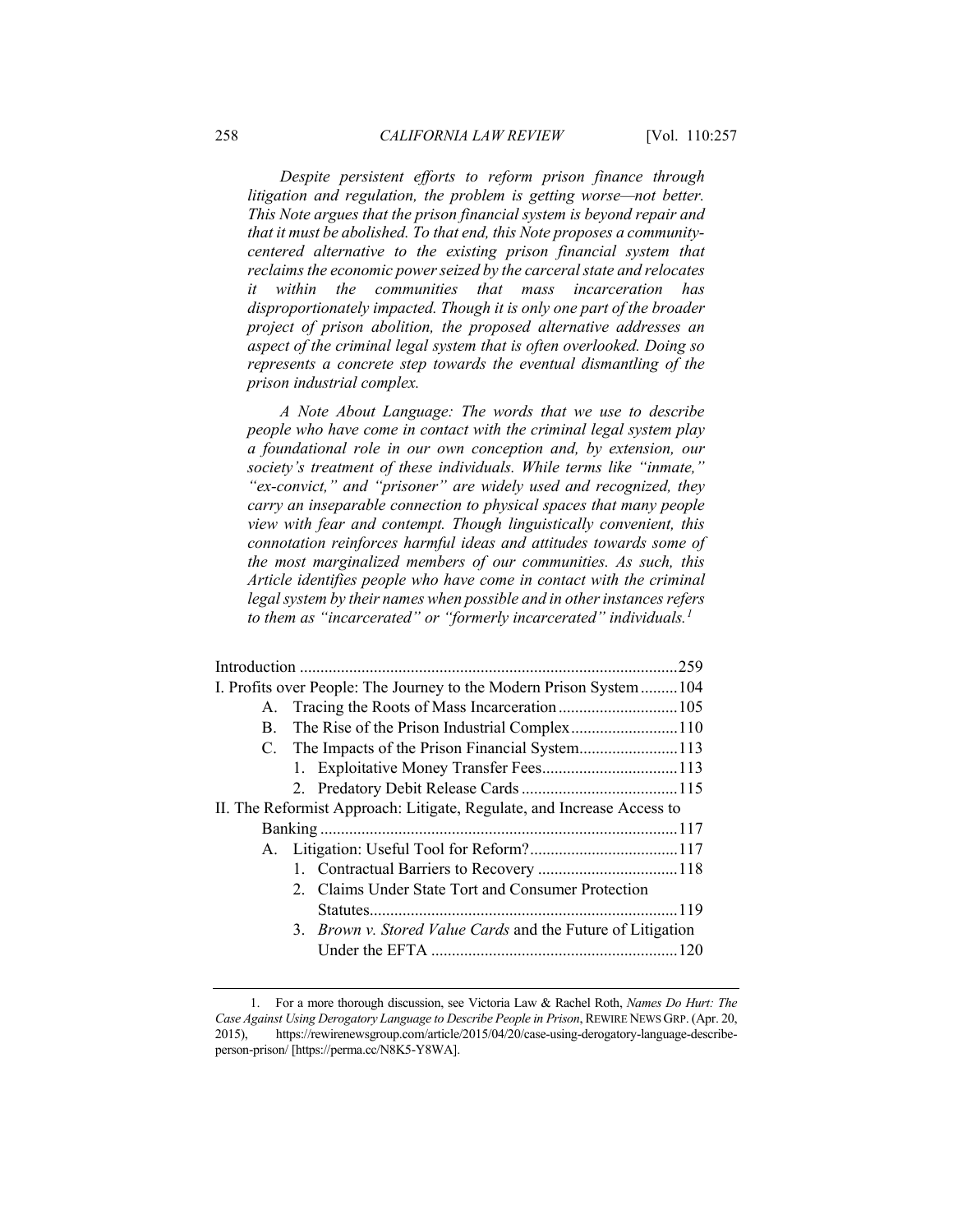2022] *PEOPLE OVER PROFIT* 259

|  | В.           | Prison Telecommunications: A Blueprint for Regulating     |  |  |
|--|--------------|-----------------------------------------------------------|--|--|
|  |              | .122                                                      |  |  |
|  | C.           | Pathways to Consumer Banking for Incarcerated Individuals |  |  |
|  |              | 124                                                       |  |  |
|  |              | 1. The Challenges of Being Unbanked 124                   |  |  |
|  |              |                                                           |  |  |
|  |              |                                                           |  |  |
|  | $\mathbf{A}$ |                                                           |  |  |
|  |              | $1 \quad$                                                 |  |  |
|  |              |                                                           |  |  |
|  | B.           | The Alternative: Non-Reformist Reform130                  |  |  |
|  |              | 1. Defining Ideological Differences in Framing and        |  |  |
|  |              |                                                           |  |  |
|  |              | 2. Abolitionist Politics Demand Concrete Alternatives131  |  |  |
|  | C.           | Community Development Financial Institutions: An          |  |  |
|  |              |                                                           |  |  |
|  |              | ShoreBank: Blueprint for the Modern CDFI133<br>1.         |  |  |
|  |              | 2. CDFIs in Action: The Two-Account System134             |  |  |
|  |              | Advancing the Project of Prison Abolition137<br>3.        |  |  |
|  |              |                                                           |  |  |
|  |              |                                                           |  |  |

## <span id="page-2-1"></span>**INTRODUCTION**

<span id="page-2-0"></span>Clarence Justin Alred was released from prison in July of [2](#page-2-2)013.<sup>2</sup> In lieu of cash, the balance of his trust account (a pseudo-bank account used to pay for items within prison) was given to him on a prepaid debit card issued by JPay, Inc., one of the largest providers of prison financial services in the country.<sup>[3](#page-2-3)</sup> Unbeknownst to Mr. Alred, the card that was foisted upon him concealed a predatory secret. Unlike a normal debit card, Mr. Alred's release card carried a vast array of hidden charges and fees, ranging from a \$0.70 surcharge with each purchase to a \$9.95 cancellation fee.[4](#page-2-4)

Mr. Alred's story is far from unique. Release cards are just one part of a broader array of services, including money transfers, prison telecommunications, and for-profit prison commissaries, which allow the private sector to harvest money from incarcerated individuals and their communities. These practices

<span id="page-2-2"></span><sup>2.</sup> Amirah Al Idrus, *Debit Cards Slam Released Prisoners with Sky-High Fees, Few Protections*, CTR. FOR PUB. INTEGRITY (Oct. 2, 2014), https://publicintegrity.org/inequality-povertyopportunity/debit-cards-slam-released-prisoners-with-sky-high-fees-few-protections/ [https://perma.cc/5N7S-JZ55].

<span id="page-2-4"></span><span id="page-2-3"></span><sup>3.</sup> *See id.*; Stephen Raher, *The Multi-Million Dollar Market of Sending Money to an Incarcerated Loved One*, PRISON POL'Y INITIATIVE (Jan. 18, 2017), https://www.prisonpolicy.org/blog/2017/01/18/money-transfer/ [https://perma.cc/5JFW-XDBK].

<sup>4.</sup> Al Idrus, *supra* not[e 2.](#page-2-1)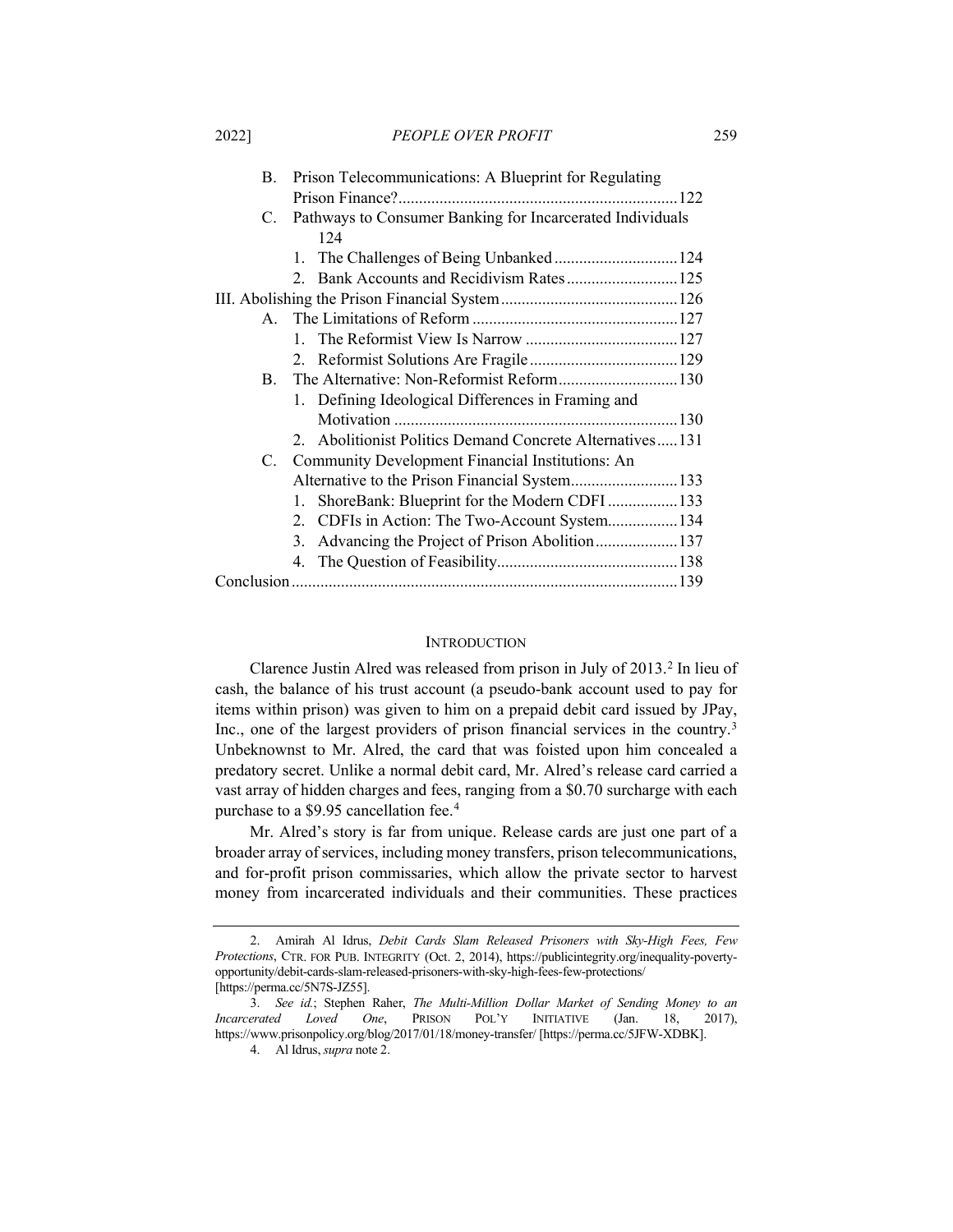have sparked outrage and countless calls for reform,<sup>[5](#page-3-0)</sup> but efforts to mend this broken system have thus far been largely unsuccessful, and private interests continue to develop new ways to exploit their influence for profit.

But imagine instead that Mr. Alred, upon his release, already had a debit card. Imagine that the card, rather than being attached to an account managed by the institution responsible for his imprisonment, was connected to an account at a financial organization managed by and for members of his community. Not only is this scenario possible, but it is a necessary step toward dismantling the prison industrial complex and relocating financial power within the low-income communities and communities of color that shoulder a disproportionate share of the harm mass incarceration has caused.

This Note argues that the systematic abuse perpetrated by the prison financial system cannot be answered by reform—it requires abolition. Part I investigates the roots of the current mass incarceration crisis and the prison industrial complex before examining the resulting financial exploitation of incarcerated individuals through two case studies: exploitative money transfer fees and prison debit release cards. Part II explores three current efforts to reform the prison financial system: litigation under state consumer protection laws and the Electronic Fund Transfer Act, regulation inspired by recent action from the Federal Communications Commission to curb financial exploitation in the prison telecommunications industry, and pilot programs both at home and abroad that seek to increase incarcerated individuals' access to consumer banking. Part III juxtaposes the politics underlying the existing reform efforts with the prison abolitionist movement and proceeds to articulate a concrete non-reformist alternative to the prison financial system: relocating incarcerated individuals' finances within Community Development Financial Institutions.

#### I.

#### PROFITS OVER PEOPLE: THE JOURNEY TO THE MODERN PRISON SYSTEM

The United States' prison system is distinct from those of other wealthy nations in the Global North for two deeply troubling reasons: first, the United States has by far the highest incarceration rate per capita of any country in the world;<sup>[6](#page-3-1)</sup> and second, the United States has allowed the private sector to take

<span id="page-3-0"></span><sup>5.</sup> *See, e.g.*, German Lopez, *How Private Bankers Cash in on Released Prisoners*, VOX (Nov. 3, 2015), https://www.vox.com/explainers/2015/11/3/9661554/prison-bank-prepaid-card [https://perma.cc/Q736-CLW2]; Ashley Soriano, *Fees, Fees and More Fees: The High Cost of Being a Georgia Prisoner*, ATLANTA J.-CONST. (Sept. 1, 2019), https://www.ajc.com/news/state--regional/feesfees-and-more-fees-the-high-cost-being-georgia-prisoner/ldSA2zieAYgMfsefBUas1L/ [https://perma.cc/U2LU-95S6].

<span id="page-3-1"></span><sup>6.</sup> *See* Emily Widra & Tiana Herring, *States of Incarceration: The Global Context 2018*, PRISON POL'Y INITIATIVE (Sept. 2021), https://www.prisonpolicy.org/global/2021.html [https://perma.cc/GXB6-P9ZZ].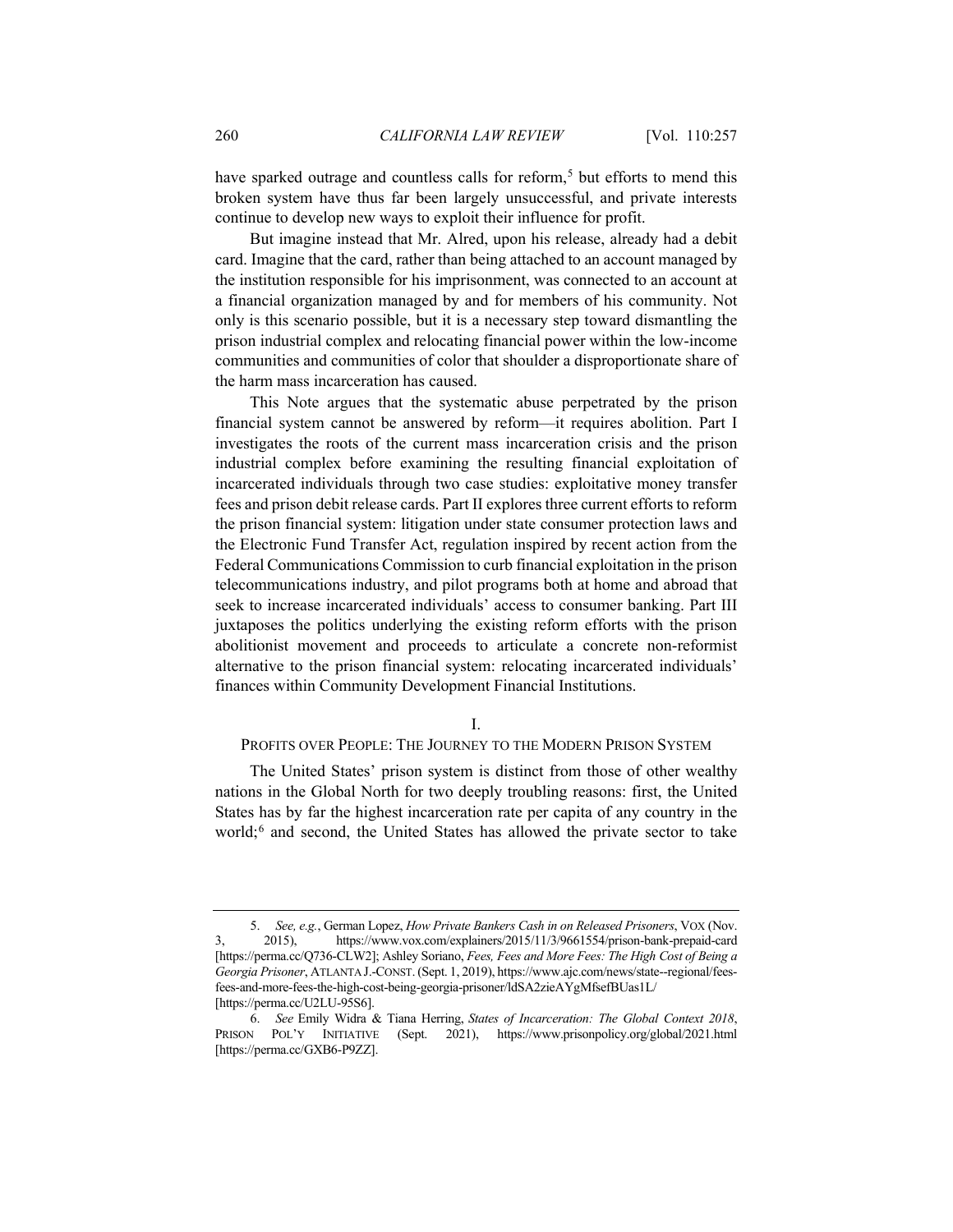unprecedented control of its criminal legal system.<sup>[7](#page-4-1)</sup> These two problems show few signs of abating. Mass incarceration is an ongoing crisis that disproportionately targets poor, Indigenous, Latinx, and especially Black communities, and the prison industrial complex continues to exert outsized influence on the carceral state in search of new sources of profit. While this Note ultimately seeks to articulate how one of these exploitative profit streams can be challenged and dismantled, it also attempts to humanize the people impacted by the violence of the carceral state. In order to fully understand why the prison financial system has fallen under the control of the private sector and how it can be reclaimed, it is necessary to first grapple with the history of mass incarceration and its disproportionate impact on Black people and Black communities.

## <span id="page-4-0"></span>*A. Tracing the Roots of Mass Incarceration*

The unprecedented size of the United States' incarcerated population is increasingly being recognized as a national crisis.<sup>[8](#page-4-2)</sup> Now totaling almost 2.3 million people, $9$  the United States imprisons and jails a population greater than that of its three least populous states combined.[10](#page-4-4) Though everyone feels the harm of mass incarceration, it is far from equally dispersed. The prison system disproportionately affects the lives and livelihoods of Black people, who constitute 40 percent of the incarcerated population despite making up only 13 percent of the United States' population[.11](#page-4-5) While the immediate crisis is largely the result of the racially discriminatory penological reforms of the 1970s and 1980s, the outsized impact of those reforms on Black communities is rooted in a far older and longstanding prejudice.

The institutionalized anti-Black racism that fueled generations of enslavement in the United States did not vanish in the wake of the Civil War,

<span id="page-4-1"></span><sup>7.</sup> Though the United States is not the only country that has privatized certain aspects of its prison system, other wealthy countries that also cede carceral power to the private sector, such as Australia and New Zealand, do so with contracts that incentivize lower recidivism rates as opposed to higher occupancy rates. *See* Lauren-Brooke Eisen & Rebecca Autrey, *A Critical Look at Private Prisons Overseas*, BRENNAN CTR. FOR JUST. (May 13, 2019), https://www.brennancenter.org/ourwork/analysis-opinion/critical-look-private-prisons-overseas [https://perma.cc/K636-BMMP] ("[Foreign] contracts revolve around performance metrics, as opposed to occupancy rates which are the center of so many private prison contracts in the United States. The companies running the prisons will, for example, receive bonuses from the government if individuals who are incarcerated there do not end up back in prison.").

<span id="page-4-2"></span><sup>8.</sup> *See, e.g.*, *Sunday Reading: America's Incarceration Crisis*, NEW YORKER (Nov. 18, 2018), https://www.newyorker.com/books/double-take/sunday-reading-americas-incarceration-crisis [https://perma.cc/L2PM-ZZYC].

<span id="page-4-3"></span><sup>9.</sup> Wendy Sawyer & Peter Wagner, *Mass Incarceration: The Whole Pie 2020*, PRISON POL'Y INITIATIVE (March 24, 2020), https://www.prisonpolicy.org/reports/pie2020.html [https://perma.cc/AT5A-UT5W].

<span id="page-4-5"></span><span id="page-4-4"></span><sup>10.</sup> *See Resident Population of the U.S. in 2020, by State (Including the District of Columbia)*, STATISTA (Jan. 20, 2021), https://www.statista.com/statistics/183497/population-in-the-federal-statesof-the-us/ [https://perma.cc/CKK8-P76R].

<sup>11.</sup> Sawyer & Wagner, *supra* not[e 9.](#page-4-0)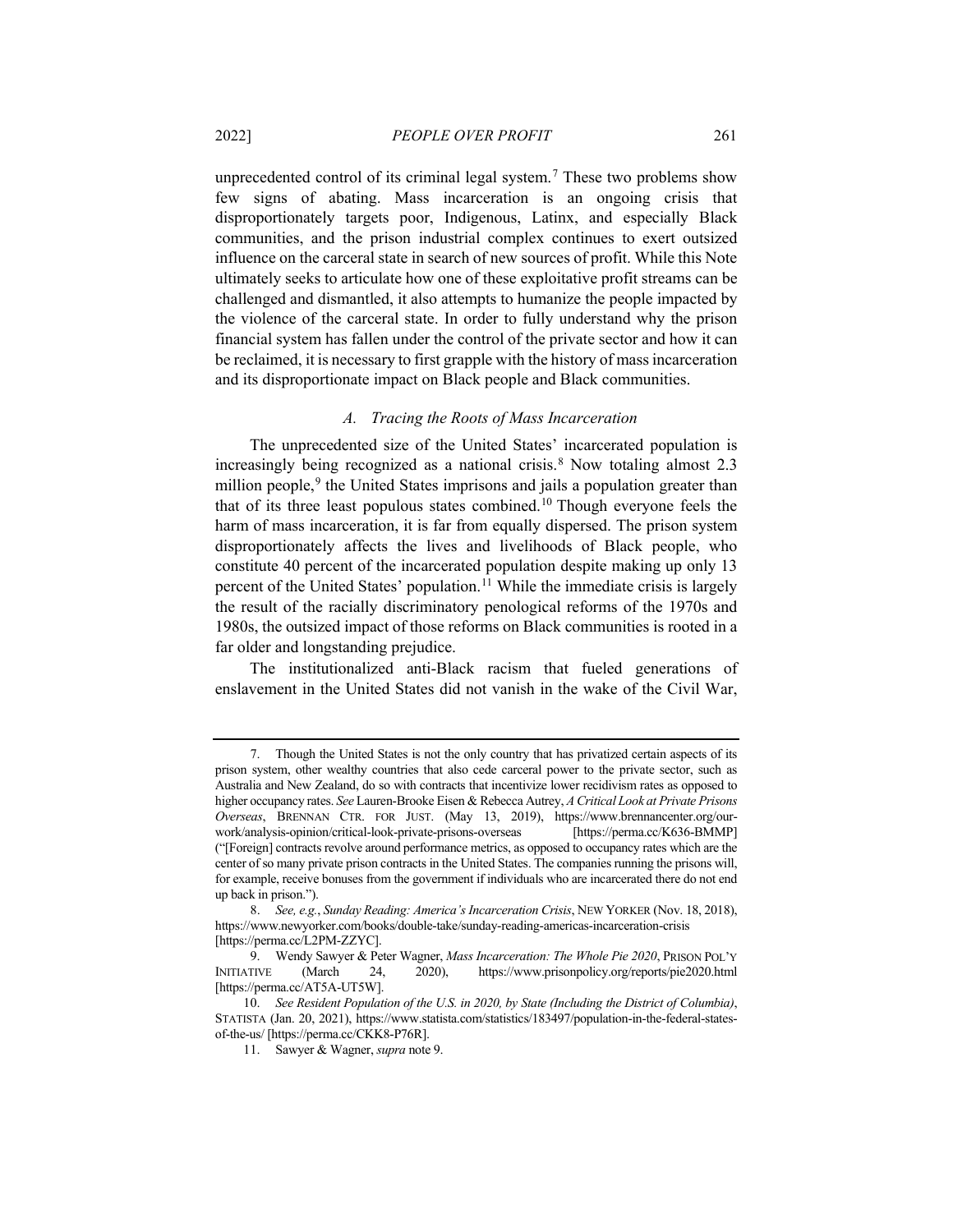and it is witnessed to this day in many aspects of American life, including the modern prison system. In 1865, Frederick Douglass proclaimed that slavery "steadily exerted an influence upon all around it favorable to its own continuance"[12](#page-5-2) and that it was "so strong that it could exist, not only without law, but even against law.["13](#page-5-3) His words proved prescient. In the immediate aftermath of the Civil War, Southern states seized on the Thirteenth Amendment's Exceptions Clause, which expressed approval of enslavement "as a punishment for crime whereof the party shall have been duly convicted."<sup>[14](#page-5-4)</sup> Rather than ending chattel slavery as an institution, the Thirteenth Amendment instead translated the underlying power dynamic that had fueled generations of subjugation into the language of the criminal legal system.<sup>[15](#page-5-5)</sup> The South set about creating a "criminal justice system that could legally restrict the possibilities of freedom for newly released slaves,"[16](#page-5-6) and those efforts would successfully recreate many of the abusive hallmarks of enslavement.

<span id="page-5-13"></span><span id="page-5-1"></span><span id="page-5-0"></span>The system devised by Southern states took as its starting point the Slave Codes that governed Black life in the years before the Civil War.[17](#page-5-7) These reintroduced "[B]lack [C]odes" criminalized seemingly commonplace behaviors such as vagrancy—broadly defined to include routine circumstances such as unemployment<sup>18</sup>—and were selectively enforced against Black people.<sup>[19](#page-5-9)</sup> Black labor, once claimed outright by enslavers, was seized and sold by the state through the convict leasing system, whereby prison operators sold incarcerated individuals' labor to fuel the economic resurgence of the "New South."[20](#page-5-10) Though the first systems of convict labor that had originated in colonial America largely faded from view by the time of the American Revolution, the post-war South proved fertile ground for their reemergence.<sup>21</sup> The practice reproduced the inhumane treatment that had defined chattel slavery and, in some cases, exposed Black people to conditions that were arguably worse than what they or their ancestors had experienced as enslaved people.[22](#page-5-12) The practice also demonstrated

- 18. *See* Pope, *supra* not[e 15,](#page-5-0) at 1479.
- 19. *See* DAVIS, *supra* not[e 16,](#page-5-1) at 11.

<span id="page-5-10"></span><span id="page-5-9"></span><span id="page-5-8"></span><span id="page-5-7"></span>20. TALITHA L. LEFLOURIA, CHAINED IN SILENCE: BLACK WOMEN AND CONVICT LABOR IN THE NEW SOUTH 66–67 (Heather Ann Thompson & Rhonda Y. Williams eds., 2015).

21. *See id.* at 65.

<span id="page-5-2"></span><sup>12.</sup> Frederick Douglass, *Reconstruction*, ATLANTIC (Dec. 1866), https://www.theatlantic.com/magazine/archive/1866/12/reconstruction/304561/ [https://perma.cc/5DUR-KMJE].

<sup>13.</sup> *Id.*

<sup>14.</sup> U.S. CONST. amend. XIII, § 1.

<span id="page-5-6"></span><span id="page-5-5"></span><span id="page-5-4"></span><span id="page-5-3"></span><sup>15.</sup> *See* Dylan Rodríguez, *Abolition as Praxis of Human Being: A Foreword*, 132 HARV. L. REV. 1575, 1580 (2019); James Gray Pope, *Mass Incarceration, Convict Leasing, and the Thirteenth Amendment: A Revisionist Account*, 94 N.Y.U. L. REV. 1465, 1470–72 (2019).

<sup>16.</sup> ANGELA Y. DAVIS, ARE PRISONS OBSOLETE? 11 (2003).

<sup>17.</sup> *See id.* at 11–12.

<span id="page-5-12"></span><span id="page-5-11"></span><sup>22.</sup> *See* DAVIS, *supra* not[e 16,](#page-5-1) at 13 ("Slave owners may have been concerned for the survival of individual slaves, who, after all, represented significant investments. Convicts, on the other hand,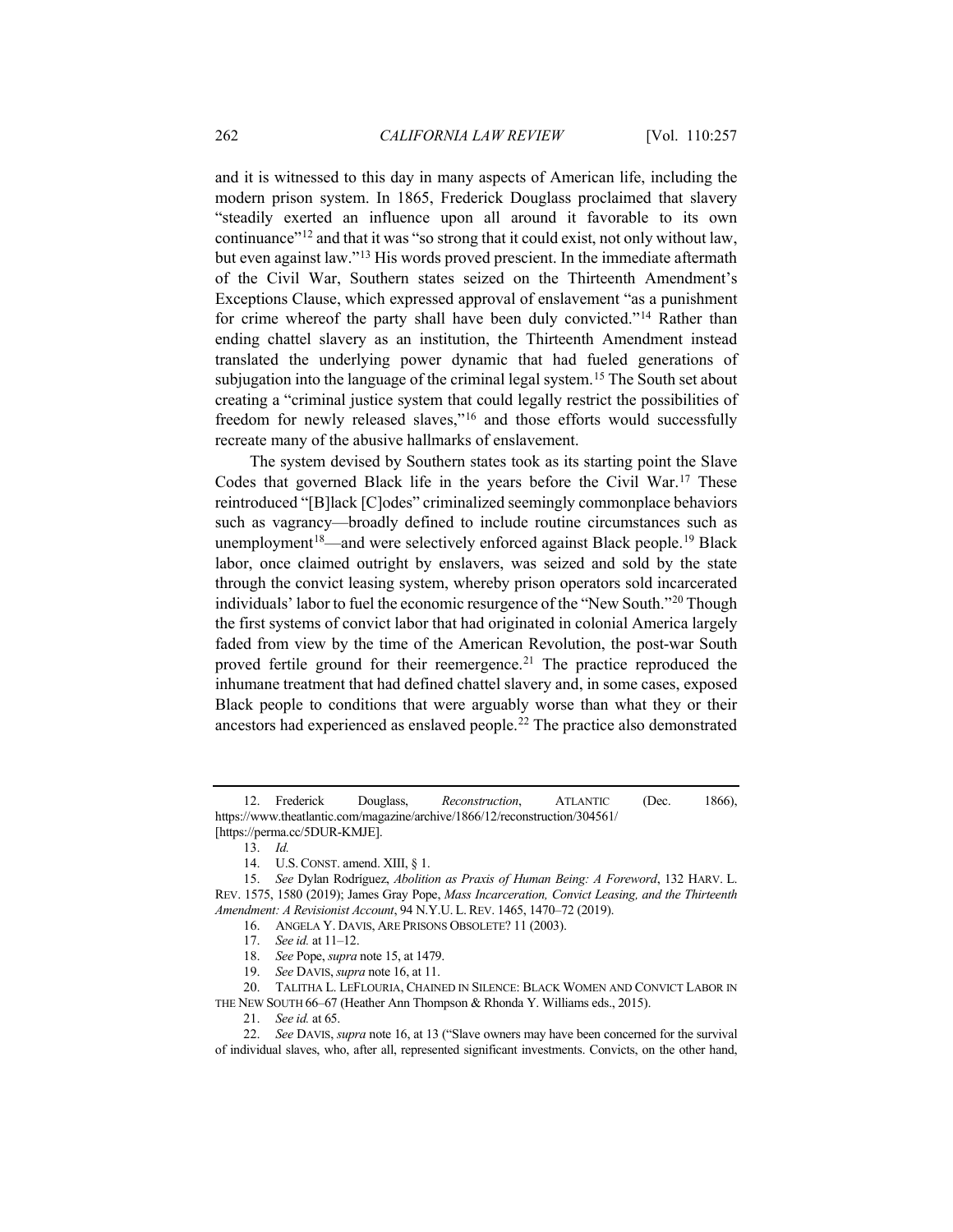that the privatization of the penal system had the potential to offer immense wealth to those who controlled the tools of incarceration, be they private parties or the carceral state.<sup>[23](#page-6-0)</sup> Though convict leasing was largely abolished by  $1927$ ,<sup>[24](#page-6-1)</sup> the anti-Black attitudes that were empowered and entrenched by the Black Codes and the convict leasing system continue to influence the United States' penological policies.[25](#page-6-2)

The racist institutions established in the South in the wake of the Civil War —many of which had analogous counterparts in the North<sup>[26](#page-6-3)</sup>—have had a lasting impact on the relationship between carceral politics and Black communities. Not only did the Black Codes dramatically reshape the demographic character of southern penitentiary systems from primarily White institutions to overwhelmingly Black ones, but they also seeded the view that Black people, and by extension Black communities, were inherently criminogenic.[27](#page-6-4) This misperceived connection between Blackness and crime helps to explain how, decades later, efforts to "reform" the prison system resulted in the disproportionate imprisonment of Black people.

<span id="page-6-7"></span>During the Civil Rights Movement of the 1950s and 1960s, the rhetoric of "law and order" and calls to get "tough on crime" laid the groundwork for a new era of racially discriminatory penological reforms that ultimately resulted in the pervasive incarceration of Black people.[28](#page-6-5) Though little effort was made to conceal the connection between "tough on crime" rhetoric and racism in the early-mid 1960s, changing political winds prompted the adoption of the "racially sanitized rhetoric of 'cracking down on crime' . . . that is now used freely by politicians of every stripe."[29](#page-6-6) The political palatability of the newly sanitized rhetoric facilitated the passage of racist sentencing reforms in the ensuing decades, both as part of a broader national shift towards determinate sentencing and through specific policies pursued as part of the War on Drugs.

were leased not as individuals, but as a group, and they could be worked literally to death without affecting the profitability of a convict crew.").

<span id="page-6-0"></span><sup>23.</sup> *See* LEFLOURIA, *supra* not[e 20,](#page-5-13) at 67. Georgia alone made \$250,000 (roughly \$6.5 million today) between 1872 and 1886 as a result of their extensive prison, and convict leasing allowed the state to limit the costs of housing incarcerated individuals. *Id.*

<sup>24.</sup> Pope, *supra* not[e 15,](#page-5-0) at 1526.

<span id="page-6-2"></span><span id="page-6-1"></span><sup>25.</sup> *See* Bryan Stevenson, *Slavery Gave America a Fear of Black People and a Taste for Violent Punishment. Both Still Define Our Criminal-Justice System*, N.Y. TIMES (Aug. 14, 2019), https://www.nytimes.com/interactive/2019/08/14/magazine/prison-industrial-complex-slaveryracism.html [https://perma.cc/3M39-53KQ] ("[A] presumption of danger and criminality still follows [B]lack people everywhere. New language has emerged for the noncrimes that have replaced the Black

Codes: driving while [B]lack, sleeping while [B]lack, sitting in a coffee shop while [B]lack. All reflect incidents in which African-Americans were mistreated, assaulted or arrested for conduct that would be ignored if they were [W]hite.").

<sup>26.</sup> *See* Pope, *supra* not[e 15,](#page-5-0) at 1495.

<sup>27.</sup> *See* DAVIS, *supra* not[e 16,](#page-5-1) at 12–13.

<span id="page-6-6"></span><span id="page-6-5"></span><span id="page-6-4"></span><span id="page-6-3"></span><sup>28.</sup> *See* MICHELLE ALEXANDER, THE NEW JIM CROW: MASS INCARCERATION IN THE AGE OF COLORBLINDNESS 42 (2010).

<sup>29.</sup> *Id.*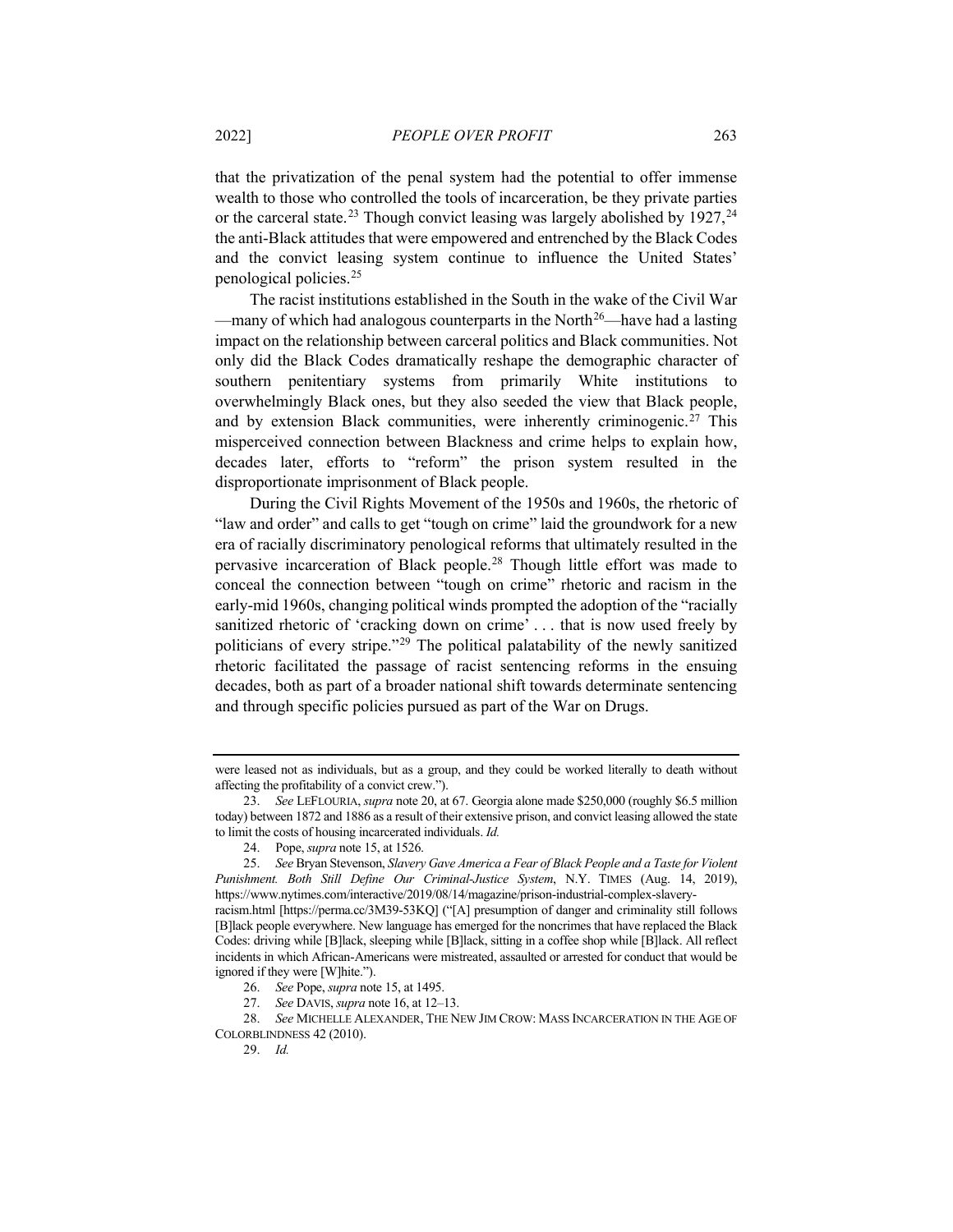In the 1970s, the United States embraced a host of punitive sentencing reforms that dramatically reshaped the carceral landscape. During the preceding decades, indeterminate sentencing guidelines were the norm in both state and federal courts[.30](#page-7-0) These sentencing guidelines gave judges a wide range of possible sentencing options that were supposedly sensitive to the environmental and psychological backgrounds of criminal defendants.[31](#page-7-1) However, as the United States increasingly favored an explicitly punitive prison system, state legislatures adopted more rigid sentencing schemes that attached stricter punishments to criminal offenses. [32](#page-7-2) Jurisdictions that did not embrace a fully determinate sentencing structure employed other tools to limit the individualization of sentencing practices. These tools included restricting or eliminating parole for certain offenses and introducing mandatory minimum sentences.<sup>[33](#page-7-3)</sup> Though indeterminate sentencing was by no means free of racial bias before the 1970s, the new regime eliminated any pretense of flexibility and dramatically increased both the frequency and duration of prison sentences. Together, these reforms contributed to the exponential increase of the incarcerated population during the ensuing decades.<sup>[34](#page-7-4)</sup>

The 1970s also witnessed the beginning of the War on Drugs, an ongoing ideological and political campaign that led to the passage of racially discriminatory sentencing policies under the auspices of protecting public safety. The initial calls for a War on Drugs appeared during the Nixon administration in 1971,[35](#page-7-5) and the first of what would be many draconian drug laws—New York's Rockefeller Drug Laws—was enacted in 1973. [36](#page-7-6) Though these early efforts resulted in the disproportionate incarceration of Black and Latinx individuals, the increased usage of crack cocaine in the 1980s caused a public health crisis that ultimately set the stage for some of the most harmful sentencing reforms of the era.[37](#page-7-7) The Anti-Drug Abuse Act of 1986 introduced mandatory minimum

<span id="page-7-1"></span><span id="page-7-0"></span><sup>30.</sup> *See*DORIS LAYTON MACKENZIE,NAT'L CRIM.JUST.REFERENCESERV.,SENTENCING AND CORRECTIONS IN THE 21ST CENTURY: SETTING THE STAGE FOR THE FUTURE 6 (2001).

<sup>31.</sup> *See id*.

<sup>32.</sup> *See id.* at 9.

<sup>33.</sup> *See id.* at 18.

<span id="page-7-4"></span><span id="page-7-3"></span><span id="page-7-2"></span><sup>34.</sup> The total incarcerated population fluctuated between 100,000 and 200,000 from 1925 to the mid-1970s, before growing to 1.4 million between 1976 and 2018. SENT'G PROJECT, TRENDS IN U.S. CORRECTIONS 1 (2020).

<span id="page-7-5"></span><sup>35.</sup> BETSY PEARL,CTR. FOR AM. PROGRESS, ENDING THE WAR ON DRUGS: BY THE NUMBERS (2018), https://cf.americanprogress.org/wp-content/uploads/2018/06/EndingTheWarOnDurgsfactsheet.pdf?\_ga=2.183089826.561918954.1636566377-230970726.1636227739 [https://perma.cc/CE3W-5DSC].

<span id="page-7-6"></span><sup>36.</sup> Ernest Drucker, Commentary, *Population Impact of Mass Incarceration Under New York's Rockefeller Drug Laws: An Analysis of Years of Life Lost*, 79 J. URB. HEALTH 1, 1 (2002). The harsh mandatory sentences mandated by the Rockefeller Drug Laws, coupled with inadequate legal representation, resulted in plea bargains in over 90% of drug cases. *Id.* Ninety-four percent of the individuals imprisoned under the Rockefeller Drug Laws were Black or Latinx. *Id.*

<span id="page-7-7"></span><sup>37.</sup> *See* ELIZABETH HINTON, FROM THE WAR ON POVERTY TO THE WAR ON CRIME: THE MAKING OF MASS INCARCERATION IN AMERICA 309–10 (2016).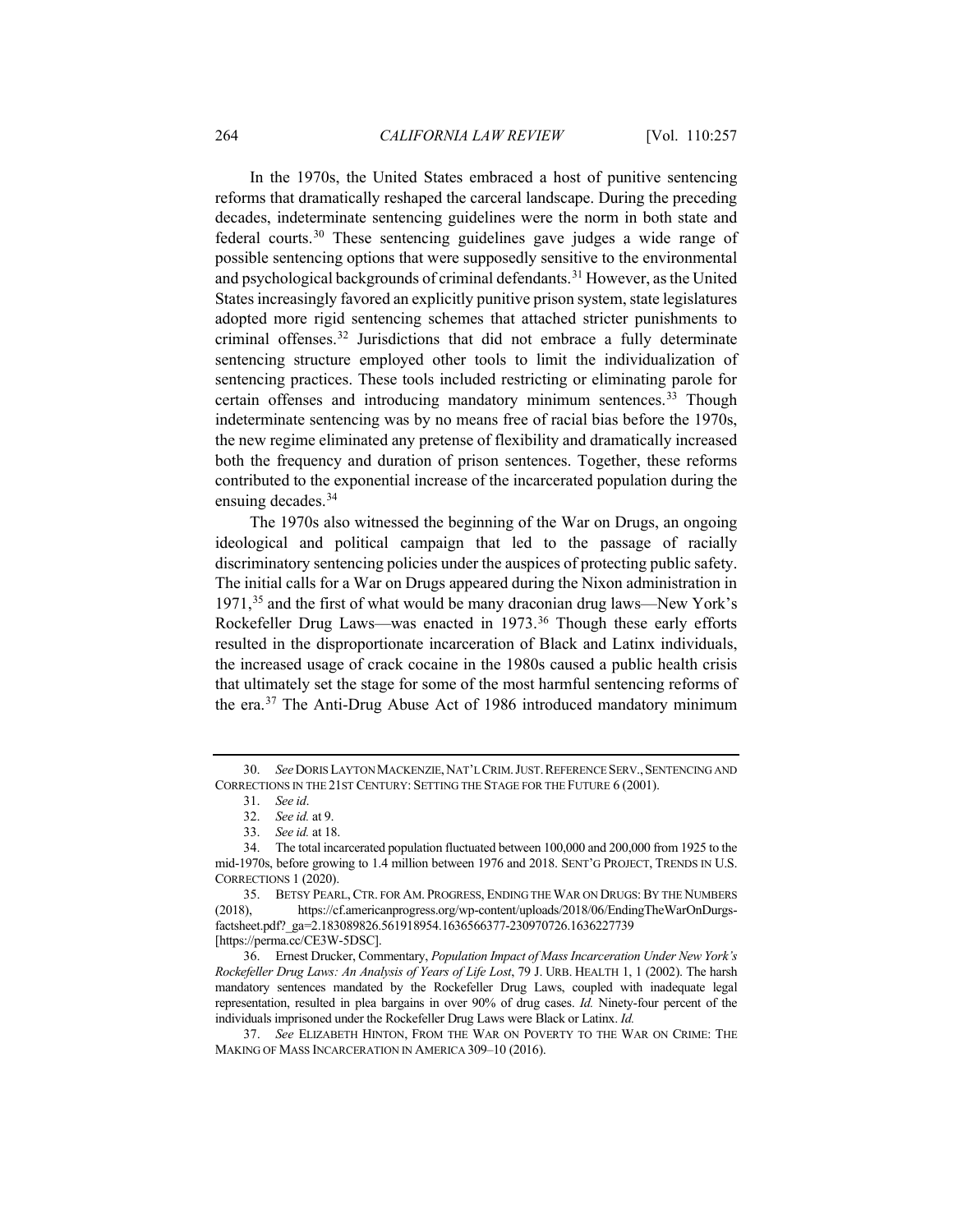sentences for all cocaine distribution but especially punitive sentences for crack cocaine, which by that time had become associated with Black communities.<sup>[38](#page-8-0)</sup> Congress intensified its efforts in 1988, passing another Anti-Drug Abuse Act that imposed five-year mandatory minimum sentences for mere *possession* of crack cocaine.[39](#page-8-1) Contrary to their publicly stated goal, punitive drug laws have had little effect on overall drug usage rates, which remained stable throughout the 1990s and 2000s.<sup>[40](#page-8-2)</sup> Instead, the ongoing effects of the War on Drugs are felt in Central and South America, where over a hundred thousand people have lost their lives to drug-related violence,<sup>[41](#page-8-3)</sup> and in Black communities in the United States, which face disproportionate imprisonment for drug offenses.

Despite their alleged colorblindness, the sentencing reforms of the late twentieth century have had an outsize impact on Black communities.<sup>[42](#page-8-4)</sup> Today, Black adults are imprisoned at a rate that is 5.9 times higher than the rate for White adults, and Black children are 4.1 times more likely than White children to come in contact with the juvenile legal system.<sup>[43](#page-8-5)</sup> Racially discriminatory sentencing reforms continue the legacy of the penitentiary as an instrument of Black subjugation. And just as the convict leasing programs of the New South enriched those in control of incarcerated Black labor, the operators of the modern prison system similarly profit off mass incarceration.

<span id="page-8-0"></span><sup>38.</sup> ALEXANDER, *supra* note [28,](#page-6-7) at 52; The sentencing disparity between powder and crack cocaine was as high as 100:1 prior to the passage of the Fair Sentencing Act in 2010. *Fair Sentencing Act*, ACLU (Nov. 26, 2014), https://www.aclu.org/issues/criminal-law-reform/drug-law-reform/fairsentencing-act [https://perma.cc/CYM8-KUS3]. The racial disparity in cocaine sentencing resulted in "African Americans serv[ing] virtually as much time in prison for non-violent drug offenses as [W]hites did for violent offenses." *Id.*

<span id="page-8-1"></span><sup>39.</sup> *See* DEBORAH J. VAGINS & JESSELYN MCCURDY, ACLU, CRACKS IN THE SYSTEM: TWENTY YEARS OF THE UNJUST FEDERAL CRACK COCAINE LAW 2 (2006), https://www.aclu.org/sites/default/files/pdfs/drugpolicy/cracksinsystem\_20061025.pdf [https://perma.cc/9J37-V64B].

<span id="page-8-2"></span><sup>40.</sup> *See* Eduardo Porter, *Numbers Tell of Failure in Drug War*, N.Y. TIMES (July 3, 2012), https://www.nytimes.com/2012/07/04/business/in-rethinking-the-war-on-drugs-start-with-the-

numbers.html [https://perma.cc/UA2J-W732] ("The use of hard drugs, meanwhile, has remained roughly stable over the last two decades, rising by a few percentage points in the 1990s and declining by a few percentage points over the last decade, with consumption patterns moving from one drug to another according to fashion and ease of purchase.").

<span id="page-8-3"></span><sup>41.</sup> George P. Shultz & Pedro Aspe, *The Failed War on Drugs*, N.Y. TIMES (Dec. 31, 2017), https://www.nytimes.com/2017/12/31/opinion/failed-war-on-drugs.html [https://perma.cc/SH8Y-SJUG].

<span id="page-8-4"></span><sup>42.</sup> *See* Graham Boyd, *Collateral Damage in the War on Drugs*, 47 VILL. L. REV. 839, 846 (2002) ("African-Americans are admitted to state prison at a rate that is 13.4 times greater than Whites, a disparity driven largely by the gross racial targeting of drug laws. In some states, even those outside the Old Confederacy, [Black people] make up 90% of drug prisoners and are up to fifty-seven times more likely than Whites to be incarcerated for drug crimes.").

<span id="page-8-5"></span><sup>43.</sup> SENT'G PROJECT, REPORT OF THE SENTENCING PROJECT TO THE UNITED NATIONS SPECIAL RAPPORTEUR ON CONTEMPORARY FORMS OF RACISM, RACIAL DISCRIMINATION, XENOPHOBIA, AND RELATED INTOLERANCE: REGARDING RACIAL DISPARITIES IN THE UNITED STATES CRIMINAL JUSTICE SYSTEM 1 (2018), https://www.sentencingproject.org/wpcontent/uploads/2018/04/UN-Report-on-Racial-Disparities.pdf [https://perma.cc/4RZL-6HE8].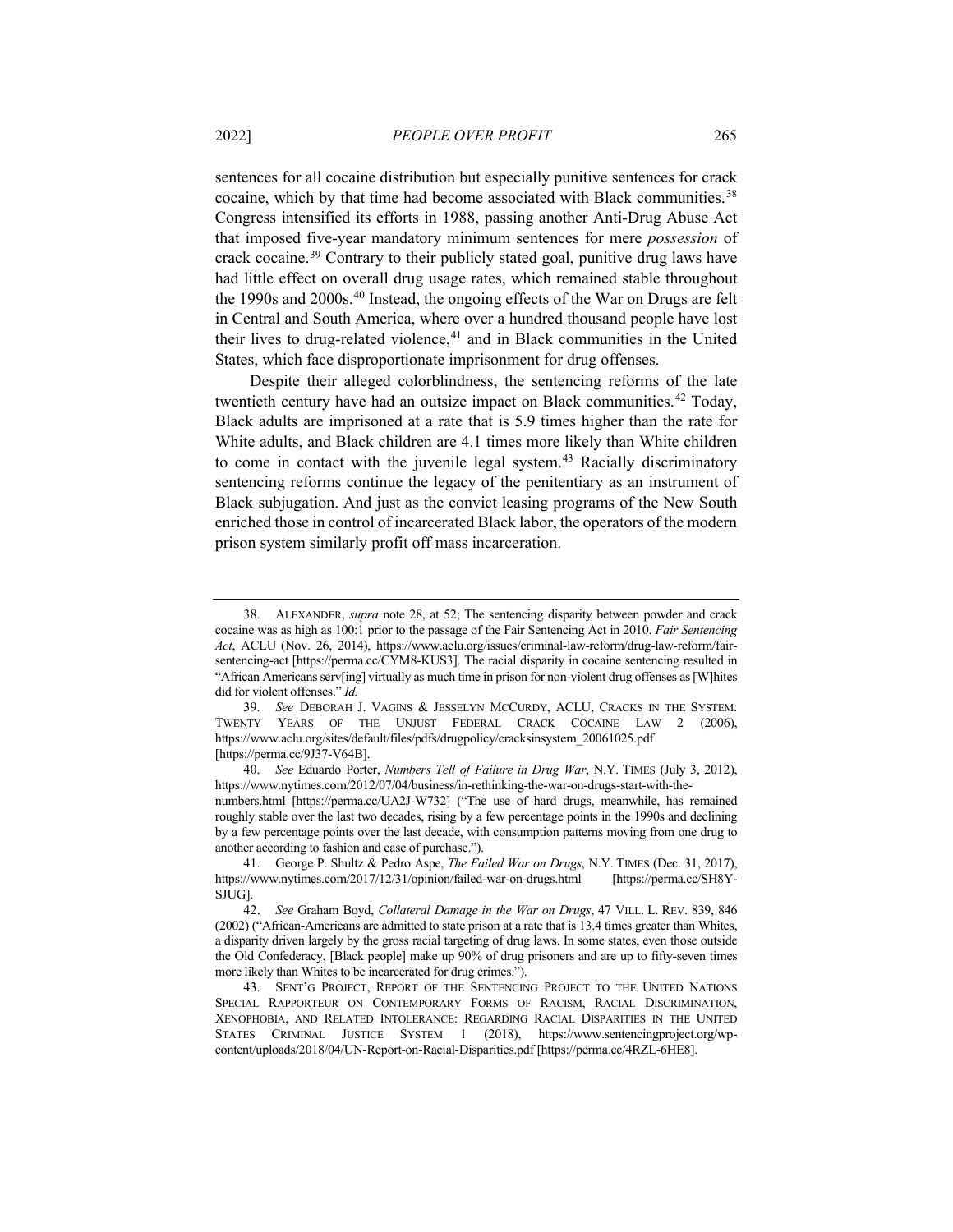## *B. The Rise of the Prison Industrial Complex*

Contemporary scholars identify the interweaving of corporate and state interests as the "prison industrial complex,"[44](#page-9-0) and it continues to influence policy decisions and impact the lives of incarcerated individuals and their communities. The alarming increase in the incarcerated population since the 1980s and its localized impact on Black communities, viewed in context, are an unsurprising result of the preceding decades' policy choices and the anti-Black racism entrenched in the criminal legal system.[45](#page-9-1) But the corresponding increase in privatized penal responsibilities was not preordained. Though the dramatic spike in incarceration rates quickly outpaced available carceral capacity,  $46$  it was the failure of public budgets to keep pace with the massively expanded incarcerated population that led prison operators to cede carceral power to the private sector.

The inability of public budgets to respond to the burgeoning mass incarceration crisis is, like the crisis itself, a largely self-inflicted wound. Since the 1970s, many states have adopted property tax caps that limit access to a predictable source of state revenue, forcing state and local budgets to rely instead on more erratic revenue streams such as sales taxes and fees.[47](#page-9-3) The policies also place a disproportionate share of the overall tax burden on low-income communities, which have lower home ownership rates.<sup>[48](#page-9-4)</sup> These shortcomings

<span id="page-9-0"></span><sup>44.</sup> The term has various definitions. *See, e.g.*, Eric Schlosser, *The Prison-Industrial Complex*, ATLANTIC (Dec. 1998), https://www.theatlantic.com/magazine/archive/1998/12/the-prison-industrialcomplex/304669/ [https://perma.cc/STE4-SNLX] (defining the prison-industrial complex as "a set of bureaucratic, political, and economic interests that encourage increased spending on imprisonment, regardless of the actual need"); *What Is the PIC? What Is Abolition?*, CRITICAL RESISTANCE, http://criticalresistance.org/about/not-so-common-

language/#:~:text=PIC%20abolition%20is%20a%20political,alternatives%20to%20punishment%20a nd%20imprisonment [https://perma.cc/7GNB-MLV8] ("The prison industrial complex (PIC) is a term we use to describe the overlapping interests of government and industry that use surveillance, policing, and imprisonment as solutions to economic, social and political problems.").

<span id="page-9-1"></span><sup>45.</sup> *See* Tara Joy, *The Problem with Private Prisons*, JUST. POL'Y INST. (Feb. 2, 2018), http://www.justicepolicy.org/news/12006 [https://perma.cc/LSG6-UDQD].

<span id="page-9-2"></span><sup>46.</sup> *See* BRUCE WESTERN, PUNISHMENT AND INEQUALITY IN AMERICA 12–13 (2006) (examining the sudden and drastic expansion of the incarcerated population throughout the latter half of the 20th century); German Lopez, *Watch the Number of US Prisons Skyrocket After 1980*, VOX (July 14, 2014), https://www.vox.com/2014/7/14/5898267/prison-America-mass-incarceration-map-gif [https://perma.cc/K4YT-87DF] (exploring the corresponding expansion of physical prison infrastructure during the same time period).

<span id="page-9-3"></span><sup>47.</sup> *See* IRIS J. LAV & MICHAEL LEACHMAN, CTR. ON BUDGET & POL'Y PRIORITIES, STATE LIMITS ON PROPERTY TAXES HAMSTRING LOCAL SERVICES AND SHOULD BE RELAXED OR REPEALED (2018), https://www.cbpp.org/sites/default/files/atoms/files/7-18-18sfp.pdf [https://perma.cc/G946- NPH3].

<span id="page-9-4"></span><sup>48.</sup> In the fourth quarter of 2020, homeownership rates among households with family income above and below the median family income were 79.4% and 52.3%, respectively. U.S. CENSUS BUREAU, CB21-15, QUARTERLY RESIDENTIAL VACANCIES AND HOMEOWNERSHIP, FOURTH QUARTER 2020, at 10 (2021), https://www.census.gov/housing/hvs/files/currenthvspress.pdf [https://perma.cc/M3FR-UQ3B].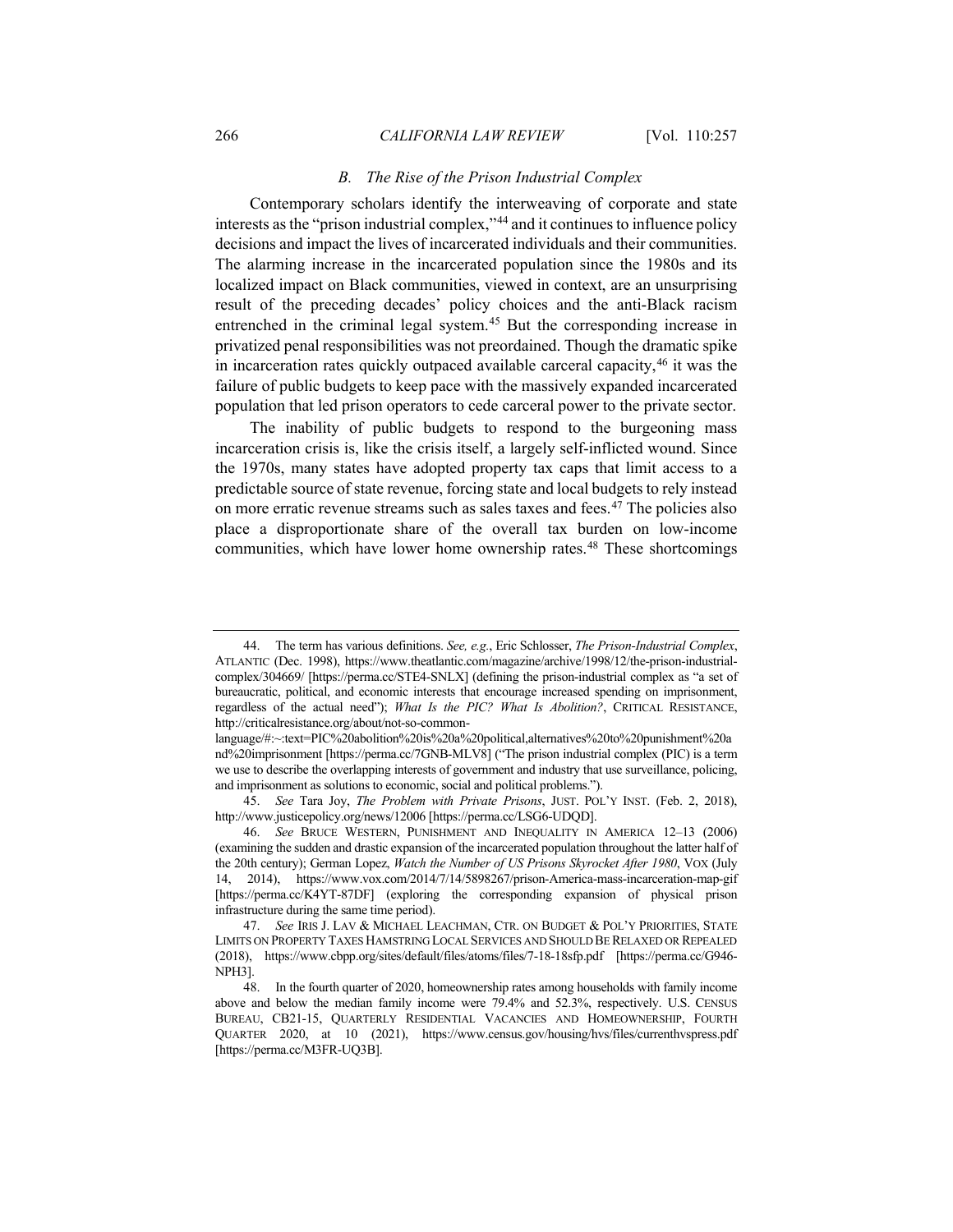<span id="page-10-0"></span>have frequently left state and local budgets exposed to economic forces that are beyond their control.<sup>[49](#page-10-1)</sup>

While states were unwittingly limiting their future revenue streams, they continued to enact policies that perpetuated mass incarceration and placed increased strain on carceral budgets. For example, California enacted determinate sentencing in 1976 and a Three Strikes Law (mandating enhanced sentences for people convicted of a second and third offense) in 1994.<sup>[50](#page-10-2)</sup> Correspondingly, the number of incarcerated individuals in California expanded from 25,033 in 1970 to 172,528 in 2006 (a 589 percent increase).<sup>[51](#page-10-3)</sup> Despite the sharp increase in the incarcerated population, spending on incarceration as a share of total state expenditures failed to keep pace, rising from 2.9 percent to 10.5 percent (a  $262$  percent increase) during a similar time period.<sup>[52](#page-10-4)</sup> The disconnect between the incarcerated population and prison funding is by no means unique to California.<sup>[53](#page-10-5)</sup> Across the United States, this divergence has laid the groundwork for the monetary colonization of the prison system.

Rising expenses and shrinking budgets have created a financial incentive for prison operators at the local, state, and federal<sup>[54](#page-10-6)</sup> levels to contract out some or all aspects of their operations to the private sector. With financial survival rather than the supposed public interest serving as their lodestar, prison operators have outsourced duties such as meal preparation, commissary services, telecommunications, and financial management, to name just a few.[55](#page-10-7) With an estimated \$1.8 billion transferred into prisons and jails each year by the families

<span id="page-10-8"></span><span id="page-10-1"></span><sup>49.</sup> Decreased economic activity during the Great Recession of 2008 resulted in declines in tax revenue totaling more than half a trillion dollars in just a few years. BRIAN HIGHSMITH, NAT'L CONSUMER L. CTR., COMMERCIALIZED (IN)JUSTICE: CONSUMER ABUSES IN THE BAIL AND CORRECTIONS INDUSTRY 10 (2019), https://www.nclc.org/images/pdf/criminal-justice/reportcommercialized-injustice.pdf [https://perma.cc/PY5N-VAFD]. Sadly, few lessons were learned in the wake of 2008, and the COVID-19 pandemic once again left public coffers short during a time of crisis. *See generally* CTR. ON BUDGET & POL'Y PRIORITIES, STATES GRAPPLING WITH HIT TO TAX COLLECTIONS 1–5 (2020), https://www.cbpp.org/sites/default/files/atoms/files/4-2-20sfp.pdf [https://perma.cc/U2AW-JQKC] (detailing various states' reduced budgets as a result of COVID-19).

<span id="page-10-3"></span><span id="page-10-2"></span><sup>50.</sup> *See* SCOTT GRAVES, CAL. BUDGET PROJECT, STEADY CLIMB: STATE CORRECTIONS SPENDING IN CALIFORNIA 8 (2011), https://calbudgetcenter.org/wpcontent/uploads/110914\_Corrections\_Spending\_BB.pdf [https://perma.cc/T6F7-KUWY].

<sup>51.</sup> *Id.* at 5.

<sup>52.</sup> *Id.*

<sup>53.</sup> *See* HIGHSMITH, *supra* not[e 49,](#page-10-0) at 10–11.

<span id="page-10-6"></span><span id="page-10-5"></span><span id="page-10-4"></span><sup>54.</sup> Budgetary constraints play a less prominent role in the drive towards federal prison privatization, but pervasive privatization at the state and local level has served as a model for private prison lobbyists to successfully pitch their services to the federal government. *See* KARA GOTSCH & VINAY BASTI, SENT'G PROJECT,CAPITALIZING ON MASS INCARCERATION: U.S. GROWTH IN PRIVATE PRISONS 11 (2018), https://www.sentencingproject.org/wp-content/uploads/2018/07/Capitalizing-on-Mass-Incarceration.pdf [https://perma.cc/89YM-W5DA] ("[P]rivate prison companies at times have joined with lawmakers, corporations, and interest groups to advocate for privatization . . . .").

<span id="page-10-7"></span><sup>55.</sup> *See* WORTH RISES, THE PRISON INDUSTRY: HOW IT STARTED, HOW IT WORKS, AND HOW IT HARMS 48–75 (2020), https://worthrises.org/s/The-Prison-Industry-How-It-Started-How-It-Worksand-How-It-Harms-December-2020.pdf [https://perma.cc/V2SW-2FF6].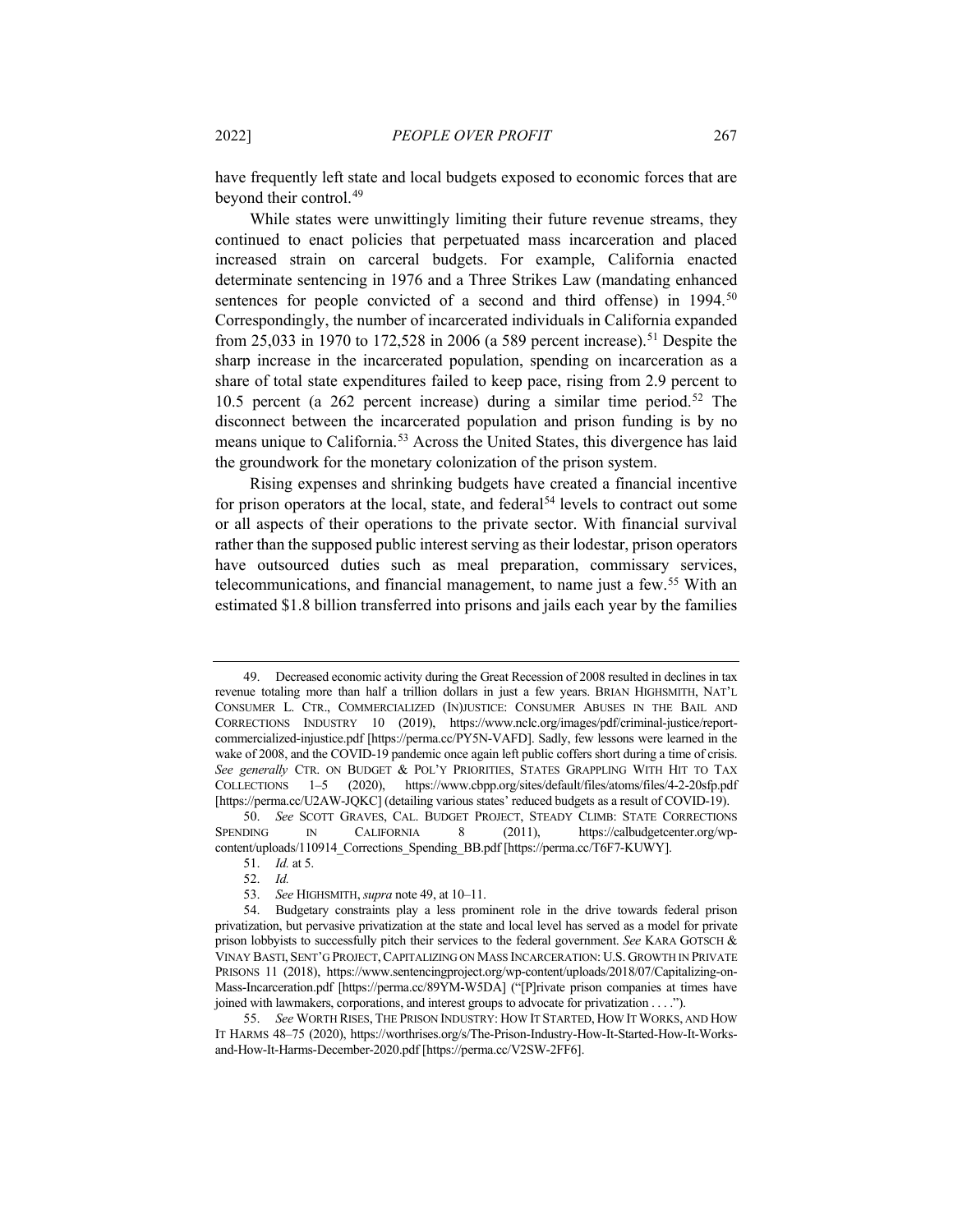and friends of incarcerated individuals,<sup>[56](#page-11-0)</sup> and another \$1.4 billion spent within prisons on telecommunication services,<sup>[57](#page-11-1)</sup> these contracts can be immensely profitable for both prison operators and private companies.[58](#page-11-2) Budget constraints impose a dual incentive to privatize: not only do prison operators save money by externalizing expensive and time-consuming tasks,<sup>[59](#page-11-3)</sup> but they also receive a share of the revenue, which helps offset the dearth of public funds they receive. In exchange, a handful of private companies are given exclusive control of various aspects of a prison facility, and they quickly establish schemes that extract wealth from incarcerated individuals and their communities.<sup>[60](#page-11-4)</sup>

To be clear, the harmful impacts of mass incarceration would have been just as prevalent even if public budgets had managed to absorb the costs of states' fiscal policy choices. But few can argue that the alternative—the massively increased influence of the private sector—is a better outcome. The prison industrial complex is a uniquely insidious and exploitative manifestation of capitalism, accountable to only a handful of wealthy stakeholders and in constant search of new sources of profit.

As their power and influence have grown, private companies have successfully shifted many of the expenses of incarceration onto the very individuals they incarcerate, along with their loved ones and communities. According to official estimates, the United States still spends approximately \$80.7 billion on prison operations annually,<sup>[61](#page-11-5)</sup> but this figure only tells one part of the story. In addition to publicly supplied funds, families and friends of incarcerated individuals pay over \$3 billion to the private sector just to stay in contact with and provide bare necessities for their loved ones.[62](#page-11-6) For people like Kae Boone, sending \$100 per month to her boyfriend, Charles Lee Isaac, has made it possible for him to purchase necessary items such as toiletries and food

<sup>56.</sup> *Id.* at 60.

<sup>57.</sup> *Id.* at 48–49.

<span id="page-11-2"></span><span id="page-11-1"></span><span id="page-11-0"></span><sup>58.</sup> *See* HIGHSMITH, *supra* not[e 49,](#page-10-0) at 11–12 (examining the usage of kickbacks to offset fiscal pressure and generate revenue for the private prison industry); *id.* at 18–19 (exploring some of the abusive schemes implemented by private prison service providers); *id.* at 21–22 (discussing the costsharing structure of private prison contracts).

<span id="page-11-3"></span><sup>59.</sup> For example, one prison in Oregon estimated that accounting for and returning incarcerated individuals' money when they are released costs approximately \$275,000 annually and several hours of labor per week. Brown v. Stored Value Cards, Inc., 953 F.3d 567, 569 (9th Cir. 2020).

<span id="page-11-4"></span><sup>60.</sup> *See* WORTH RISES, *supra* note [55,](#page-10-8) at 49 (detailing, for example, how prison telecom contracts provide lucrative kickbacks to prison operators by charging incarcerated people and their families "egregious rates" for their services).

<span id="page-11-5"></span><sup>61.</sup> EMILY D. BUEHLER, U.S. DEP'T OF JUST., NCJ 256093, JUSTICE EXPENDITURES AND EMPLOYMENT IN THE UNITED STATES, 2017, at 4 (2021), https://bjs.ojp.gov/sites/g/files/xyckuh236/files/media/document/jeeus17.pdf [https://perma.cc/84CX-76DM]. The U.S. has a multi-tiered system of incarceration, and expenditures are similarly split between federal (\$7.8 billion), state (\$51.4 billion), and local (\$30 billion) governments. *Id.*

<span id="page-11-6"></span><sup>62.</sup> This figure is accurate as of 2017, but it notably omits sectors of the corrections industry– including money transfers and release cards––where expenditures total less than \$1 billion. Peter Wagner & Bernadette Rabuy, *Following the Money of Mass Incarceration*, PRISON POL'Y INITIATIVE (Jan. 25, 2017), https://www.prisonpolicy.org/reports/money.html [https://perma.cc/83EA-ZR7N].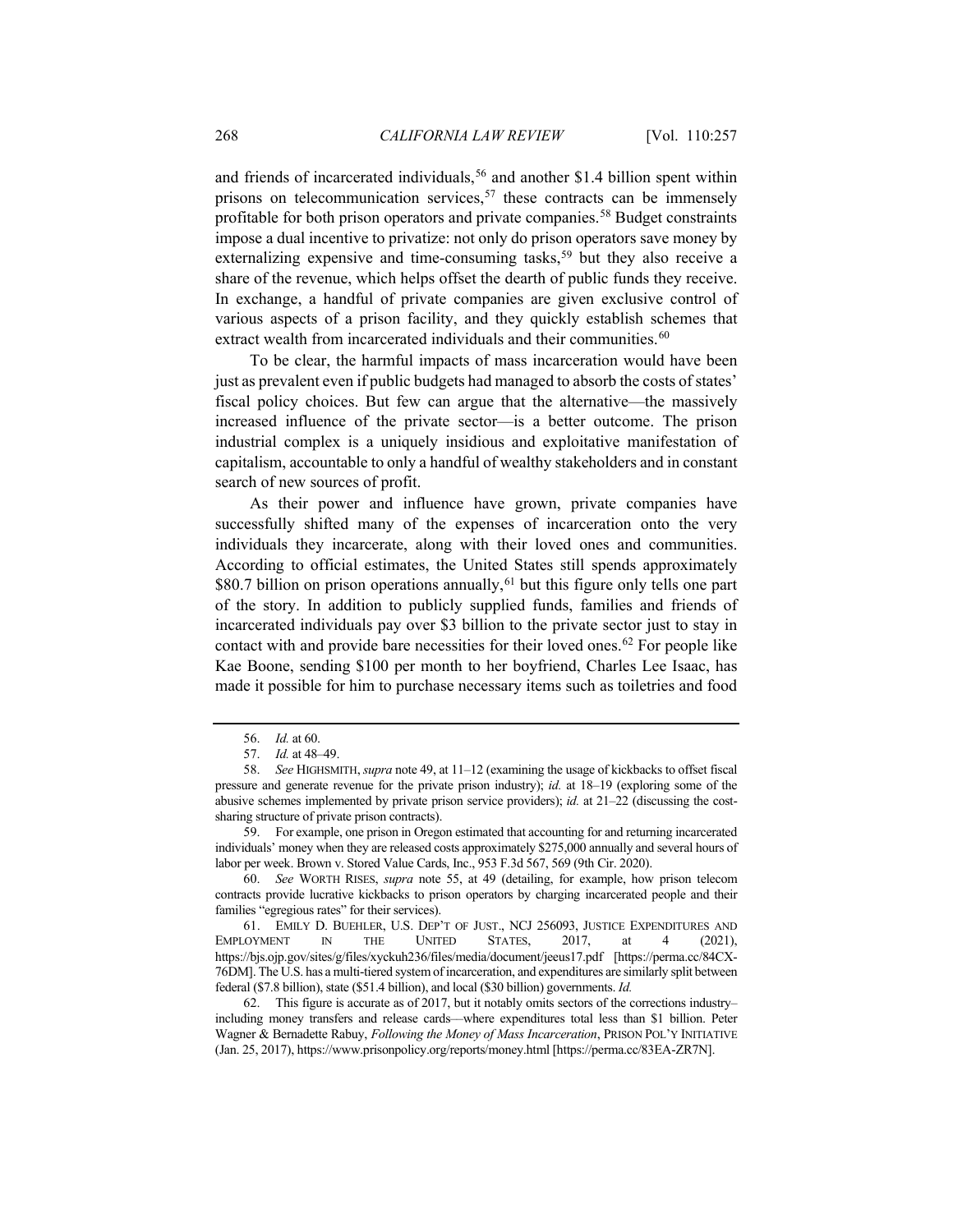from the prison commissary, but the payments have also left her struggling to pay her own bills on time.[63](#page-12-0) These are the real costs of the prison industrial complex. Within this new ecosystem, the private sector is perfectly positioned to capitalize on increasingly strained state budgets at the expense of individuals who have any direct or indirect contact with the criminal legal system.

## <span id="page-12-6"></span>*C. The Impacts of the Prison Financial System*

Though it is relatively young,  $64$  the prison financial system has quickly become the site of harmful and extractive practices that have the potential to sap hundreds of millions of dollars from incarcerated individuals and their communities each year.<sup>[65](#page-12-2)</sup> Two practices in particular, exploitative money transfer fees and fee-laden debit release cards, have emerged as the most prominent examples of unchecked financial abuse within prisons and jails.

## <span id="page-12-7"></span>*1. Exploitative Money Transfer Fees*

The lack of financial regulation within prisons and jails has allowed a handful of corporations to profit off of incarcerated individuals' reliance on prison commissaries for everyday items.[66](#page-12-3) For-profit commissaries have become a mainstay within prisons throughout the country, serving as a vehicle for private industry to profit off of prison facilities' increasingly sparse provisions.<sup>[67](#page-12-4)</sup> Increased reliance on purchases made within the confines of the carceral system has spurred the development of a parallel system of prison finance used to manage incarcerated individuals' assets.

Prison operators seldom allow incarcerated individuals to possess cash. Instead, they must access their money through trust accounts controlled by either the prison itself or, as is becoming increasingly common, a private company contracted by the prison facility.[68](#page-12-5) These accounts are subject to a host of mandatory deductions that are used to pay court-imposed fees and fines, as well

<span id="page-12-0"></span><sup>63.</sup> *See* Beatrix Lockwood & Nicole Lewis, *The Hidden Cost of Incarceration*, MARSHALL PROJECT (Dec. 17, 2019), https://www.themarshallproject.org/2019/12/17/the-hidden-cost-ofincarceration [https://perma.cc/5WNF-ZGV4].

<span id="page-12-1"></span><sup>64.</sup> *See* WORTH RISES, *supra* not[e 55,](#page-10-8) at 59–60 (noting that the federal prison system adopted the current financial system in the late 20th century).

<span id="page-12-2"></span><sup>65.</sup> *See id.* at 60 ("In 2015, the correctional money transfer market was estimated to be worth \$172 million.").

<span id="page-12-3"></span><sup>66.</sup> *See* Daniel Wagner, *Prison Bankers Cash in on Captive Customers*, CTR. FOR PUB. INTEGRITY (Nov. 11, 2014), https://publicintegrity.org/inequality-poverty-opportunity/prison-bankerscash-in-on-captive-customers/ [https://perma.cc/YBM5-7KW6] (explaining that "governments increasingly shift the costs of imprisonment from taxpayers to the families of inmates," forcing them to pay for "basic needs like toothpaste, visits to the doctor and winter clothes," and in some cases "toilet paper, electricity, even room and board").

<span id="page-12-4"></span><sup>67.</sup> *See* Stephen Raher, *The Company Store: A Deeper Look at Prison Commissaries*, PRISON POL'Y INITIATIVE (May 2018), https://www.prisonpolicy.org/reports/commissary.html [https://perma.cc/5786-W55M].

<span id="page-12-5"></span><sup>68.</sup> *See* Isaac Colunga, *An Alternative Look at the Takings Clause and Inmate Trust Accounts*, 39 U. TOL. L. REV. 791, 792 (2008).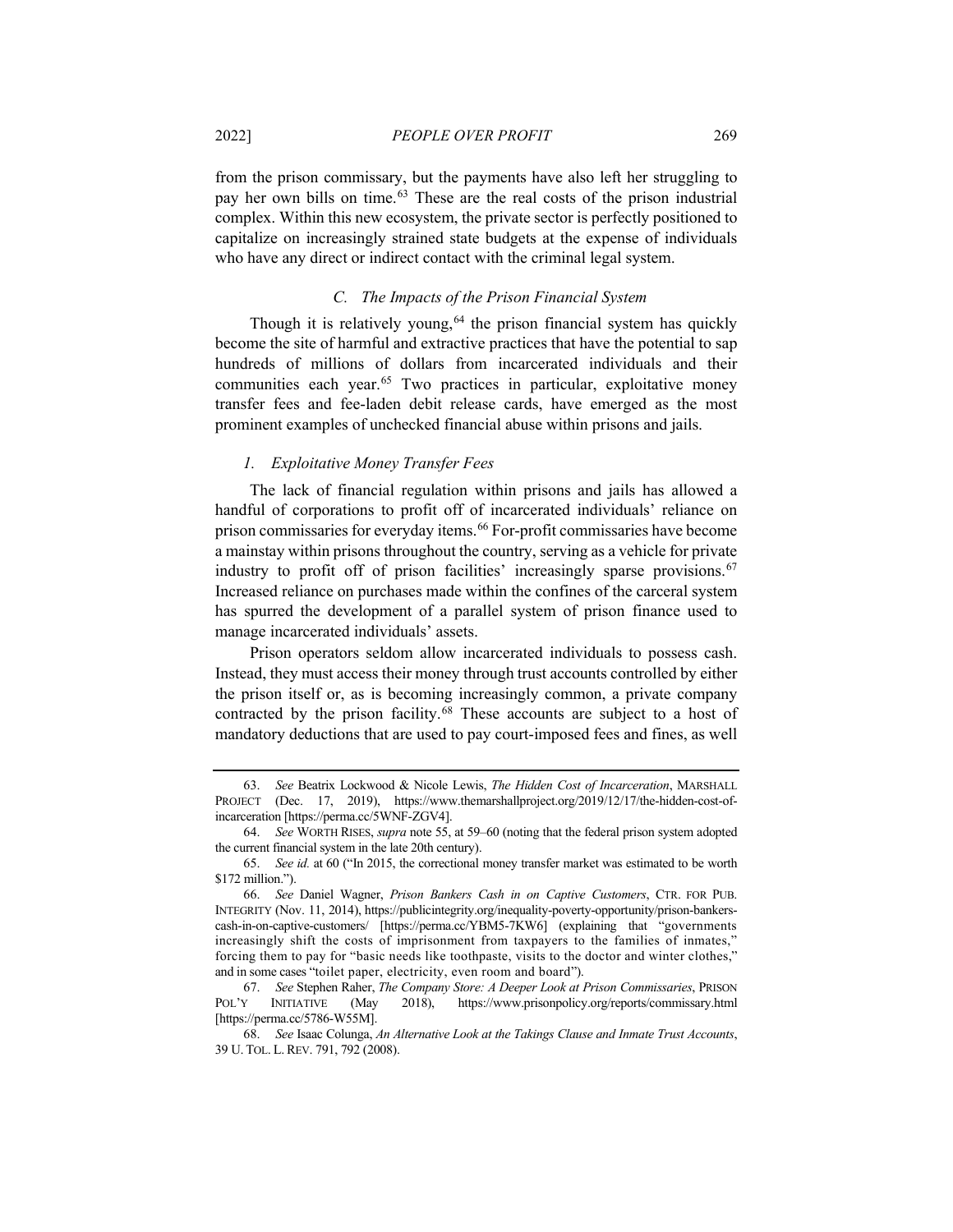<span id="page-13-11"></span>as some of the costs associated with incarceration itself.[69](#page-13-1) Incarcerated individuals can use their earned wages to fund trust accounts, [70](#page-13-2) but these relatively meager and exploitative earnings are insufficient to pay for even the most essential items, such as basic toiletries and clothing, that aren't provided in sufficient quantities (if they are provided at all) by the prison operator.<sup>[71](#page-13-3)</sup> As a result, family and friends commonly supplement trust accounts through money transfers[.72](#page-13-4)

<span id="page-13-10"></span>The process through which friends and family are able to fund an incarcerated individual's account leaves well-intentioned community members exposed to exorbitant fees.<sup>[73](#page-13-5)</sup> These financial transactions exist in a regulatory gray area that allows financial service providers to essentially charge whatever they want for transfers into prison facilities.<sup>[74](#page-13-6)</sup> As a result, transfer fees are frustratingly arbitrary. In California, JPay charges a transfer fee of \$1.95 for sums between \$0.01 and \$30, but it charges \$7.95 for a transfer between \$30.01 and \$75.[75](#page-13-7) This means that it is cheaper to send two \$30 transfers and a \$15 transfer than it is to send one transfer of \$75.[76](#page-13-8) Further, a transfer between \$75.01 and \$200 costs \$9.95,[77](#page-13-9) but the fee for a transfer between \$200.01 and \$300 goes back down to \$7.95. These inconsistent fee schedules show that the service is

- 71. *See* RAHER, *supra* not[e 67.](#page-12-6)
- 72. *See* Wagner, *supra* not[e 66.](#page-12-7)

<span id="page-13-1"></span><span id="page-13-0"></span><sup>69.</sup> *See* Stephen Raher, *The Company Store and the Literally Captive Market: Consumer Law*  in Prisons and Jails, 17 HASTINGS RACE & POVERTY L.J. 3, 11 (2020) [hereinafter Raher, *The Company Store*].

<span id="page-13-2"></span><sup>70.</sup> *See* Wendy Sawyer, *How Much Do Incarcerated People Earn in Each State?*, PRISON POL'Y INITIATIVE (Apr. 10, 2017), https://www.prisonpolicy.org/blog/2017/04/10/wages/ [https://perma.cc/9MBH-2WCJ]. These wages are often painfully low, even for jobs that are incredibly dangerous. For example, incarcerated individuals are often called upon to fight wildfires, yet they are paid only \$1.45 per day for their service. *See* David Fathi, *Prisoners Are Getting Paid \$1.45 a Day to Fight the California Wildfires*, ACLU (Nov. 15, 2018), https://www.aclu.org/blog/prisonersrights/prisoners-are-getting-paid-145-day-fight-california-wildfires [https://perma.cc/33PP-JNZF].

<span id="page-13-5"></span><span id="page-13-4"></span><span id="page-13-3"></span><sup>73.</sup> *See* Stephen Raher, *The Multi-Million Dollar Market of Sending Money to an Incarcerated Loved One*, PRISON POL'Y INITIATIVE (Jan. 18, 2017) [hereinafter Raher, *The Multi-Million Dollar Market*], https://www.prisonpolicy.org/blog/2017/01/18/money-transfer/ [https://perma.cc/5BJY-ZH5E].

<span id="page-13-6"></span><sup>74.</sup> *See* Wagner, *supra* not[e 66](#page-12-7) (explaining that "[d]espite its kudzu-like growth, JPay so far has avoided scrutiny by consumer regulators").

<span id="page-13-7"></span><sup>75.</sup> *California Department of Corrections & Rehabilitation: Available JPay Services*, JPAY, https://www.jpay.com/Agency-Details/California-Department-of-Corrections--Rehabilitation.aspx [https://perma.cc/5C5W-PVSD].

<span id="page-13-8"></span><sup>76.</sup> *See id.* Fees vary widely from state to state and, in some cases, different rates are charged for transfers made online versus over the phone. For example, money transferred to individuals incarcerated by the Washington State Department of Corrections incur fees ranging from \$3.95 for amounts up to \$20 to \$11.95 for sums above \$200. An additional \$1 fee is incurred for transfers initiated over the phone. *Washington State Department of Corrections: Available JPay Services*, JPAY, https://www.jpay.com/Agency-Details/Washington-State-Department-of-Corrections.aspx

<sup>[</sup>https://perma.cc/ZXJ4-CWLU]. In some jurisdictions, "JPay's fees approach 45 percent." Wagner, *supra* not[e 66.](#page-12-7)

<span id="page-13-9"></span><sup>77.</sup> *California Department of Corrections & Rehabilitation: Available JPay Services*, *supra*  not[e 76.](#page-13-0)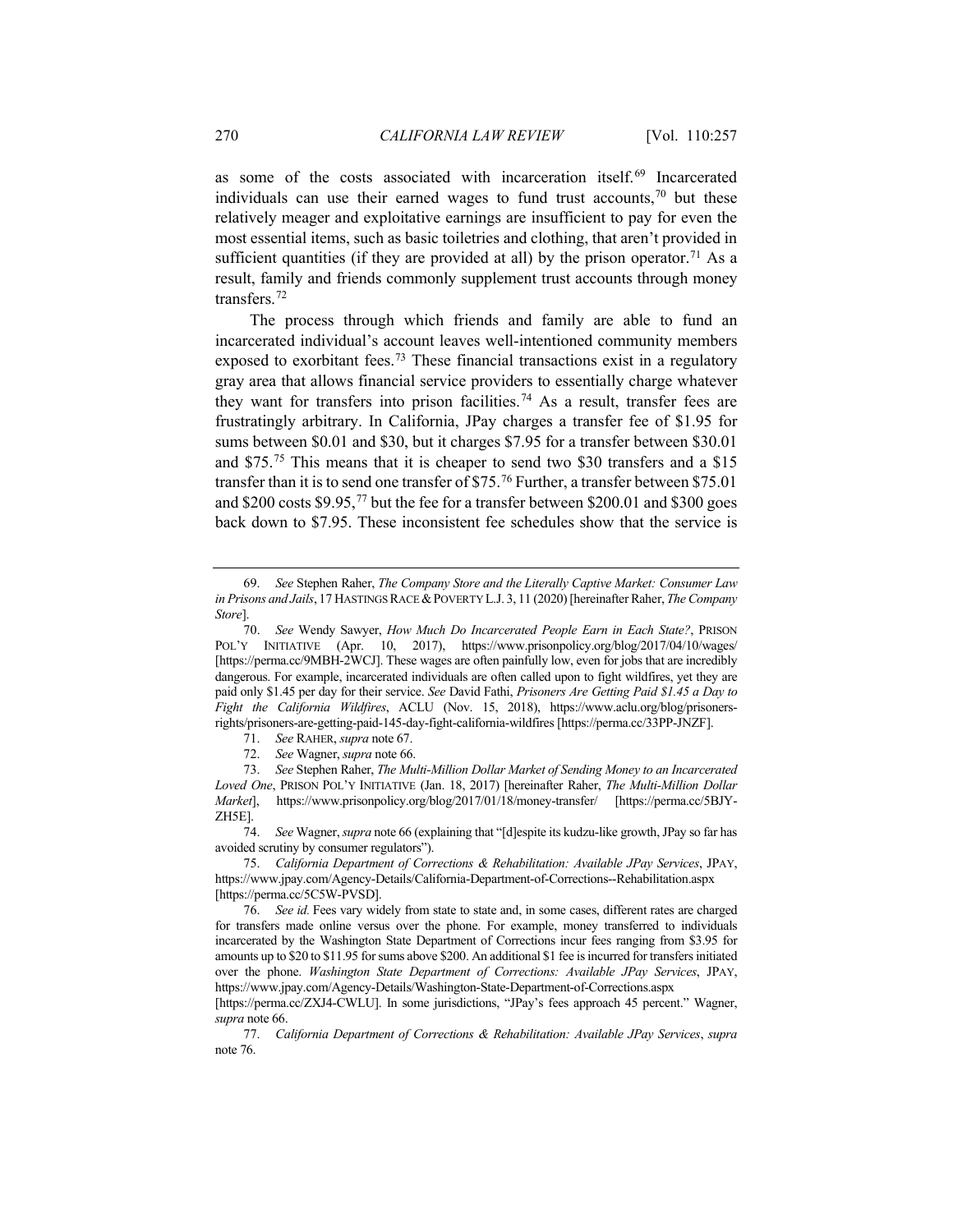not rooted in any actual costs incurred by JPay, but instead is designed to maximize profit at the expense of incarcerated individuals and their friends and family.

Though electronic money transfers are now the norm, this was not always the case. In the past, paper money orders could be mailed directly to prisons and deposited in an incarcerated individual's account for no more than the cost of postage[.78](#page-14-0) However, as more and more prisons contract out their financial systems, this option has become painfully inefficient, leaving fee-laden transfers as the only feasible option[.79](#page-14-1) Rosemary Collins, whose son is incarcerated in Alabama's St. Clair state prison, explained that a money transfer mailed to Keefe Group (the exclusive provider of financial services at the institution where her son is housed) takes two weeks to deposit in her son's account.<sup>[80](#page-14-2)</sup> Sadly, many others share Ms. Collins's experience, and this practice is widespread among prison finance operators. When asked for an explanation as to why money transfers take so long to process, Adryann Glenn, a victim of JPay's abusive fee schedules, shared what he believed to be the obvious explanation: "JPay doesn't really want your money order. They want you to use the money transfer."<sup>[81](#page-14-3)</sup> Regardless of whether JPay's actions are deliberate, they present consumers with a difficult choice between long wait times and excessive fees. Yet in other areas of the prison finance industry, incarcerated individuals are given no choice at all.

#### <span id="page-14-5"></span>*2. Predatory Debit Release Cards*

For many formerly incarcerated individuals, release from prison involves the mandatory acceptance of a debit release card with excessive fees. These cards have quickly become a common method through which prison operators return the remaining funds in an incarcerated individual's account, but a lack of publicly available data renders it difficult to sketch a complete picture of their usage.[82](#page-14-4) A 2014 survey from the Association of State Correctional Administrators revealed that 52 percent of responding agencies used prepaid debit cards to refund account balances, and most of those agencies indicated that

<sup>78.</sup> *See* Wagner, *supra* not[e 66;](#page-12-7) Raher, *The Multi-Million Dollar Market*, *supra* not[e 73.](#page-13-10)

<span id="page-14-1"></span><span id="page-14-0"></span><sup>79.</sup> *See* Wagner, *supra* note [66](#page-12-7) (explaining how companies like JPay would take weeks to deposit money orders in trust accounts).

<span id="page-14-2"></span><sup>80.</sup> *See* Amadou Diallo, *'Release Cards' Turn Inmates and Their Families into Profit Stream*, AL JAZEERA AM. (Apr. 20, 2015), http://america.aljazeera.com/articles/2015/4/20/release-cards-turninmates-and-their-families-into-profit-stream.html [https://perma.cc/7P9V-4KMS].

<sup>81.</sup> *Id.*

<span id="page-14-4"></span><span id="page-14-3"></span><sup>82.</sup> *See* Andrea M. Lindsey, Daniel P. Mears & Joshua C. Cochran, *The Privatization Debate: A Conceptual Framework for Improving (Public and Private) Corrections*, 32 J.CONTEMP.CRIM.JUST. 308, 311 (2016) ("[T]here do not exist accurate empirical estimates of the use of privatization by local, state, and federal governments and by the type of corrections privatization (e.g., fees, probation, prison), or, by extension, of changes in the use of privatization over time.").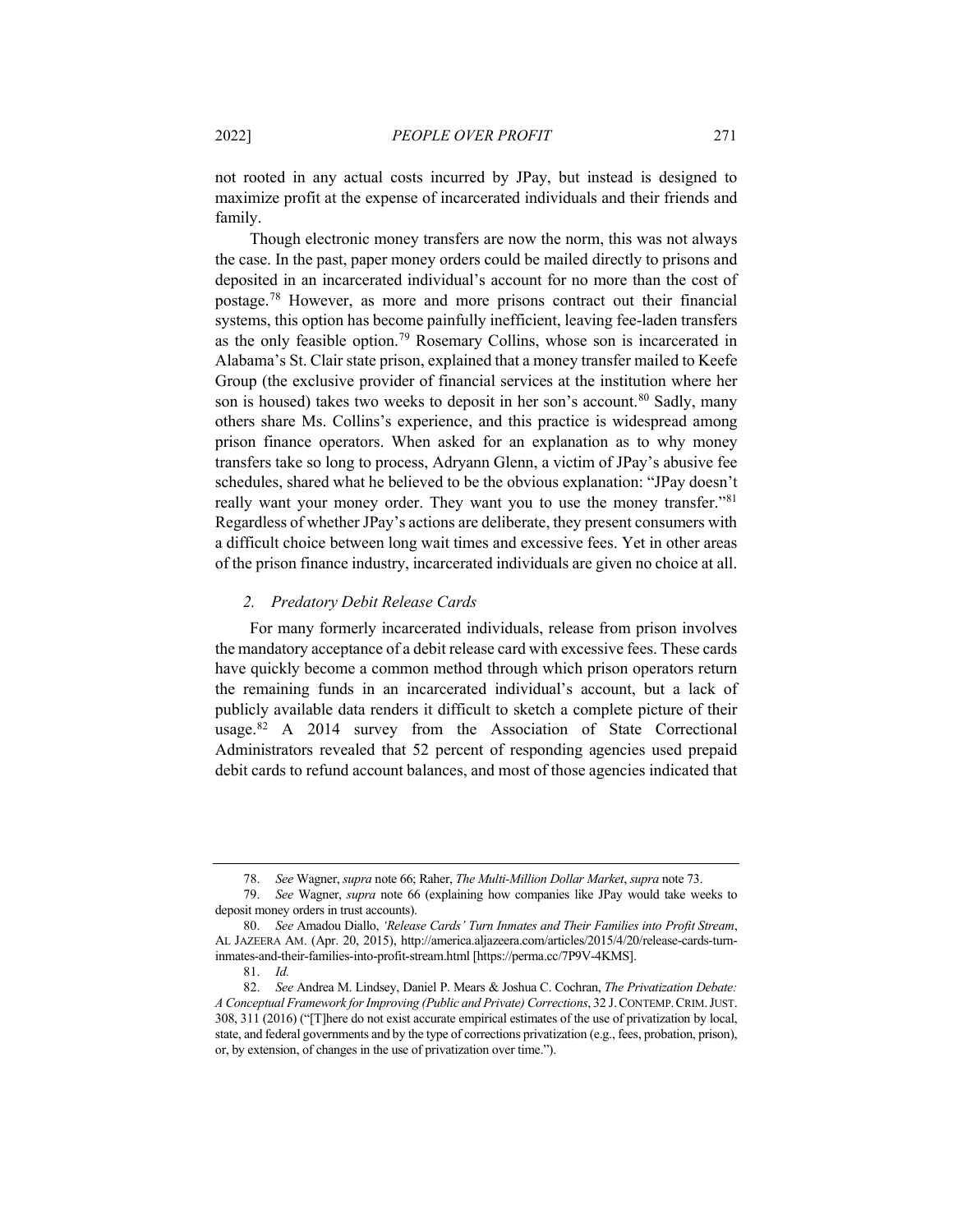<span id="page-15-0"></span>the cards carried usage fees. $83$  There is also reason to think that these practices have continued expanding since then. JPay, one of the largest providers of release cards, has continued to grow in recent years, and at least some of its services are now offered in 33 states.<sup>[84](#page-15-2)</sup> Additionally, JPay's parent company, Securus, "offers products that affect more than 1.2 million people incarcerated across 2,200 facilities in 47 states."[85](#page-15-3) Though JPay is not the only provider of debit release cards, virtually every purveyor of these financial instruments levies similarly exploitative and harmful fees on their users.<sup>[86](#page-15-4)</sup>

The fees charged by release card issuers for routine usage vary wildly between providers, but they all follow a central theme: they are disproportionately larger than the fees associated with "standard" debit cards, and they serve to extract wealth from unwilling and often unwitting users. Not only do many release card providers assess fees for basic activity such as balance inquires (up to  $$1$  at an ATM),<sup>[87](#page-15-5)</sup> but some charge weekly account maintenance fees of up to \$3.50,<sup>[88](#page-15-6)</sup> and account closure fees as high as \$30.[89](#page-15-7) Stories abound of formerly incarcerated individuals whose money was siphoned away as they sought to reintegrate into their communities. One involuntary release card user, Gregg Cavaluzzi, was only able to spend approximately \$70 of the \$120 he was released with due to fees he was unaware of when he was given the card.<sup>[90](#page-15-8)</sup> And just like the arbitrary money transfer fees, the divergent costs imposed by different providers suggest that they likely are not based on actual expenses incurred by the vendor.<sup>[91](#page-15-9)</sup>

Release cards offer little real utility to their users, regardless of claims to the contrary by release card vendors. The limitations that release cards place on formerly incarcerated individuals far outweigh the relatively sparse benefits that the cards provide. Promoters of release cards tout their convenience to

<span id="page-15-1"></span><sup>83.</sup> *See* Letter from Stephen Raher, Prison Pol'y Initiative, to Richard Cordray, Director, Consumer Fin. Prot. Bureau (Mar. 18, 2015) [hereinafter Raher Letter], https://static.prisonpolicy.org/releasecards/CFPB-comment.pdf [https://perma.cc/QGG2-GGYQ].

<span id="page-15-2"></span><sup>84.</sup> Katie Rose Quandt, *Lawsuit Reveals How Tech Companies Profit off the Prison-Industrial Complex*, THINKPROGRESS (Feb. 9, 2018), https://thinkprogress.org/prison-technology-companiesinmates-9d4242805363/ [https://perma.cc/H2PZ-3E3D]. JPay is also just one player in the world of privatized prison finance. Other companies such as Keefe Group, Numi Financial, and Rapid Financial Solutions offer similar services. *See id.*

<sup>85.</sup> *Id.*

<sup>86.</sup> *See* WORTH RISES, *supra* not[e 55,](#page-10-8) at 60–64.

<span id="page-15-5"></span><span id="page-15-4"></span><span id="page-15-3"></span><sup>87.</sup> Debra Cassens Weiss, *Can Jails Return Inmate Cash in the Form of Fee-Laden Debit Cards? 9th Circuit Allows Suit*, A.B.A. J. (Mar. 26, 2020), https://www.abajournal.com/news/article/can-jails-return-inmate-cash-in-the-form-of-fee-laden-debitcards-9th-circuit-allows-suit [https://perma.cc/Y46A-CXZU].

<sup>88.</sup> Raher Letter, *supra* not[e 83,](#page-15-0) at 4.

<sup>89.</sup> *Id.*

<sup>90.</sup> Diallo, *supra* not[e 80.](#page-14-5)

<span id="page-15-9"></span><span id="page-15-8"></span><span id="page-15-7"></span><span id="page-15-6"></span><sup>91.</sup> *See* Raher Letter, *supra* note [83,](#page-15-0) at 5 ("This variation indicates that consumer fees are not cost-based, but instead are merely a profit mechanism that is undisciplined by either regulatory oversight or an efficient marketplace.").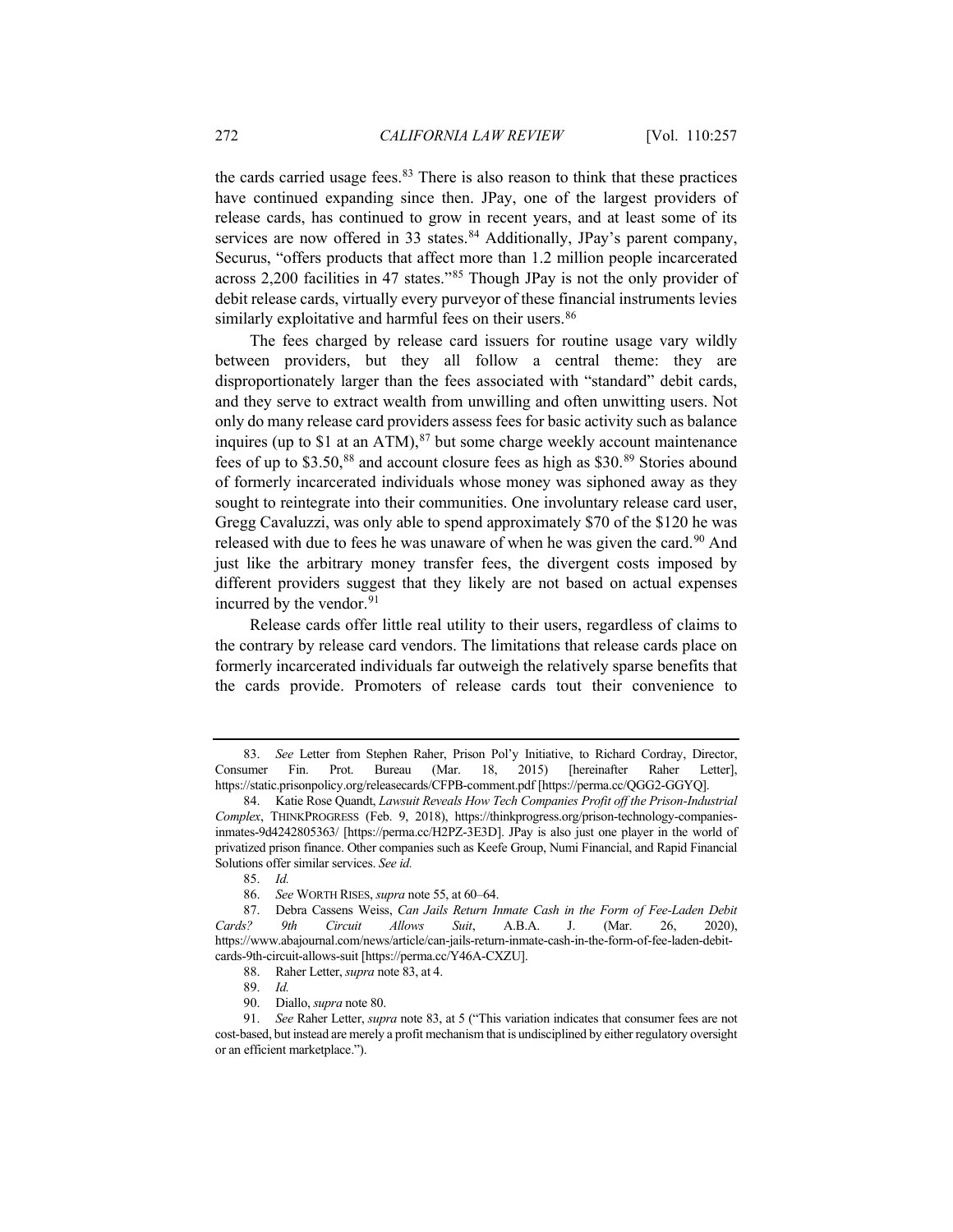<span id="page-16-0"></span>individuals who lack banking access,  $92$  an especially salient consideration given the overlap between communities that are most frequently unbanked and most frequently incarcerated[.93](#page-16-2) Some release card providers even suggest that formerly incarcerated individuals continue to use their release cards in place of a bank account by reloading the cards with additional funds after their initial release money is spent.<sup>[94](#page-16-3)</sup> Though a prepaid debit card may offer some utility to an unbanked individual, the release card provider's suggestion certainly fails to account for the many practical shortcomings release cards pose, such as the inability to pay for critically important expenses such as rent and the continued exposure to abusive fees. Further, the fees associated with the everyday use of a release card can actually make it more expensive than a retail check-casher.<sup>[95](#page-16-4)</sup> Though there may be extremely limited circumstances in which a release card would work to the benefit of a formerly incarcerated individual, those situations are likely rare.

## II.

# THE REFORMIST APPROACH: LITIGATE, REGULATE, AND INCREASE ACCESS TO BANKING

The harm inflicted by the prison financial system has sparked calls for reform, and efforts to ameliorate that harm take many forms. This section will examine three: (A) efforts to use the courts as a tool to recover the funds pilfered from incarcerated individuals and their communities; (B) regulatory efforts modeled after recent actions by the Federal Communications Commission ("FCC") to rein in excessive fees in prison telecommunications; and (C) reforms aimed at increasing banking access for currently and formerly incarcerated individuals.

## *A. Litigation: Useful Tool for Reform?*

Litigation represents one potential pathway for incarcerated and formerly incarcerated individuals to bring claims against prison operators for exploiting them financially, but it is not without its structural difficulties. While significant progress has been made by using the courts to seek relief from the economic

<span id="page-16-1"></span><sup>92.</sup> *See What Iis ReleasePay?*, RAPID FIN. SOLS. (Oct. 6, 2021), https://rpdfin.com/releasepay/ [https://perma.cc/557T-VWDV].

<span id="page-16-2"></span><sup>93.</sup> *Compare* FED. DEPOSIT INS. CORP., 2017 FDIC NATIONAL SURVEY OF UNBANKED AND UNDERBANKED HOUSEHOLDS 69 (2017), https://www.fdic.gov/householdsurvey/2017/2017report.pdf [https://perma.cc/N5UD-YAVZ] ("Unbanked rates for . . . [B]lack and Hispanic households, remain substantially above the national average."), *with* ASHLEY NELLIS, SENT'G PROJECT, THE COLOR OF JUSTICE: RACIAL AND ETHNIC DISPARITY IN STATE PRISONS 14 (2016), https://www.sentencingproject.org/wp-content/uploads/2016/06/The-Color-of-Justice-Racial-and-Ethnic-Disparity-in-State-Prisons.pdf [https://perma.cc/25LV-Z6VX] ("[Many states] exhibit astounding rates of racial and ethnic disparity: African Americans are incarcerated in state prisons at nearly five times the rate of [W]hites.").

<sup>94.</sup> *See What Iis ReleasePay?*, *supra* not[e 92.](#page-16-0)

<span id="page-16-4"></span><span id="page-16-3"></span><sup>95.</sup> *See* Raher Letter, *supra* not[e 83,](#page-15-0) at 7.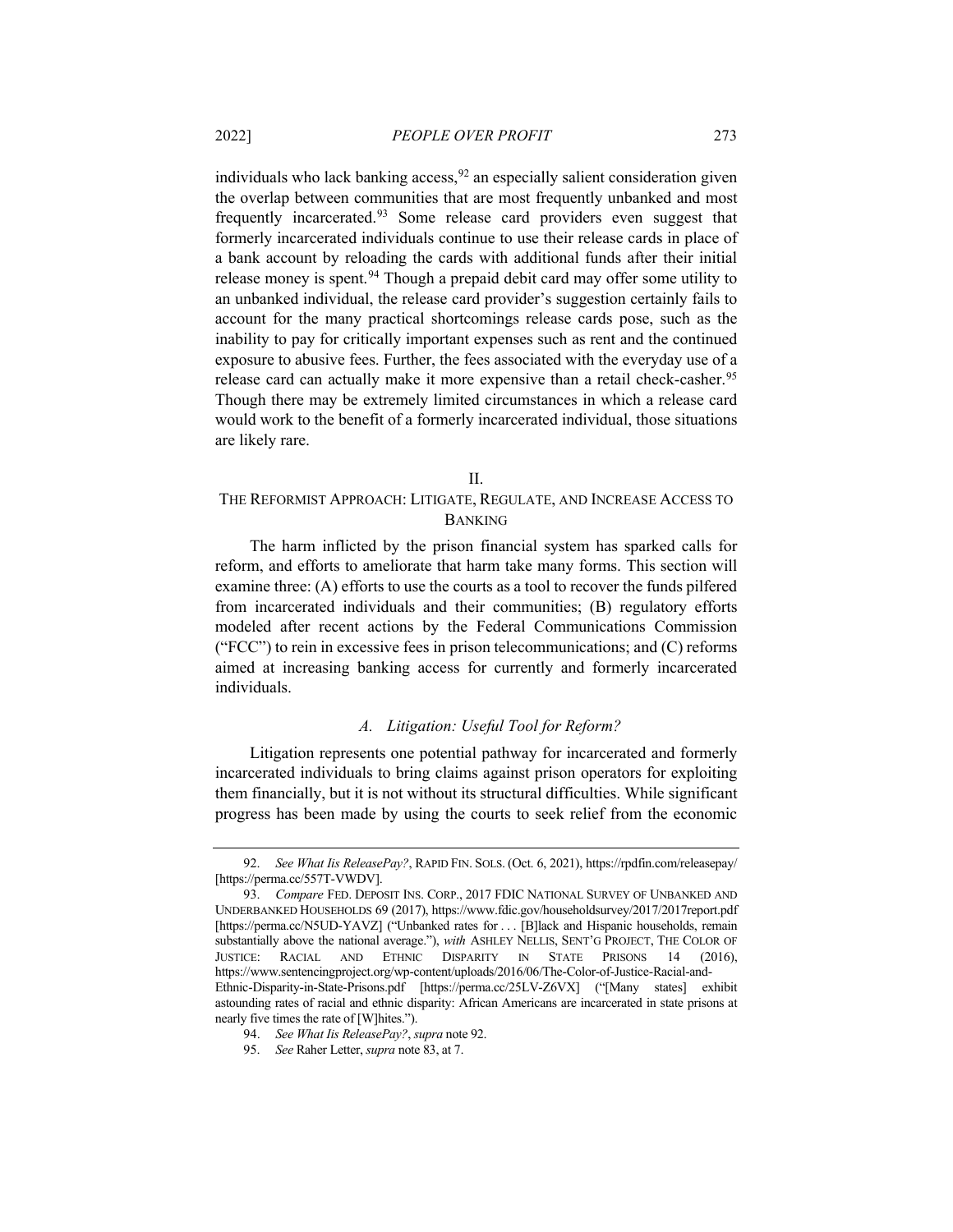damage caused by release cards, opportunities to challenge exploitative money transfer fees have yet to yield success.<sup>[96](#page-17-0)</sup> Further, mandatory arbitration clauses and class action waivers are nearly always included in release cards' terms of use. Despite these challenges, several lawsuits have successfully recovered excessive release card fees from Bank of America and JPMorgan Chase under state tort and consumer protection laws. Claims are also currently being brought against JPay, Keefe, and Numi Financial, alleging, *inter alia*, violations of the Electronic Fund Transfer Act ("EFTA"). Though litigation has unquestionably yielded material success, its usefulness as a tool for reform is nonetheless limited by restrictive contract provisions and the limitations of state and federal law.

#### *1. Contractual Barriers to Recovery*

One of the largest legal barriers to challenging release card issuers in court is the near-universal inclusion of mandatory pre-dispute arbitration agreements in the release cards' terms of use. Though some providers, such as Numi, offer users the ability to opt out of the arbitration agreement while still using the card, the concealment of the relatively tedious opt-out procedure within prolix legal writing makes this option inaccessible to the average person.  $97$  Others, such as JPay, include no such option,<sup>[98](#page-17-2)</sup> instead allowing users to opt out by sending in a written notice and cutting the card in half.<sup>[99](#page-17-3)</sup> This approach presents card users with a false choice: with no alternative means of receiving their money, they can either accept the release cards' terms or forfeit their reentry funds.

<span id="page-17-5"></span>The lack of any alternative means through which formerly incarcerated individuals can receive their reentry funds has presented legal advocates with a useful avenue to challenge arbitration clauses in court. Despite some outlying results, this approach has been increasingly successful. Several recent challenges to arbitration clauses in the release card context have yielded positive results, with courts frequently holding that the usage of release cards is not voluntary due to the lack of an alternative means of receiving payment.<sup>[100](#page-17-4)</sup> Yet other adverse

<span id="page-17-0"></span><sup>96.</sup> Though at least one lawsuit has sought to challenge excessive money transfer fees, it was unsuccessful. *See* Fayne v. Clipper, No. 12 CV 2500, 2013 WL 459895 (N.D. Ohio Feb. 6, 2013) (dismissing case on the pleadings); *see also* JPay, Inc. v. Kobel, 904 F.3d 923 (11th Cir. 2018) (allowing a claim based on excessive money transfer fees to proceed to arbitration).

<sup>97.</sup> *See* Raher Letter, *supra* not[e 83,](#page-15-0) Exhibit 3.

<span id="page-17-2"></span><span id="page-17-1"></span><sup>98.</sup> *See Payments Terms of Service*, JPAY (Aug. 18, 2021), https://www.jpay.com/LegalAgreementsOut.aspx [https://perma.cc/69XU-Z3XQ].

<span id="page-17-4"></span><span id="page-17-3"></span><sup>99.</sup> Reyes v. JPay, Inc., No. CV 18-315-R, 2018 WL 10811497, at \*1 (C.D. Cal. June 26, 2018). 100. *See* Reichert v. Keefe Commissary Network, No. C17-5848, 2018 WL 2018452, at \*2 (W.D. Wash. May 1, 2018) (denying motions to compel arbitration because of a lack of mutual assent); Brown v. Stored Value Cards, Inc., No. 15-cv-01370-MO, 2016 WL 755625, at \*4 (D. Or. Feb. 25, 2016) (denying motion to compel arbitration because "[plaintiff] *had* to take the card and *had* to work through the Defendants'system in order to get her money back"); *see also*Regan v. Stored Value Cards, Inc., 85 F. Supp. 3d 1357 (N.D. Ga. 2015), *aff'd*, 608 F. App'x. 895 (11th Cir. 2015) (ordering an evidentiary hearing on whether a contract had been formed after Defendants argued that Plaintiff had implied acceptance or ratified the cardholder agreement through his use of the release card (the case settled before the evidentiary hearing)). Courts' acknowledgment of recently released individuals' lack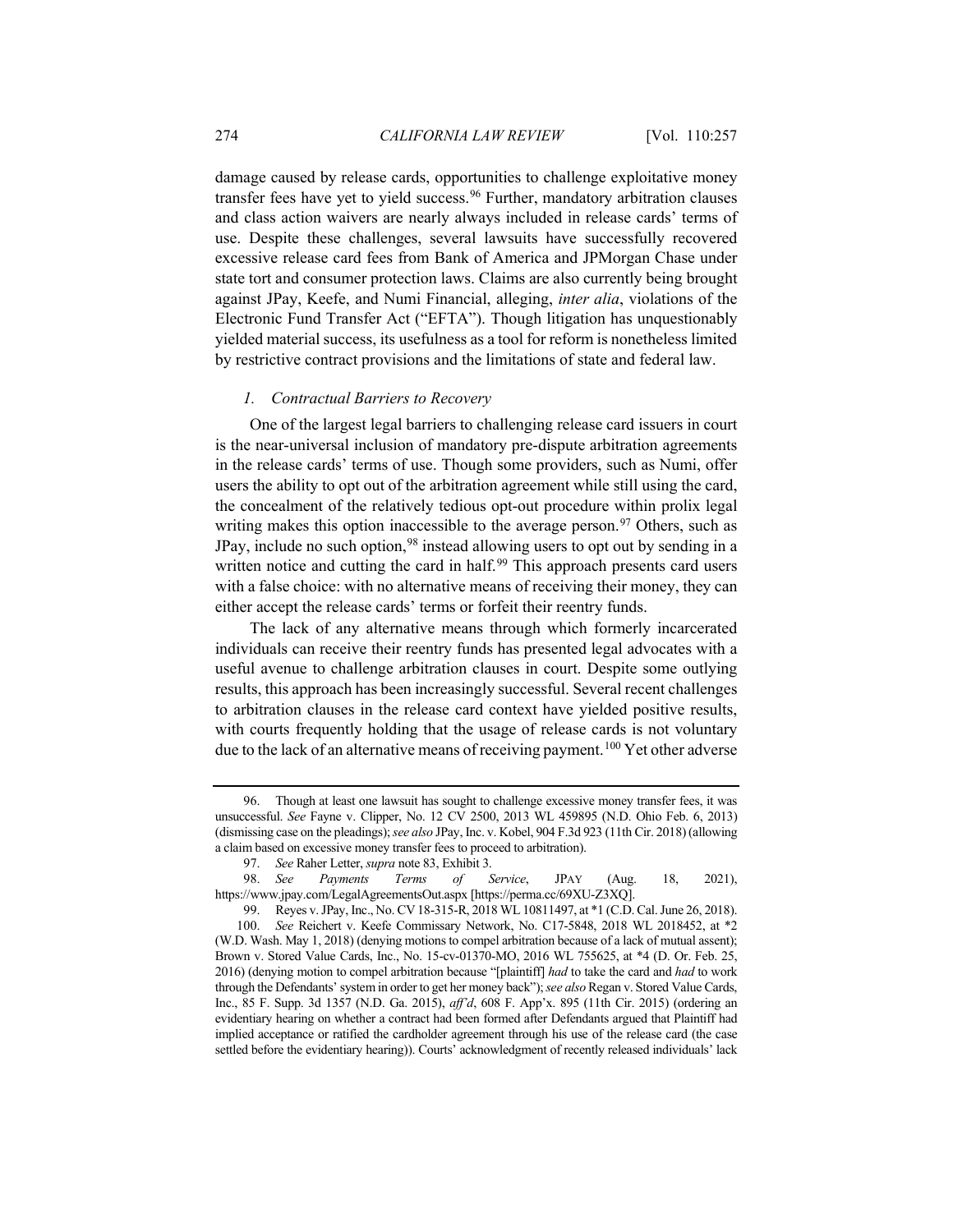outcomes indicate that any emerging consensus is far from universal within the federal courts.[101](#page-18-0)

Class action waivers within release cards' terms of use present a further barrier to the successful recovery of formerly incarcerated individuals' release money. At least one major release card provider, JPay, now includes such a provision within its terms of service.[102](#page-18-1) Given the relatively small size of individual claims, class actions represent the only realistic chance for formerly incarcerated individuals to challenge release card purveyors in court. Though the enforceability of such clauses is still being tested, the Supreme Court has found them to be increasingly permissible in recent years.<sup>[103](#page-18-2)</sup> As a result, the availability of litigation (or arbitration) as a means of seeking restitution for formerly incarcerated individuals may become more limited in the near future. Despite these barriers, advocates have still demonstrated some degree of success challenging prison financiers in court.

## *2. Claims Under State Tort and Consumer Protection Statutes*

Some of the most noteworthy release card lawsuits have been class actions brought under various states' tort and consumer protection laws, which provide vehicles for challenging both the release cards' excessive fees and compulsory acceptance. Two cases highlight the potential impact that these claims can have. The first, *Brill v. Bank of America*, [104](#page-18-3) involved individuals who were formerly incarcerated by the State of Arizona. The second, *Krimes v. JPMorgan Chase*  Bank, N.A.,<sup>[105](#page-18-4)</sup> was brought on behalf of individuals incarcerated in the federal prison system. Both suits resulted in settlements that returned some of the money that the class of plaintiffs had lost to excessive fees, along with a cessation of such practices by both financial institutions.<sup>[106](#page-18-5)</sup> Though these lawsuits remain a

of choice is underscored by an outlier case in which the court granted a motion to compel arbitration because the plaintiff *had* been given the option to receive his money via check. Pope v. EZ Card & Kiosk LLC, No. 15-61046, 2015 WL 5308852, at \*3 (S.D. Fla. Sept. 11, 2015) ("The Jail gave him an option to receive a check, but Plaintiff elected to take the debit card instead. Plaintiff signed a form which provided him with a choice of his refund options.").

<span id="page-18-0"></span><sup>101.</sup> *See Reyes*, 2018 WL 10811497 (granting motion to compel arbitration because plaintiff was apprised of the terms of use when he received the release card); Jones v. NetSpend Card Co., No. 17- CV-304, 2018 WL 2427376, at \*2 (W.D. Tex. May 30, 2018) (concluding that "the record demonstrates a valid agreement to arbitrate between the parties" and granting motion to compel arbitration); *see also*  Oliver v. First Century Bank, No. 17cv620, 2017 WL 5495092 (S.D. Cal. Nov. 16, 2017) (granting motion to compel arbitration on the question of the arbitration clause's enforceability).

<sup>102.</sup> *Payments Terms of Service*, *supra* not[e 98.](#page-17-5)

<span id="page-18-2"></span><span id="page-18-1"></span><sup>103.</sup> AT&T Mobility LLC v. Concepcion, 563 U.S. 333 (2011) (holding that the Federal Arbitration Act preempts state laws prohibiting class action waiver clauses); Am. Express Co. v. Italian Colors Rest., 570 U.S. 228 (2013) (holding that prohibitively high arbitration costs are not a sufficient reason to overrule a class action waiver clause).

<span id="page-18-3"></span><sup>104.</sup> No. CV-16-03817, 2017 WL 3047034, at \*1 (D. Ariz. Apr. 14, 2017) (granting motion for preliminary approval of class settlement).

<sup>105.</sup> No. 15-5087, 2016 WL 6276440 (E.D. Pa. Oct. 26, 2016).

<span id="page-18-5"></span><span id="page-18-4"></span><sup>106.</sup> *See* Erik Larson, *JPMorgan Pays Inmates for Fees on Get-Out-of-Jail Debit Card*, CHI. TRIB. (Aug. 5, 2016), https://www.chicagotribune.com/business/ct-jpmorgan-inmate-debit-card-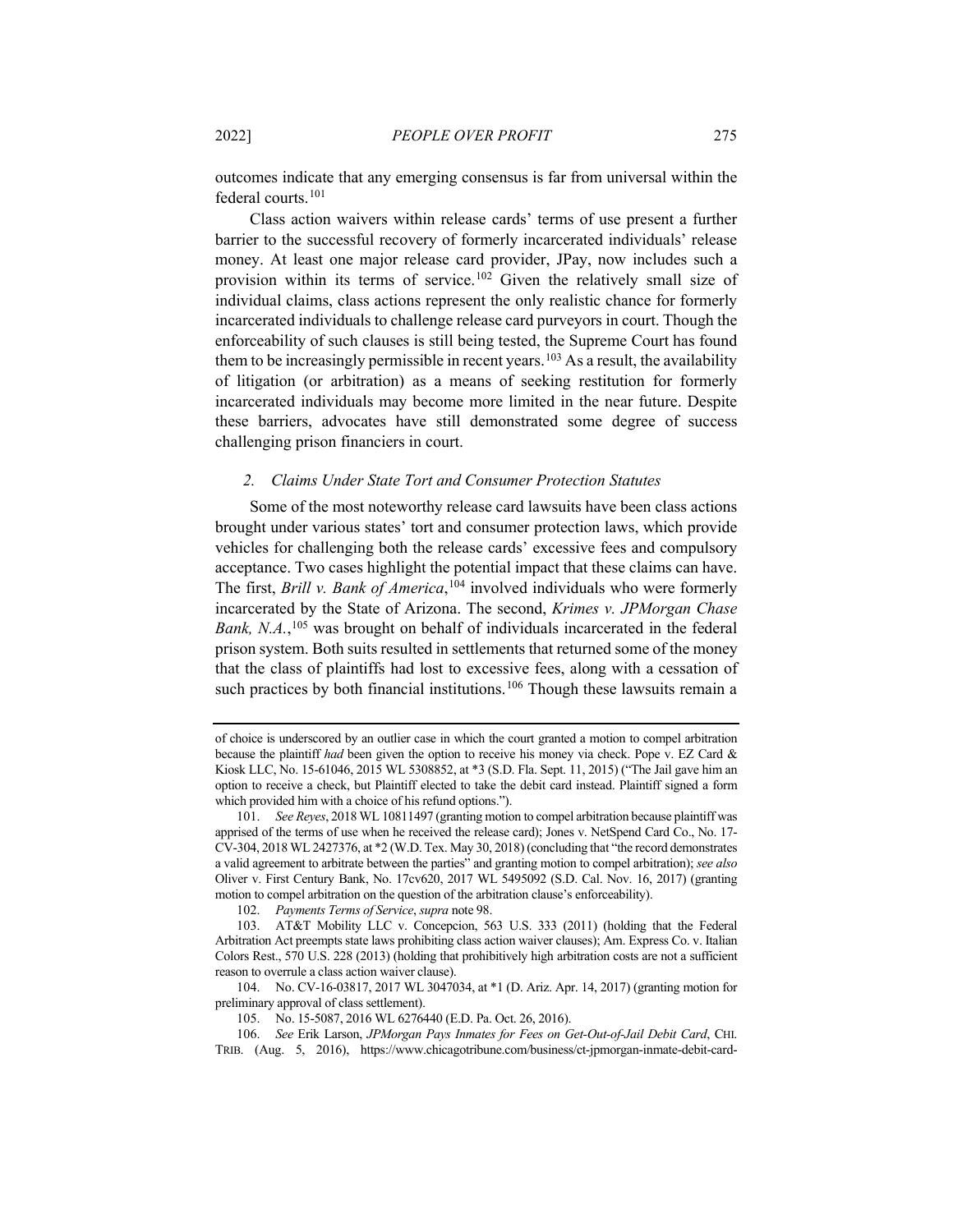potentially powerful tool in the fight to curtail the exploitative behavior of release card vendors, the impact of these settlements is limited by the lack of enhanced damages provided by many state consumer protection statutes.<sup>[107](#page-19-0)</sup> While banks are required to return any ill-gotten funds, there is no further monetary punishment and thus little disincentive for further harmful behavior. Though these laws are not always an effective tool for recovering stolen funds and deterring further exploitative behavior, activists continue to develop other pathways to seek restitution for incarcerated individuals through litigation.

# *3.* Brown v. Stored Value Cards *and the Future of Litigation Under the EFTA*

Two recent developments have opened up new opportunities for advocates to leverage the EFTA's prepaid card provision<sup>[108](#page-19-1)</sup> to challenge release card vendors' predatory practices.<sup>[109](#page-19-2)</sup> The prepaid card provision prohibits providers of general-use prepaid cards from charging dormancy, inactivity, and service fees unless certain disclosure requirements are met, and the card has remained inactive for a period of twelve months.[110](#page-19-3) However, the regulation includes a specific exemption for financial instruments that are "not marketed to the general public."[111](#page-19-4) Thus, advocates must resolve two questions to bring claims under the provision: (1) whether release cards fall under the definition of general-use prepaid card; and (2) whether they are marketed to the general public. Though the answer to these questions was unclear in the past, a recent rulemaking by the Consumer Financial Protection Bureau (CFPB), along with the Ninth Circuit's ruling in *Brown v. Stored Value Cards*, [112](#page-19-5) have provided would-be claimants with a greater degree of clarity.

<sup>20160805-</sup>story.html [https://perma.cc/4PH7-ZSMR]; Derek Gilna, *Settlements in Arizona DOC, BOP Lawsuits over Release Debit Card Fees*, PRISON LEGAL NEWS (Mar. 6, 2018), https://www.prisonlegalnews.org/news/2018/mar/6/settlements-arizona-doc-bop-lawsuits-overrelease-debit-card-fees/ [https://perma.cc/49V9-EA99].

<span id="page-19-0"></span><sup>107.</sup> *See* NAT'L CONSUMER L. CTR., CONSUMER PROTECTION IN THE STATES: STATE-BY-STATE SUMMARIES OF STATE UDAP STATUTES – APPENDIX B 23 (2009), https://www.nclc.org/images/pdf/udap/analysis-state-summaries.pdf [https://perma.cc/FX9X-ECYZ]. Only twenty-five states and the District of Columbia provide double or treble damages, though seven other states expressly authorize some form of punitive damages. *See generally* NAT'L CONSUMER L. CTR.,CONSUMER PROTECTION IN THE STATES: A50-STATE EVALUATION OF UNFAIR AND DECEPTIVE PRACTICES LAWS 44 (2018), https://www.nclc.org/images/pdf/udap/udap-report.pdf [https://perma.cc/3NNN-VEW7].

<sup>108.</sup> 15 U.S.C. § 1693l-1.

<span id="page-19-3"></span><span id="page-19-2"></span><span id="page-19-1"></span><sup>109.</sup> This section builds on the excellent work of the National Consumer Law Center. A more thorough analysis of release card litigation under the EFTA can be found at ARIEL NELSON BRIAN HIGHSMITH, ALEX KORNYA & STEPHEN RAHER, NAT'L CONSUMER L. CTR., COMMERCIALIZED (IN)JUSTICE LITIGATION GUIDE:APPLYING CONSUMER LAWS TO COMMERCIAL BAIL, PRISON RETAIL, AND PRIVATE DEBT COLLECTION 48–51 (2020), https://www.nclc.org/images/pdf/criminaljustice/WP\_Litigation\_Guide.pdf [https://perma.cc/N89V-UAKQ].

<sup>110.</sup> 15 U.S.C. § 1693l-1(b)(2).

<sup>111.</sup> *Id.* § 1693l-1(a)(2)(D)(iv).

<span id="page-19-5"></span><span id="page-19-4"></span><sup>112.</sup> 953 F.3d 567 (9th Cir. 2020).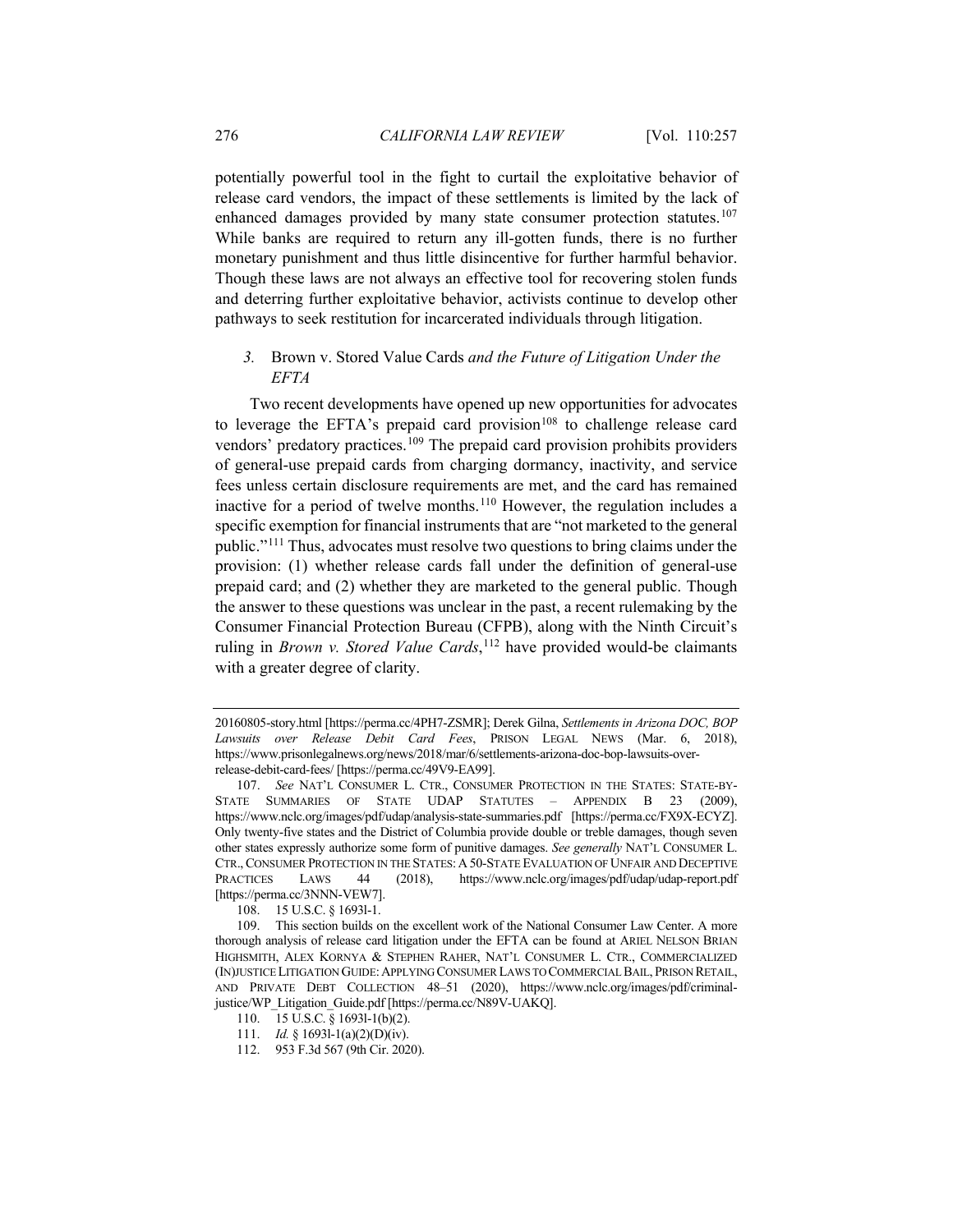The CFPB's 2016 amendment to Regulation E, which implements the EFTA, clarified that the type of accounts governed by the statute include "prepaid account[s]," which likely includes prison release cards.<sup>113</sup> The CFPB's commentary even goes so far as to explicitly mention prison release cards as a type of account covered by the updated regulation.<sup>114</sup> This regulatory guidance indicates that the EFTA's prepaid card provision is applicable to prison release cards.

The Ninth Circuit recently answered the question of whether prison release cards fall under the provision's public marketing exception in *Brown*. The case involved a plaintiff, Danica Brown, who was arrested for participating in a public protest and forced to turn over \$30.97 when she was taken into custody.[115](#page-20-2) The Multnomah County jail where she was briefly held "contracted with Numi to return released inmates' funds via prepaid debit cards,"[116](#page-20-3) and Brown was given such a card when she was released.<sup>[117](#page-20-4)</sup> Numi contended that its release cards were not marketed to the general public because "inmates are not the general public," and they "did not directly market the cards to inmates."[118](#page-20-5) But the Ninth Circuit concluded otherwise.<sup>[119](#page-20-6)</sup>

Two key findings in *Brown* help explain the court's conclusion. First, the court observed that because the cards are issued when individuals "are released from jail or prison," they have "rejoin[ed] the general public."[120](#page-20-7) Put another way, the question of whether incarcerated individuals are members of the general public is moot because the cards are only ever issued to the *formerly*  incarcerated. The court also held that, despite a lack of *direct* marketing targeting formerly incarcerated individuals, the cards were *indirectly* marketed to them through representations made to "municipalities and correctional facilities."[121](#page-20-8) Because Numi expected and intended for the county to provide the advertised release cards, and formerly incarcerated individuals had no choice but to accept them, the marketing directed at county officials satisfied the CFPB's articulated standard for indirect marketing.[122](#page-20-9) The decision in *Brown*, coupled with the CFPB's clarification of Regulation E, presents a clear path forward for release

<span id="page-20-0"></span><sup>113.</sup> 12 C.F.R. § 1005.2(b)(3) (2020). The CFPB's official interpretation further clarifies that the term "prepaid account" includes accounts "loaded with funds when [they are] first provided to the consumer for use." *Id.*

<span id="page-20-4"></span><span id="page-20-3"></span><span id="page-20-2"></span><span id="page-20-1"></span><sup>114.</sup> *See* Prepaid Accounts Under the Electronic Fund Transfer Act (Regulation E) and the Truth in Lending Act (Regulation Z), 81 Fed. Reg. 83,934, 83,968 (Nov. 22, 2016) ("The Bureau notes . . . that the final rule's definition is broad enough to . . . include . . . prison release cards that meet the other criteria set forth in the definition.").

<sup>115.</sup> *Brown*, 953 F.3d at 571–72.

<sup>116</sup>*. Id.* at 570.

<sup>117.</sup> *Id.* at 571.

<span id="page-20-6"></span><span id="page-20-5"></span><sup>118.</sup> *Id.* at 573.

<sup>119.</sup> *Id.*

<span id="page-20-7"></span><sup>120.</sup> *Id.*

<span id="page-20-8"></span><sup>121.</sup> *Id.*

<span id="page-20-9"></span><sup>122.</sup> *Id.* (citing 12 C.F.R. § 1005.20(b)(4) (2019)).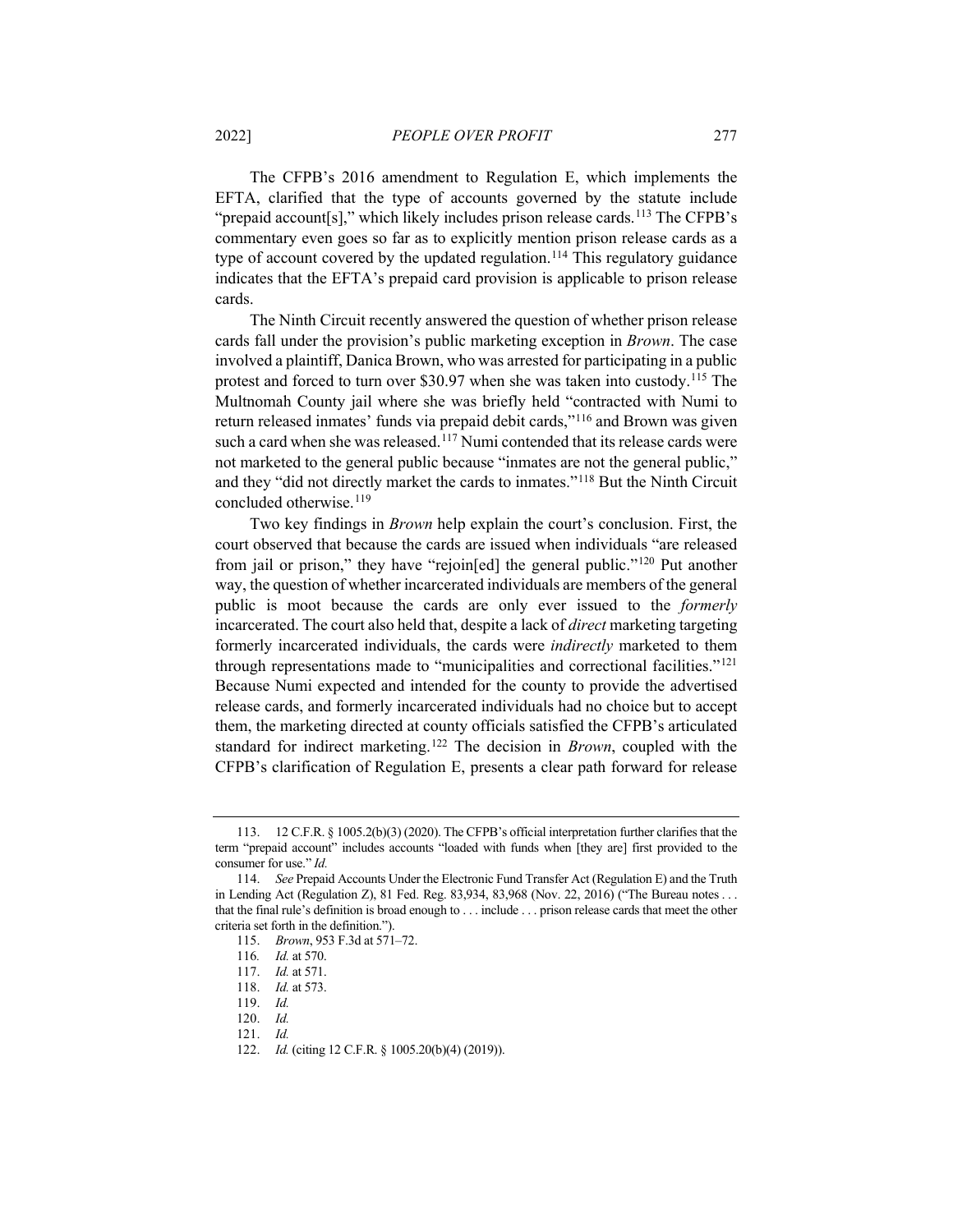card litigation under the EFTA. Free from the ambiguity surrounding the prepaid card provision, future litigants can ground challenges to release card vendors' abusive practices in a clearer understanding of the EFTA's applicability to debit release cards.

Litigation is rightfully viewed as a useful tool in recouping funds that have been stolen from formerly incarcerated individuals via exploitative release cards, but the recovery it provides is reactionary and jurisdictionally limited. Lawsuits brought by the plaintiffs' bar require a violation to take place before a response can begin the tedious process of navigating the legal system. Recovery, if it is ever obtained, can arrive too late to make a meaningful difference in the lives of those who have had their reentry funds stolen from them. Past victories are also limited by the multitude of jurisdictions within the U.S. legal system. Absent a favorable decision from the Supreme Court, the issue would need to be relitigated successfully in multiple circuits before a durable precedent would form. Such a result could take years to achieve, and during that time release cards will continue to extract money from formerly incarcerated individuals attempting to rejoin their communities. Given these limitations, other reform efforts have sought to address the problem closer to the source.

# <span id="page-21-0"></span>*B. Prison Telecommunications: A Blueprint for Regulating Prison Finance?*

Though not identical, the inmate communications services ("ICS") industry and the prison finance industry occupy similarly structured spaces within the larger prison industrial complex. Both are dominated by a handful of consolidated private firms,[123](#page-21-1) and both rely on a business model that coerces prison operators into providing the firms with exclusive access to their incarcerated market in exchange for lucrative kickbacks.<sup>[124](#page-21-2)</sup> Both industries have also played host to systematic financial abuse.<sup>[125](#page-21-3)</sup> While money transfer fees and release cards have served as the primary vehicles for the prison finance industry, the ICS industry is built on drastically inflated communications costs. Telecom

<span id="page-21-1"></span><sup>123.</sup> Global Tel\*Link and Securus control a collective 70% of the ICS industry. *See* Zachary Fuchs, *Behind Bars: The Urgency and Simplicity of Prison Phone Reform*, 14 HARV. L. & POL'Y REV. 205, 209 (2019). As recently as 2015, JPMorgan Chase had exclusive control of the financial industry in federal prisons, while state and local prisons and jails contract with several companies, the largest being JPay, Inc. (now owned by Securus). *See* Diallo, *supra* not[e 80.](#page-14-5)

<span id="page-21-2"></span><sup>124.</sup> ICS industry contracts "almost always involve kickbacks." Fuchs, *supra* not[e 123,](#page-21-0) at 210. In the prison finance industry, "both Keefe Group and JPay agree to provide contracting facilities with a 'commission' (kickback) for each deposit received into a trust account." Raher Letter, *supra* not[e 83,](#page-15-0)  at 11. Release cards also carry a financial incentive for prison operators because they allow operators to off-load a tedious and expensive task. *See Brown*, 953 F.3d at 569 ("[The process of providing formerly incarcerated people with cash or check] was considered by Multnomah County to be expensive and time consuming: Multnomah County estimates that it spent about \$275,000 in labor costs annually and two to three staff hours per day handling inmates' cash.").

<span id="page-21-3"></span><sup>125.</sup> *See generally* Fuchs, *supra* not[e 123,](#page-21-0) at 208–13 (detailing the history and negative effects of the ICS industry).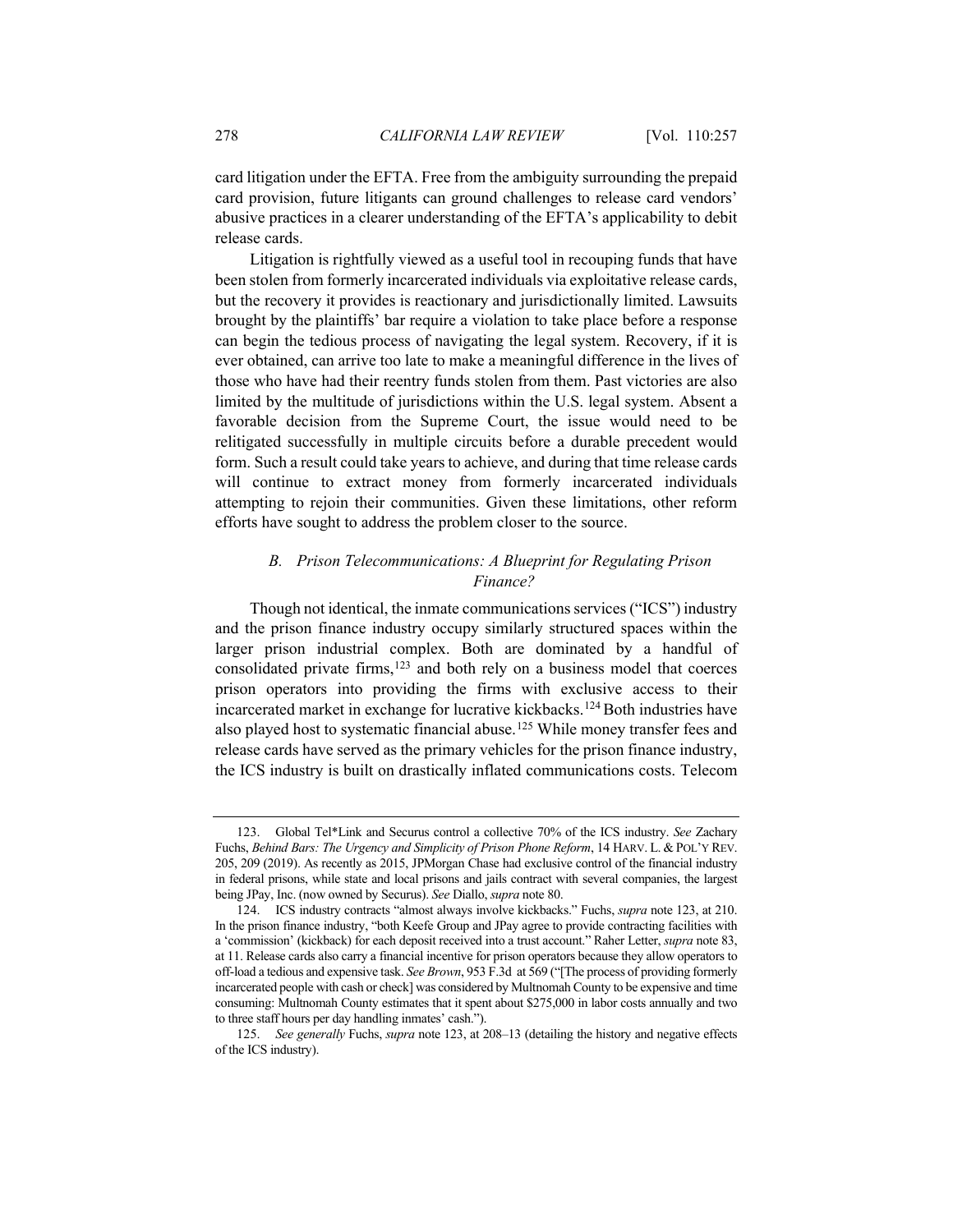providers have charged rates as high as \$1 per minute to contact friends and family on the outside, sums that place even more fiscal pressure on incarcerated individuals and their already strained budgets.<sup>126</sup>

<span id="page-22-1"></span><span id="page-22-0"></span>Regulatory authorities have shown a willingness in recent years to curtail the excesses of the ICS industry. Recent action taken by the FCC has capped many of the fees associated with prison telecommunications, $127$  and many state prisons have lowered rates for both in-state and out-of-state calls as a result.<sup>[128](#page-22-4)</sup> While the FCC eventually caved to public pressure and acted to partially curtail some of the abuses of the ICS industry, similar calls for regulation of the prison financial system have been less successful. Advocates have long called for increased choice of medium for formerly incarcerated individuals' release money disbursement,<sup>[129](#page-22-5)</sup> but thus far those calls have failed to spark comprehensive action from the CFPB.[130](#page-22-6)

One possible explanation for why the CFPB hasn't been able to fully curtail the usage of debit release cards is that they simply lack the authority to impose such a sweeping change. The EFTA has been the primary focus of advocates,<sup>[131](#page-22-7)</sup> but the reality is that it's not a perfect fit for regulatory action directed at expanding formerly incarcerated individuals' choice of medium when receiving their release money.[132](#page-22-8) The EFTA focuses on strengthening disclosure requirements in the hopes that informed consumers will make decisions that are in their own financial self-interest. In situations where such choice is impossible, it is unclear if the law could be interpreted to provide the protection sought by reform advocates.

The regulatory approach, though it is useful in certain respects, is illequipped to produce durable results within the decentralized carceral framework

<span id="page-22-2"></span><sup>126.</sup> *See* Peter Wagner & Alexi Jones, *State of Phone Justice: Local Jails, State Prisons and Private Phone Providers*, PRISON POL'Y INITIATIVE (Feb. 2019), https://www.prisonpolicy.org/phones/state\_of\_phone\_justice.html [https://perma.cc/HF9A-U5ZP].

<span id="page-22-3"></span><sup>127.</sup> *See* Press Release, Fed. Commc'n Comm'n, FCC Takes Next Big Steps in Inmate Calling Rates (Oct. 22, 2015), https://www.fcc.gov/document/fcc-takes-next-big-steps-reducing-inmatecalling-rates [https://perma.cc/E5ED-4KMX]; Peter Wagner, *FCC Commissioners Reveal Details of their Proposal to Protect All Families of Incarcerated People*, PRISON POL'Y INITIATIVE (Oct. 1, 2015), https://www.prisonpolicy.org/blog/2015/10/01/clyburn-proposal/ [https://perma.cc/E5RZ-TXA6].

<sup>128.</sup> *See* Wagner, *supra* not[e 127;](#page-22-0) Wagner & Jones, *supra* not[e 126.](#page-22-1)

<sup>129.</sup> *See* Raher Letter, *supra* not[e 83,](#page-15-0) at 6–7.

<span id="page-22-6"></span><span id="page-22-5"></span><span id="page-22-4"></span><sup>130.</sup> *See* Aleks Kajstura, *A Partial Victory: Release Cards Included in CFPB's New Regulations*, PRISON POL'Y INITIATIVE (Oct. 5, 2016), https://www.prisonpolicy.org/blog/2016/10/05/cfpb/ [https://perma.cc/W4A2-Z4KF] ("Prison Policy Initiative had argued that correctional facilities should be prohibited from requiring that people receive their money on prepaid cards. The CFBP [*sic*] declined to impose such a prohibition at this time.").

<sup>131.</sup> *See* Raher Letter, *supra* not[e 83,](#page-15-0) at 7–8.

<span id="page-22-8"></span><span id="page-22-7"></span><sup>132.</sup> *See* RAHER, *supra* note [67,](#page-12-6) at 63 ("[T]he law is largely concerned with preventing unauthorized transactions, which does not appear to be a widespread problem in prison retailing. Rather, the primary problem is exorbitant fees, but EFTA contains little direct regulation of fees, instead favoring disclosure of costs under the premise that consumers will make informed choices. In the context of correctional banking, the EFTA's emphasis on disclosure is an ill fit, since consumers have no meaningful choice in financial companies." (internal citations omitted)).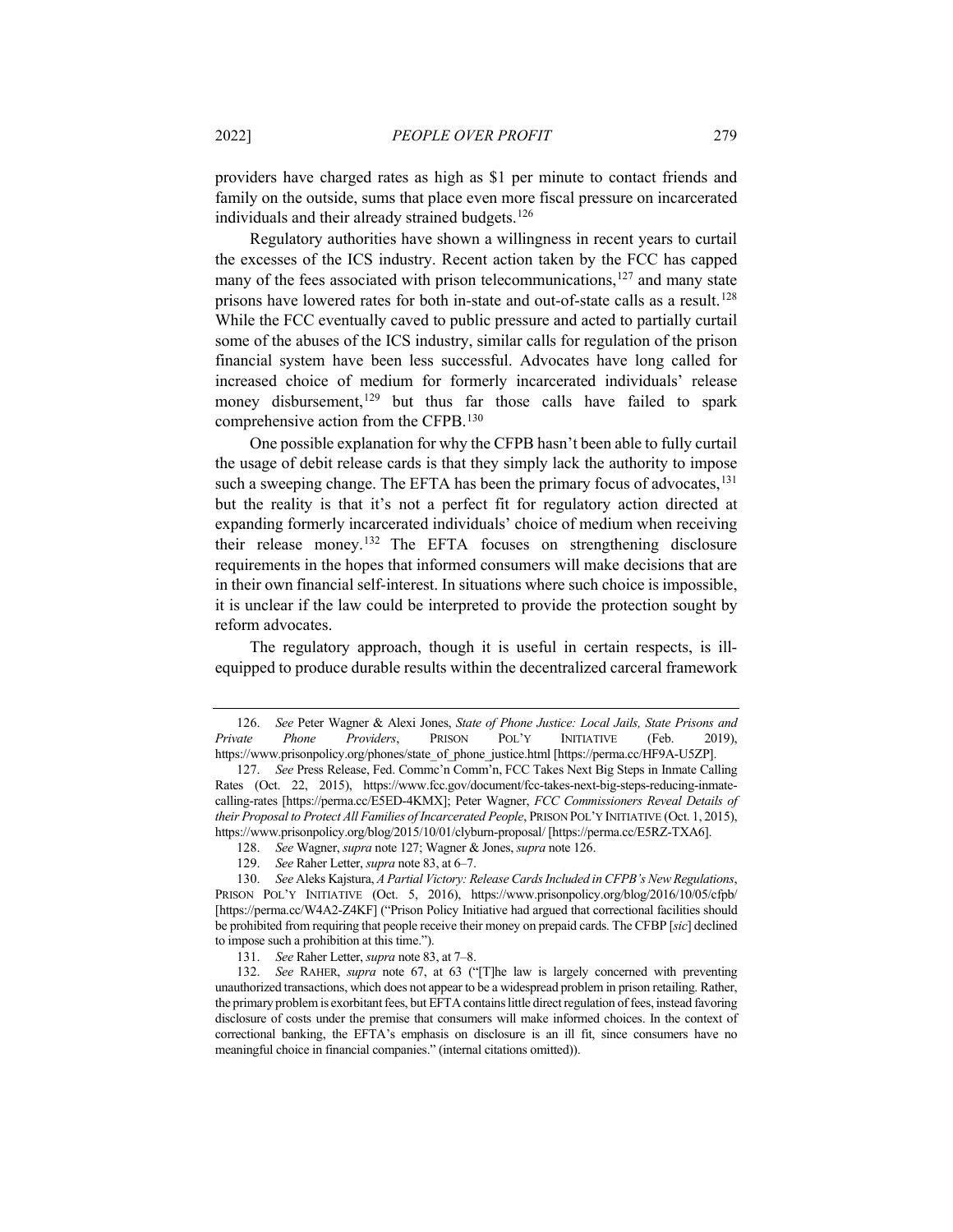of the United States. Even if a regulatory body can be persuaded to act, which can take several years and face varying challenges depending on the political climate *du jour*, that action is often limited by the restricted tools that each agency has to effect change. As such, a commitment to working within the existing system to ameliorate the harm caused by the prison industrial complex will likely end in disappointment.

## *C. Pathways to Consumer Banking for Incarcerated Individuals*

In addition to harming incarcerated individuals through exploitative fees and financial instruments, the existing prison financial system also denies them any opportunity to engage with the financial institutions and tools that they will rely on when they are free. Formerly incarcerated individuals already face myriad financial barriers upon reentry, some of which can potentially be removed by increased access to financial services. As such, reformists have worked to increase the ties between incarcerated and formerly incarcerated individuals and traditional financial institutions.

## <span id="page-23-6"></span>*1. The Challenges of Being Unbanked*

When Martize Tolbert was released from prison in 2013, he faced a seemingly insurmountable debt from his contact with the criminal legal system, and his financial challenges were compounded by the fact that he also faced numerous barriers to opening a bank account.<sup>[133](#page-23-0)</sup> Without access to a permanent address or government-issued identification, many people like Martize lack the necessary tools to begin the process of opening an account. [134](#page-23-1) Those that make it past the first step are often penalized and discriminated against if they have a checkered financial history, which is common among formerly incarcerated individuals.<sup>[135](#page-23-2)</sup>

Living without a bank account can lead to cascading financial crises. Unbanked individuals are a frequent target of the predatory payday loan industry,[136](#page-23-3) and between twenty and forty percent of unbanked individuals living in large urban areas rely on commercial check cashing services that charge exorbitant fees for basic financial services.<sup>[137](#page-23-4)</sup> Many unbanked individuals also rely on prepaid debit cards to conduct everyday transactions.[138](#page-23-5) Though prepaid

<span id="page-23-0"></span><sup>133.</sup> *See* David Benoit, *Ex-Inmates Struggle in a Banking System Not Made for Them*, WALL ST. J. (Oct. 31, 2020), https://www.wsj.com/articles/ex-inmates-struggle-in-a-banking-system-not-madefor-them-11604149200 [https://perma.cc/P5S2-NL9A].

<sup>134.</sup> *Id.*

<sup>135.</sup> *See id.*

<span id="page-23-3"></span><span id="page-23-2"></span><span id="page-23-1"></span><sup>136.</sup> *See* Marc D. Glidden & Timothy C. Brown, *Separated by Bars or Dollar Signs? A Comparative Examination of the Financial Literacy of Those Incarcerated and the General Population*, 42 AM.J. CRIM.JUST. 533, 536–37 (2017).

<sup>137.</sup> *See id.* at 537.

<span id="page-23-5"></span><span id="page-23-4"></span><sup>138.</sup> *See* JEAN ANN FOX & PATRICK WOODALL, CONSUMER FED'N OF AM., CASHED OUT: CONSUMERS PAY STEEP PREMIUM TO "BANK" AT CHECK CASHING OUTLETS 9–10 (2006),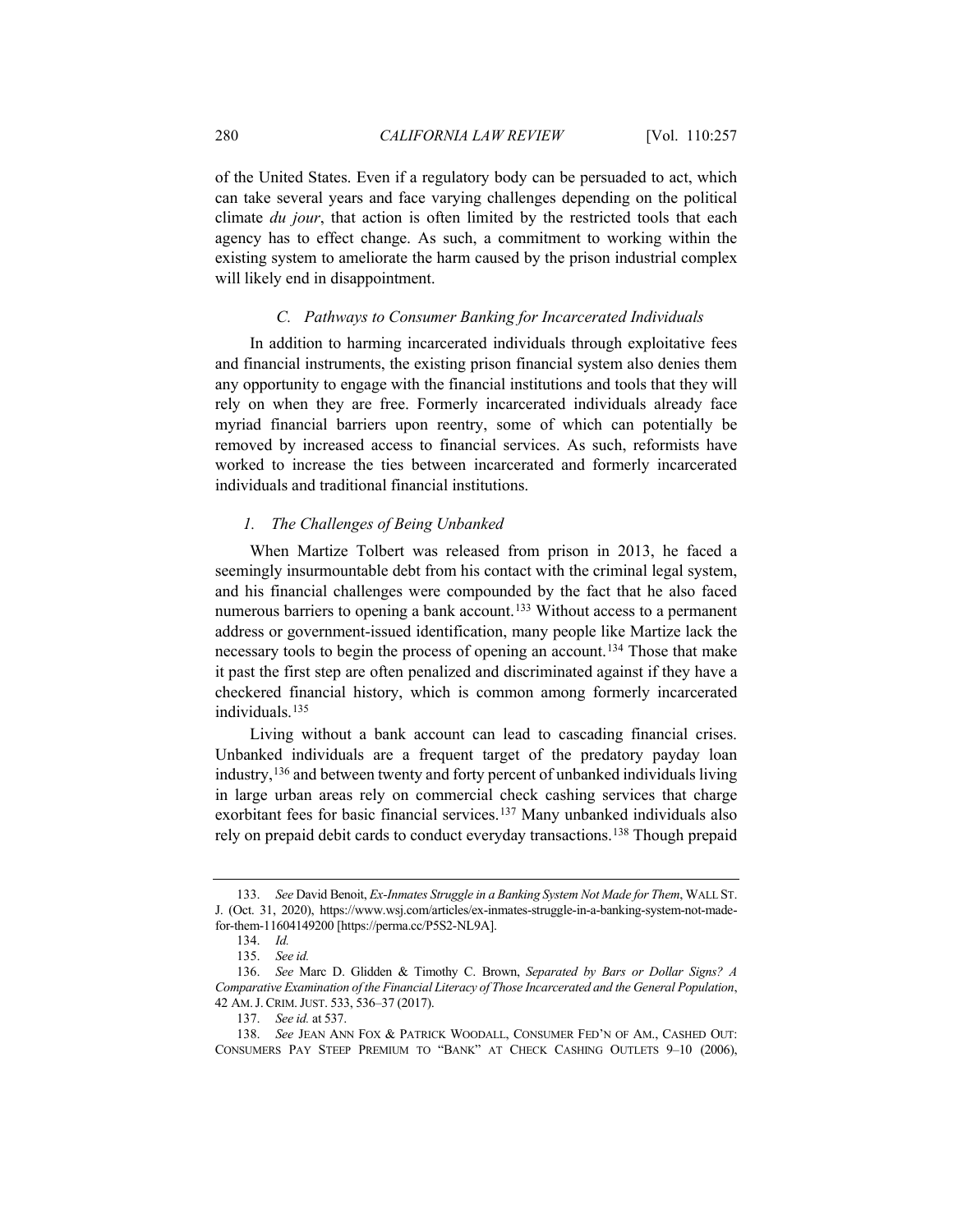cards obtained at check cashing outlets often have fewer fees than the release cards foisted upon formerly incarcerated individuals, the average card still costs \$10.86.[139](#page-24-0) Reliance on off-the-grid financial instruments also prevents unbanked individuals from building and accessing credit, which can jeopardize future financial prospects.[140](#page-24-1) For Martize, lingering court debt and a lack of access to financial services left him unable to obtain a driver's license.[141](#page-24-2) When he was pulled over while driving to work, he faced greater fines that put him further in debt[.142](#page-24-3)

#### *2. Bank Accounts and Recidivism Rates*

Given the potential role that banking access can play in assisting formerly incarcerated individuals with reintegration, reformists have suggested that strengthening the relationship between incarcerated individuals and external financial institutions can reduce recidivism rates. Examples from the United Kingdom and United States suggest a correlation between banking access and successful reintegration, but the proposed pathways are also contingent on the willingness of traditional banks—which often lack interest in a formerly incarcerated individual's successful reentry—to embrace the proposed reform.

The United Kingdom was one of the first countries to experiment with building a pathway for currently and formerly incarcerated individuals to open bank accounts. Several large banks, including Halifax and Barclays, piloted programs that allowed formerly incarcerated individuals to gain access to financial services in the mid-late  $2000s$ .<sup>[143](#page-24-4)</sup> A survey of participants in one such program found that only thirty-nine percent reoffended, notably lower than the national average of sixty percent.<sup>[144](#page-24-5)</sup> Research from the United States, though not directly comparable, suggests a similar relationship between banking access and recidivism. A recent survey of formerly incarcerated residents of Pennsylvania found that seventy-three percent of "successful reentrants" had an account with a credit union or a bank.<sup>145</sup> Conversely, that same survey found that "[o]f

https://consumerfed.org/pdfs/CFA\_2006\_Check\_Cashing\_Study111506.pdf [https://perma.cc/3FZ9- 46GK].

<sup>139.</sup> *Id.* at 10.

<span id="page-24-1"></span><span id="page-24-0"></span><sup>140.</sup> *See* Tony Armstrong, *The Cost of Being Unbanked: Hundreds of Dollars a Year, Always One Step Behind*, NERDWALLET, https://www.nerdwallet.com/blog/banking/unbanked-consumerstudy/ [https://perma.cc/28RA-XJ6V].

<sup>141.</sup> *See* Benoit, *supra* note [133.](#page-23-6)

<sup>142.</sup> *See id.*

<span id="page-24-4"></span><span id="page-24-3"></span><span id="page-24-2"></span><sup>143.</sup> *See Bank Accounts and Insurance: Access in Prison and Beyond*, PRISON REFORM TRUST (Nov. 2012), 2012),

http://www.prisonreformtrust.org.uk/PressPolicy/Parliament/AllPartyParliamentaryPenalAffairsGroup /BankaccountsinsuranceNovember2012 [https://perma.cc/B98X-272R].

<span id="page-24-5"></span><sup>144.</sup> Colin Shek, *Barclays Launches Prisoner Bank Accounts Scheme*, GUARDIAN (Sept. 28, 2010), https://www.theguardian.com/money/2010/sep/28/barclays-prisoner-bank-accounts [https://perma.cc/Q8UZ-CKS7].

<span id="page-24-6"></span><sup>145.</sup> JOHN E. WETZEL & ROBIN L. WIESSMANN, FINANCES AFTER PRISON, A COLLABORATIVE  $APPROACH$  2 (2018),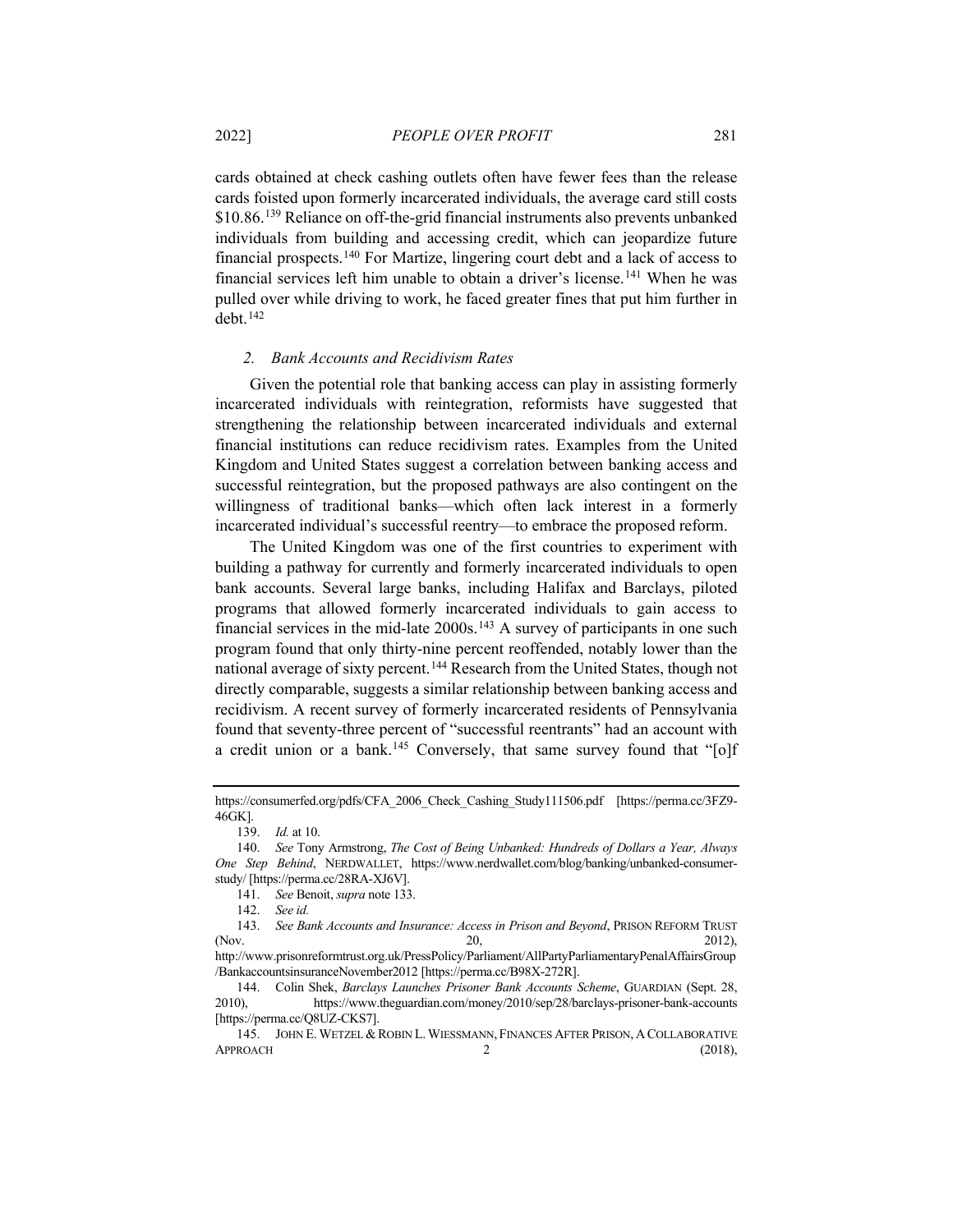unsuccessful reentrants (those recidivating before three years) only thirty-nine percent had accounts."[146](#page-25-0) These results suggest a correlation, but still leave many questions unanswered.

Efforts to build pathways between prisons and banks require that the destination banks demonstrate a willingness to accept a demographic group frequently viewed as high-risk into their customer base. This is by no means assured. In fact, Prisoner Assistant, a private service that offered to open and maintain bank accounts on behalf of incarcerated individuals, was forced to shut down when Wells Fargo suddenly closed their clients' accounts without explanation.[147](#page-25-1) While this incident is not necessarily indicative of the industry's attitude as a whole, it creates doubt about whether traditional banks are best positioned to assist formerly incarcerated individuals as they seek to reintegrate.

Traditional banks have little, if any, incentive to act in the best interest of low-income individuals. Indeed, the banking industry has adapted itself to primarily address the needs of wealthy individuals and corporate interests.<sup>[148](#page-25-2)</sup> Banks' overhead costs are the same regardless of the size of a loan, but "the larger loan yields a much higher profit."<sup>[149](#page-25-3)</sup> Faced with this reality, it is unsurprising that formerly incarcerated individuals—an overwhelmingly lowincome demographic group—are not well-served by the financial services sector.

Further, two of the largest banks in the United States, JPMorgan Chase and Bank of America, issued exploitative debit release cards to individuals formerly incarcerated in federal prison. Banks have no imperative to act in the interest of the general public, much less incarcerated and formerly incarcerated individuals, and efforts to build banking relationships between the two groups should be approached with some degree of skepticism. And even if this reform approach is widely pursued, advocates should be vigilant about further exploitative behavior.

#### <span id="page-25-4"></span>III.

#### ABOLISHING THE PRISON FINANCIAL SYSTEM

Thus far, this Note has largely contextualized the existing practices that have come to define the prison financial system and explored contemporary efforts to rein in the abuses of the system, as well as the challenges those efforts face. The remaining section will take on a new project: exploring the advantages of addressing the prison financial system through the lens of abolition and

<span id="page-25-0"></span>https://www.dobs.pa.gov/Documents/Publications/Reports/Financial%20Capability%20for%20Reentr y.pdf [https://perma.cc/9ZSB-AYZS].

<sup>146.</sup> *Id.*

<span id="page-25-1"></span><sup>147.</sup> *See* Joe Palazzolo, *Wells Fargo Cuts Ties with Prisoner Banking Service*, WALL ST.J. (Dec. 1, 2014), https://www.wsj.com/articles/BL-LB-49949 [https://perma.cc/6JPV-HKMC].

<span id="page-25-2"></span><sup>148.</sup> *See* MEHRSA BARADARAN, HOW THE OTHER HALF BANKS: EXCLUSION, EXPLOITATION, AND THE THREAT TO DEMOCRACY 64 (2015).

<span id="page-25-3"></span><sup>149.</sup> *Id.* at 140 ("Several barriers keep mainstream banks from serving the poor—the most important is simple math. Banks can make much higher profits elsewhere. The poor may need banks, but banks most definitely do not need the poor.").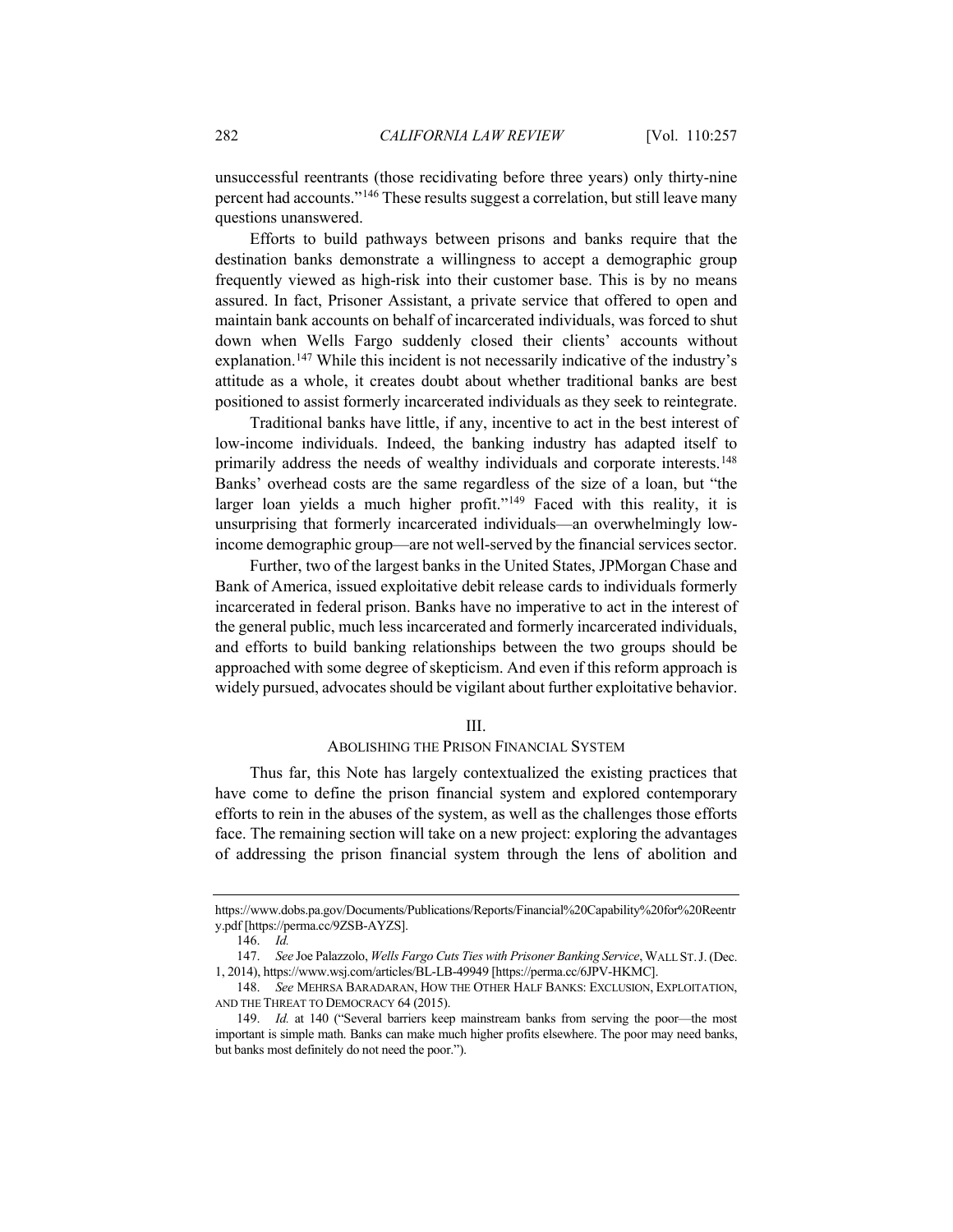articulating a non-reformist alternative that replaces the prison financial system with a community-centered solution.

#### <span id="page-26-10"></span>*A. The Limitations of Reform*

There is a critical distinction to be drawn between reforms that leave the overall architecture of the prison system largely intact—including the efforts examined within this Note—and those that seek to build towards the abolition of the system entirely.[150](#page-26-2) The difference between these two camps is drawn along both ideological and methodological lines. While it is readily apparent at times how the two schools of thought differ, it is decidedly less clear at others.

<span id="page-26-1"></span><span id="page-26-0"></span>The abolitionist group Critical Resistance characterizes the difference between reform and abolition as one of vision, explaining that "[t]he abolitionist keeps a constant eye on an alternative vision of the world in which the [prison industrial complex] no longer exists, while the reformist envisions changes that stop short of this."[151](#page-26-3) While abolitionists view their work as "both a deconstructive and imaginative project,"[152](#page-26-4) reformists instead "advance critiques . . . that do not question underlying premises or advance alternative futures."[153](#page-26-5) But this disconnect exists in spite of the fact that both ideological groups are often drawn to support similar policies.[154](#page-26-6) As Professor Amna Akbar explains, "whether something is non-reformist or reformist is about more than the nature of the demand and its particulars: it is also a question of how the campaign is waged.["155](#page-26-7) This section will explore how the limitations of reformist politics, including both the range of solutions that they consider viable and the durability of the solutions they champion, explain why some of the campaigns pursued by each group can overlap even while their overarching perspectives differ radically.<sup>[156](#page-26-8)</sup>

## *1. The Reformist View Is Narrow*

One of the critical limitations of the reformist view is that it often dismisses demands that challenge the institutional legitimacy of the prison system. The reformist view sees incarceration as a regrettable but necessary part of our society.<sup>[157](#page-26-9)</sup> While it is acceptable to view carceral overabundance as a problem

<span id="page-26-2"></span><sup>150.</sup> *See, e.g.*, Dan Berger, Mariame Kaba & David Stein, *What Abolitionists Do*, JACOBIN (Aug. 24, 2017), https://www.jacobinmag.com/2017/08/prison-abolition-reform-mass-incarceration [https://perma.cc/6327-BY35].

<span id="page-26-4"></span><span id="page-26-3"></span><sup>151.</sup> CRITICAL RESISTANCE, ABOLITIONIST STEPS 1 (2012), http://criticalresistance.org/wpcontent/uploads/2012/06/Ab-Toolkit-Part-6.pdf [https://perma.cc/89EF-DNS4].

<sup>152.</sup> Amna A. Akbar, *Toward a Radical Imagination of Law*, 93 N.Y.U.L.REV. 405, 461 (2018).

<span id="page-26-6"></span><span id="page-26-5"></span><sup>153.</sup> Amna A. Akbar, *Demands for a Democratic Political Economy*, 134 HARV. L. REV. F. 90, 103 (2020) [hereinafter Akbar, *Demands*].

<sup>154.</sup> *See* CRITICAL RESISTANCE, *supra* not[e 151,](#page-26-0) at 1.

<sup>155.</sup> Akbar, *Demands*, *supra* not[e 153,](#page-26-1) at 102.

<sup>156.</sup> *See id.*

<span id="page-26-9"></span><span id="page-26-8"></span><span id="page-26-7"></span><sup>157.</sup> *See, e.g.*, Andrew D. Leipold, *Is Mass Incarceration Inevitable?*, 56 AM. CRIM. L. REV. 1579, 1584–85 (2019).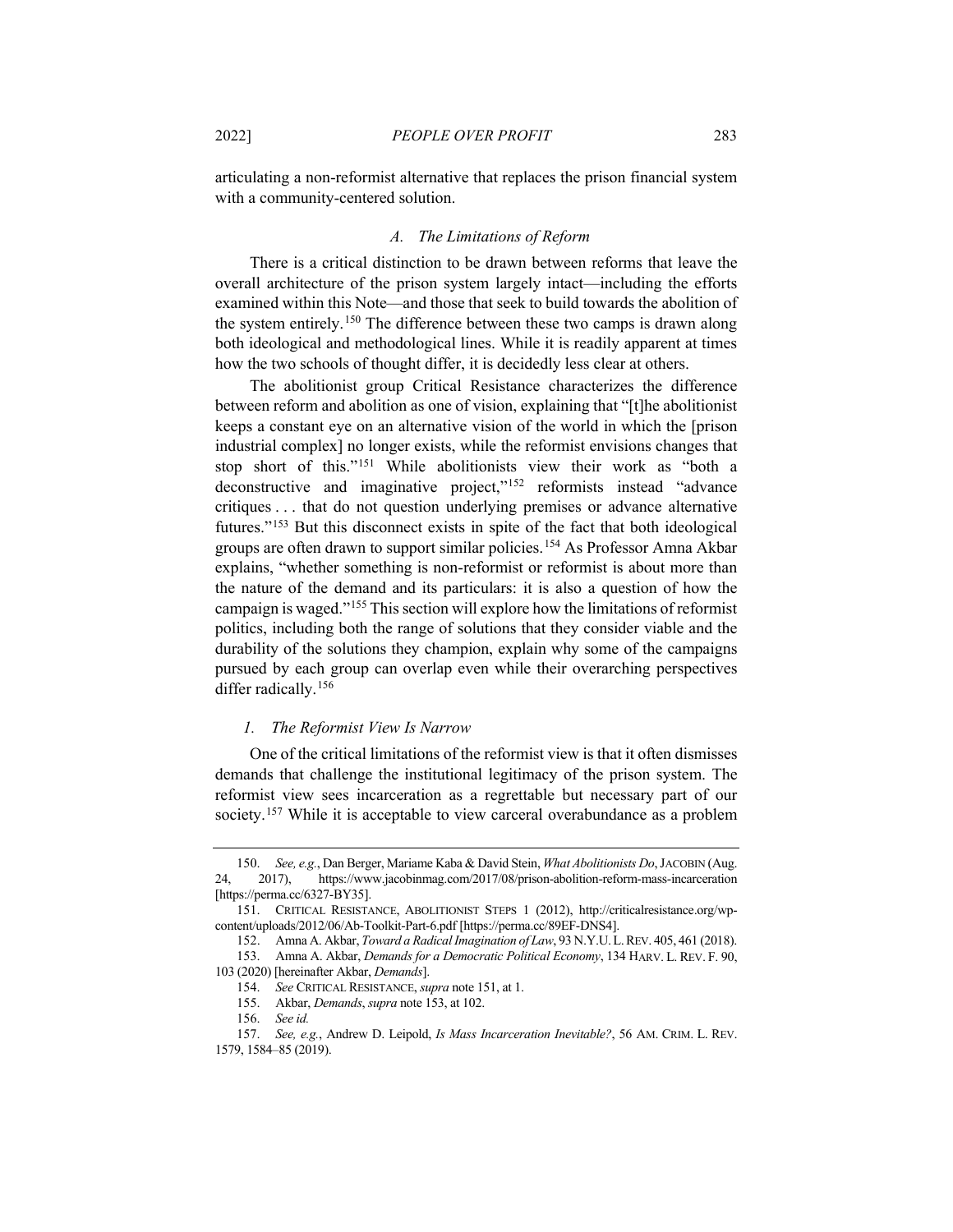in dire need of reform, the idea that incarceration could be abolished entirely fails to gain any meaningful traction. Conversely, abolitionists take as their starting point the idea that incarceration itself is a symptom of much larger social, economic, and political problems. Rather than helping solve those problems, incarceration only perpetuates them. The reformist focuses on correcting the course of a misguided prison system, while the abolitionist travels towards an entirely different destination.

The commitment of the reformist view to repairing the perceived flaws of the prison system has real consequences. As a result of placing reform efforts at the center of the conversation, the debates "which should be the focal point of our conversations on the prison crisis" are pushed to the margins.[158](#page-27-0) Nowhere is this more acutely evident than in the divergent reactions to the ongoing police brutality against Black people—crisis that has provoked calls for dismantling from abolitionists and similar resistance from reformists. As Professor Akbar explains:

[T]he prevailing frame for thinking about solutions remains focused on reforming the police. Police are taken as a necessary social good: they ensure our safety, maintain law and order, protect us from violence and anarchy, and prevent and punish crime in socially valuable ways. Scholars locate the problem with police violence as a problem for regulation. . . . But there is no way to redress police violence without acknowledging the centrality of violence to their function or the scale, history, and power of the institution.<sup>[159](#page-27-1)</sup>

<span id="page-27-6"></span>The parallels between incarceration and policing as tools of Black subjugation render the latter an insightful tool in evaluating the limitations of the reformist approach on both fronts. Just as the modern prison system exists in the shadow of the Black Codes and convict leasing, the modern police force traces its roots to slave patrols and the Ku Klux Klan.[160](#page-27-2) These early institutions existed largely to "monitor, control, suppress, and kill Black and Indigenous people,"<sup>[161](#page-27-3)</sup> and their current incarnations continue this shameful legacy. While the murder of George Floyd and the protests that followed marked a turning point in the dialogue surrounding police abolition,  $162$  few substantive changes were actually made to major metropolitan police budgets in the succeeding months.<sup>[163](#page-27-5)</sup>

<sup>158.</sup> DAVIS, *supra* not[e 16,](#page-5-1) at 20.

<span id="page-27-2"></span><span id="page-27-1"></span><span id="page-27-0"></span><sup>159.</sup> Amna A. Akbar, *An Abolitionist Horizon for (Police) Reform*, 108 CALIF. L. REV. 1781, 1802 (2020) [hereinafter Akbar, *An Abolitionist Horizon*].

<sup>160.</sup> *See id.* at 1817–18.

<sup>161.</sup> *Id.* at 1818.

<span id="page-27-4"></span><span id="page-27-3"></span><sup>162.</sup> *See id.* at 1783 (explaining how the protests following the murder of George Floyd "catapulted prison and police abolition into the mainstream. . . .").

<span id="page-27-5"></span><sup>163.</sup> Though New York City cut \$1 billion from their police budget, critics maintain that many of the changes were illusory. *See, e.g.*, Dana Rubinstein & Jeffery C. Mays, *Nearly \$1 Billion Is Shifted From Police in Budget That Pleases No One*, N.Y. TIMES (Aug. 10, 2020), https://www.nytimes.com/2020/06/30/nyregion/nypd-budget.html [https://perma.cc/B26W-E4QP]. For example, the proposed budget relocated \$400 million spent policing schools from the Police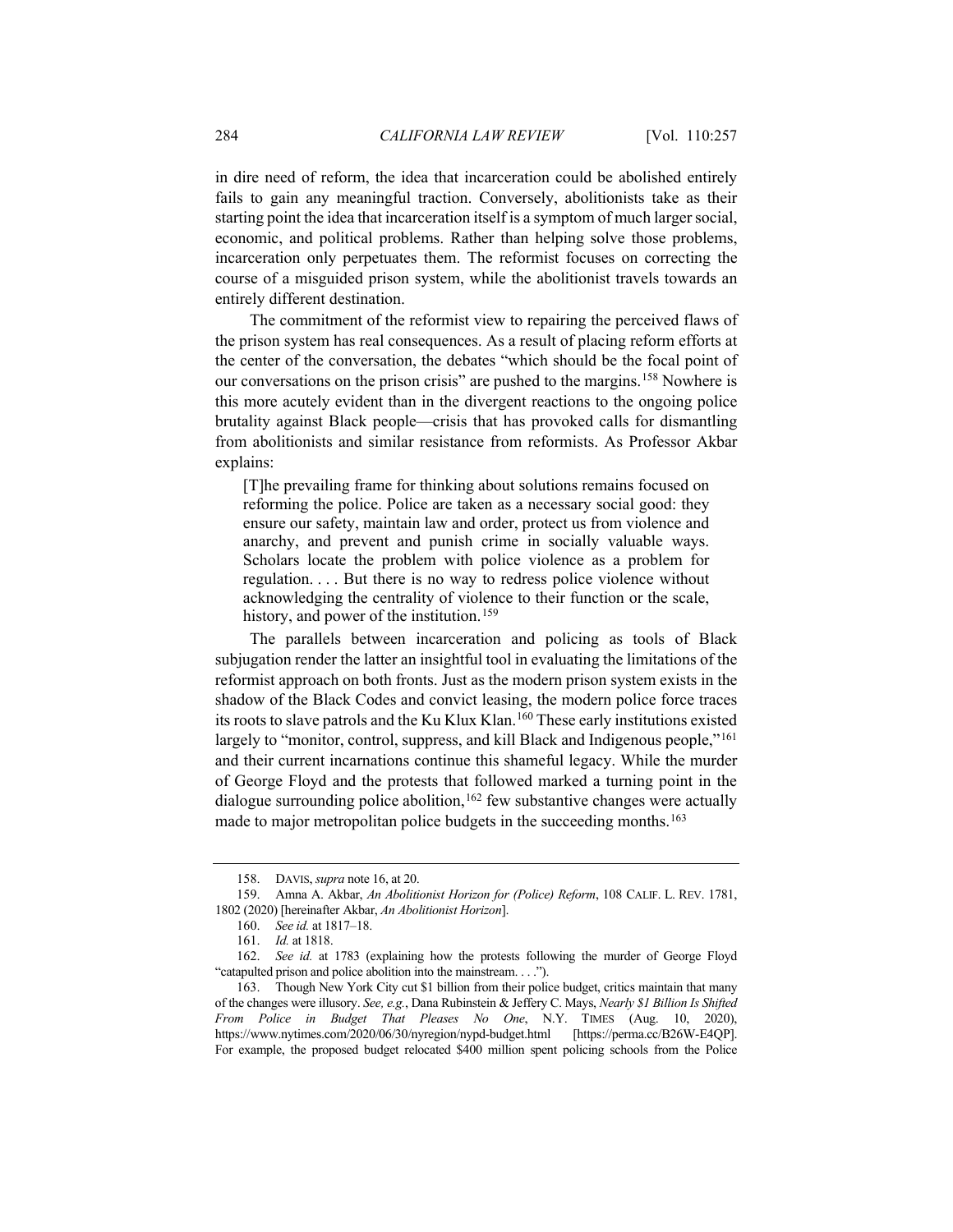Within the reformist framework, efforts to defund, dismantle, and delegitimize police forces are met with reactions that range from cautious skepticism<sup>[164](#page-28-0)</sup> to outright hostility.<sup>[165](#page-28-1)</sup> The rejection of views that are "incompatible with the preservation of the system"<sup>[166](#page-28-2)</sup> silences important discussions about the role police should play in society. Similarly, reformists' decision to devote their energy to improving the existing prison system strengthens the "stultifying idea that nothing lies beyond the prison."<sup>167</sup> By limiting themselves to reforms that fail to challenge the racist and violent systems that they claim to oppose, reformists' efforts instead further legitimize and strengthen these systems. [168](#page-28-4)

#### *2. Reformist Solutions Are Fragile*

Reformists' willingness to preserve the underlying structure of the prison system also undermines many of the changes they have successfully pushed. Consider the recent FCC actions to curb financial exploitation in prison telecommunications, introduced earlier as an example of regulatory "success." While the FCC's reforms—including capping the cost of out-of-state phone calls and eliminating some abusive fees—undeniably reduced the harm inflicted upon incarcerated individuals, advocates acknowledge that their progress has largely been limited to state-run prisons.<sup>[169](#page-28-5)</sup> In county- and city-run prisons and jails, which are home to approximately 630,000 incarcerated individuals, phone calls can still cost up to \$1 per minute.<sup>[170](#page-28-6)</sup> Further, many of the hidden fees displaced by the FCC's regulatory action found new homes elsewhere in the chain of transactions required to communicate with incarcerated individuals.[171](#page-28-7) Companies such as Western Union and MoneyGram now charge as much as double their usual fee for payments made to prison telecommunications

Department to the Department of Education, despite the fact that "[t]he Department of Education already funds the school safety program, sending some \$300 million a year to the Police Department." *Id.* Other cities, such as Washington D.C., have *increased* their police budgets. *See* James Doubek, *D.C. Mayor Muriel Bowser: 'Not at All' Reconsidering Police Funding*, NPR (June 10, 2020), https://www.npr.org/sections/live-updates-protests-for-racial-justice/2020/06/10/873371574/d-cmayor-muriel-bowser-not-at-all-reconsidering-police-funding [https://perma.cc/T9DU-8ZYP].

<span id="page-28-0"></span><sup>164.</sup> *See* Nolan D. McCaskill, *'Defund the Police' Faces Skepticism – Even in Deeply Liberal Cities*, POLITICO (June 19, 2020), https://www.politico.com/news/2020/06/19/defund-the-policemovement-faces-skepticism-328084 [https://perma.cc/SGW3-JA6M].

<span id="page-28-1"></span><sup>165.</sup> *See* Robert Verbruggen, *Cities Need Better Policing – Not Depolicing and Riots*, NAT'L REV. (June 5, 2020), https://www.nationalreview.com/2020/06/cities-need-better-policing-notdepolicing-and-riots/ [https://perma.cc/CJG7-4YYB].

<sup>166.</sup> Akbar, *Demands*, *supra* not[e 153,](#page-26-1) at 103.

<sup>167.</sup> DAVIS, *supra* not[e 16,](#page-5-1) at 20.

<span id="page-28-7"></span><span id="page-28-6"></span><span id="page-28-5"></span><span id="page-28-4"></span><span id="page-28-3"></span><span id="page-28-2"></span><sup>168.</sup> *See* Akbar, *An Abolitionist Horizon*, *supra* not[e 159,](#page-27-6) at 1814 ("[T]he conventional reform agenda . . . invites investments in police and, therefore, builds the power and legitimacy of police, including their discretion for violence.").

<sup>169.</sup> *See* Wagner & Jones, *supra* not[e 126.](#page-22-1)

<sup>170.</sup> *Id.*

<sup>171.</sup> *See id.*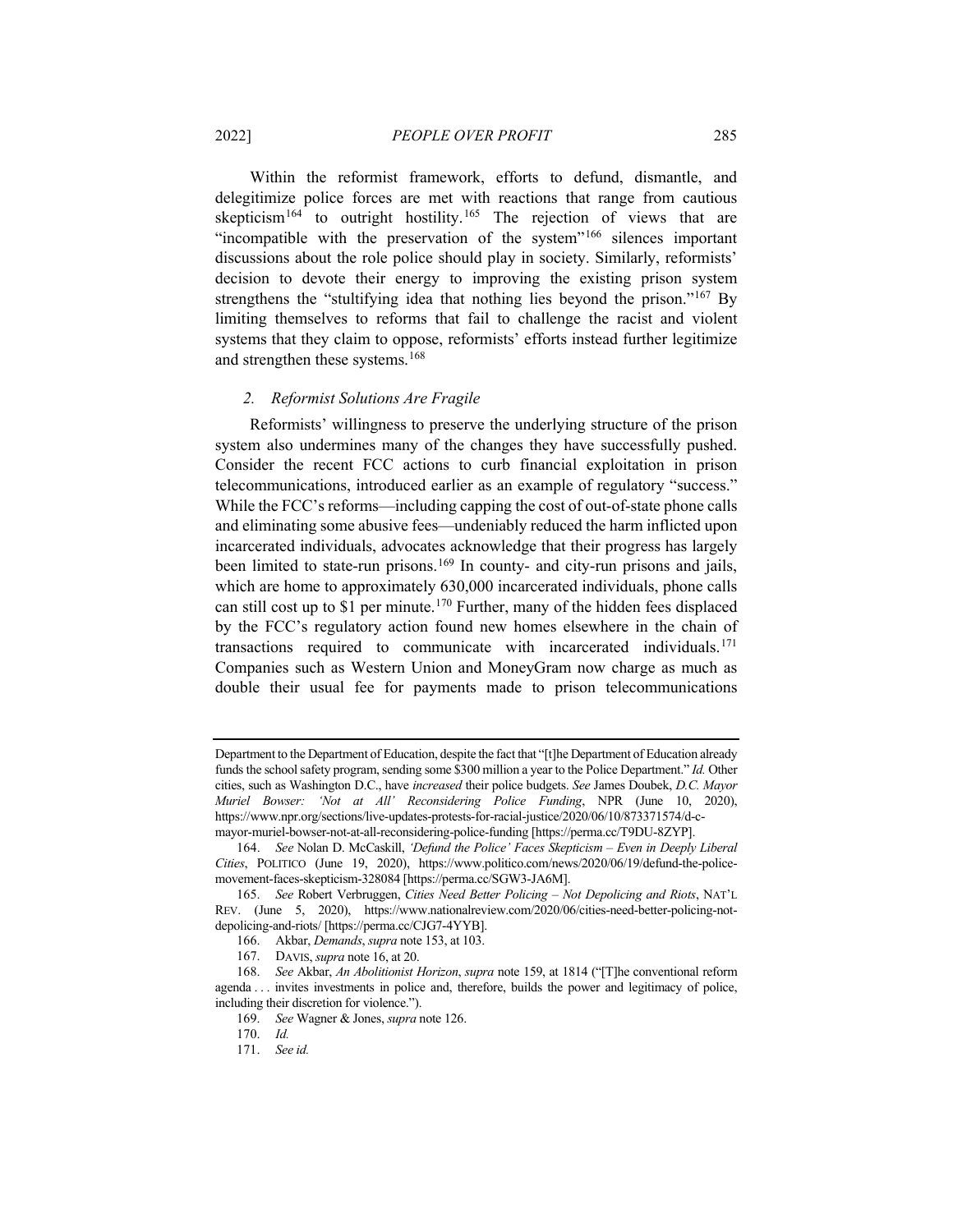providers such as Securus[.172](#page-29-0) A portion of these excessive fees are then kicked back to the telecommunications provider through payment channels that are beyond the regulatory authority of the FCC.[173](#page-29-1) This illustrates the pitfalls inherent in attempting to solve systemic problems with isolated reforms, and those hoping for similar action by the CFPB to rein in the prison financial system would do well to temper their expectations.

## *B. The Alternative: Non-Reformist Reform*

Non-reformist reforms reject the idea that the prison system can be fixed, and instead aim to "reduce the power of an oppressive system while illuminating the system's inability to solve the crises it creates."[174](#page-29-2) Despite the widespread preference within abolitionist circles for non-reformist reforms, the demarcation between reformist and non-reformist demands is not clearly drawn. This section clarifies the distinction between the two and explores some of the guiding principles of non-reformist reforms.

#### *1. Defining Ideological Differences in Framing and Motivation*

The distinction between reformist and non-reformist organizing is difficult to discern when each ideological group is reduced to the demands that it makes of the carceral state. Differences become clearer when the motivations behind and framing of those demands are drawn into focus. Consider the ongoing litigation in *Brown v. Stored Value Cards*. In the most recent decision, the court commented that the private prison financier should not "be able *without restriction* to provide cards to released inmates who have not asked for them and who are likely to end up with less money than was taken from them."<sup>[175](#page-29-3)</sup> Two things are implicit in the court's statement: first, that the state has a fundamental right to control the financial identity of an incarcerated individual; and second, that private companies with a history of predatory practices should still be allowed to manage an incarcerated individual's finances—but should simply be restricted in how they do so. While many reform advocates considered this decision to be a clear victory,  $176$  the abolitionist perspective calls for a more cautious endorsement. Though the decision is a step towards reducing the harm caused by release cards, it simultaneously reaffirms the state's authority to strip incarcerated individuals of their financial autonomy.

<span id="page-29-1"></span><span id="page-29-0"></span><sup>172.</sup> *See id.* Both Western Union and MoneyGram charge a standard price of \$6.00 for transfers to most companies, but that rate goes up to almost \$12.00 for payments made to Securus. *Id.*

<sup>173.</sup> *See id.*

<sup>174.</sup> Berger et al., *supra* not[e 150.](#page-26-10)

<sup>175.</sup> Brown v. Stored Value Cards, Inc., 953 F.3d 567, 576 (9th Cir. 2020) (emphasis added).

<span id="page-29-4"></span><span id="page-29-3"></span><span id="page-29-2"></span><sup>176.</sup> *See, e.g.*, Press Release, Hum. Rts. Def. Ctr., Ninth Circuit Court of Appeals Agrees That Debit Card Companies Cannot Financially Exploit Prisoners Without Restriction (Mar. 17, 2020), https://www.prisonlegalnews.org/media/pdfs/HRDC\_press\_release\_re\_Ninth\_Circuit\_debit\_cards.pdf [https://perma.cc/7VE3-A5H5].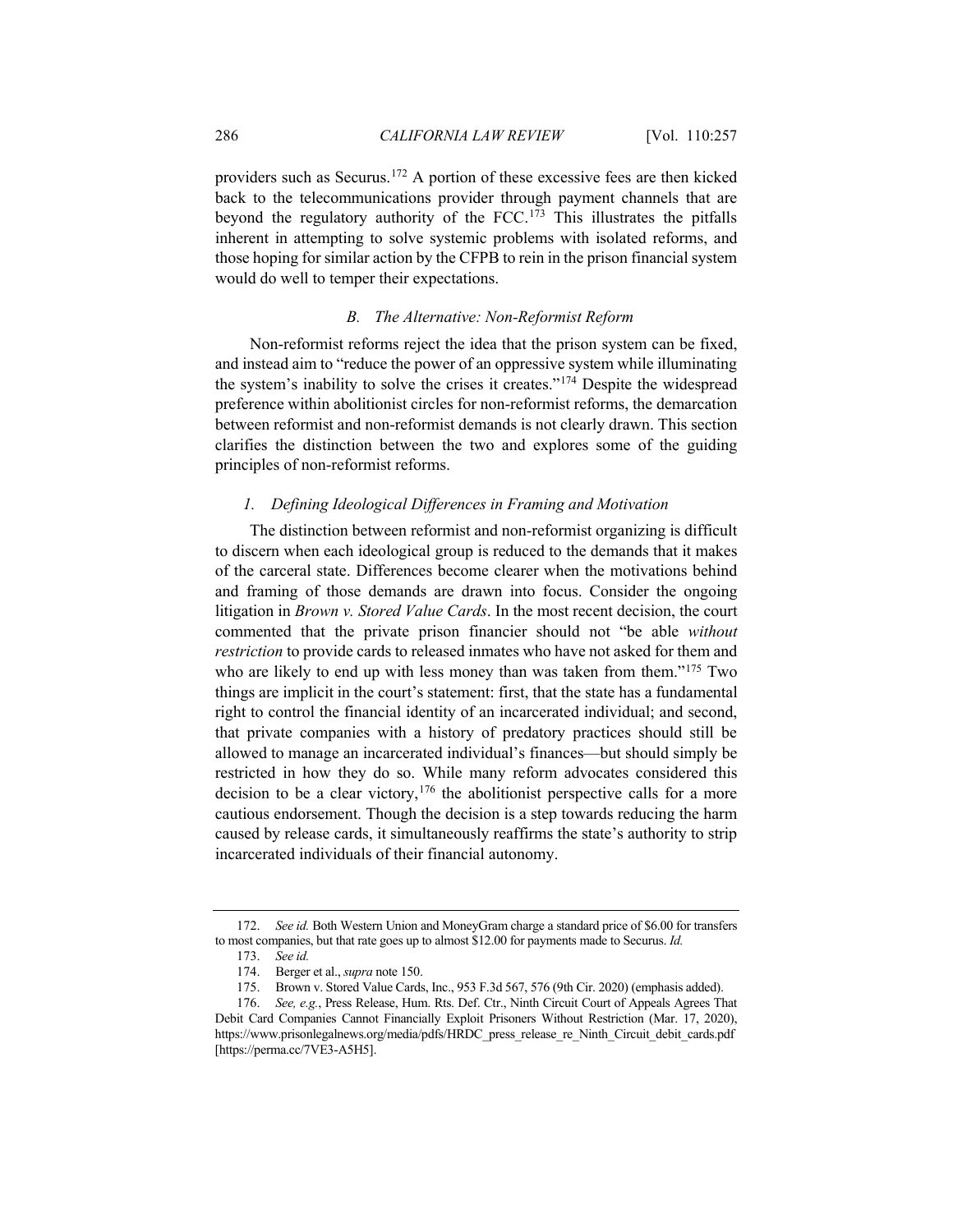Herein lies a key difference between reform and abolition. While a reformist might be content with a procedural success that brings them one step closer to their material goal, an abolitionist grounds their objection to the abusive practice in a rejection of the underlying structure that aids and abets symbiosis between private industry and the carceral state. As Professor Akbar explains, alignment with either the abolitionist or reformist approach "reflect[s] ideological commitments, critiques of or acquiescence to underlying systems, aspirations for the future, and theories of change."[177](#page-30-0) Reformist demands are content with leaving the underlying structure of the prison industrial complex uninterrogated. Though the concrete actions pursued by abolitionists may work in the short term towards the same material end, they are motivated by the longterm goal of bringing an end to the carceral state as a whole. From the abolitionist perspective, a victory that legitimates the power of the carceral state or private industry—even while acknowledging certain contexts in which it is unacceptable—is no victory at all.

#### *2. Abolitionist Politics Demand Concrete Alternatives*

One of the defining ideological repercussions of prison abolitionists' refusal to accept the legitimacy of the carceral state is the need to articulate a system that can replace it. This project has long been at the core of abolitionist thought. W.E.B. Du Bois argued that one of the great failures of the abolition of chattel slavery in the wake of the Civil War was the dearth of institutional power set forth with the express goal of "the uplift[ing] of slaves and their eventual incorporation into the body civil, politic, and social, of the United States."[178](#page-30-1) For this reason, Du Bois contended that abolition was accomplished only in the negative sense, while the positive project was left unfinished.<sup>179</sup>

Professor Angela Davis places Du Bois's call for positive institutional development within the context of prison abolition, explaining that "[prison abolitionists] would propose the creation of an array of social institutions that would begin to solve the social problems that set people on the track to prison, thereby helping to render the prison obsolete.["180](#page-30-3) But this call to action also leaves two important questions unanswered: what should these new institutions look like and how should they work to advance the cause of abolition? Though there is no single answer to these questions, modern abolitionist scholarship has come to embrace broad positional requirements for proposed alternative institutions.

<sup>177.</sup> Akbar, *Demands*, *supra* not[e 153,](#page-26-1) at 104.

<span id="page-30-0"></span><sup>178.</sup> W. E. B. DU BOIS, BLACK RECONSTRUCTION IN AMERICA 189 (Transaction Publishers 2014).

<span id="page-30-3"></span><span id="page-30-2"></span><span id="page-30-1"></span><sup>179.</sup> *See* ANGELA Y. DAVIS, ABOLITION DEMOCRACY: BEYOND EMPIRE, PRISONS, AND TORTURE 95 (2005).

<sup>180.</sup> *Id.* at 96.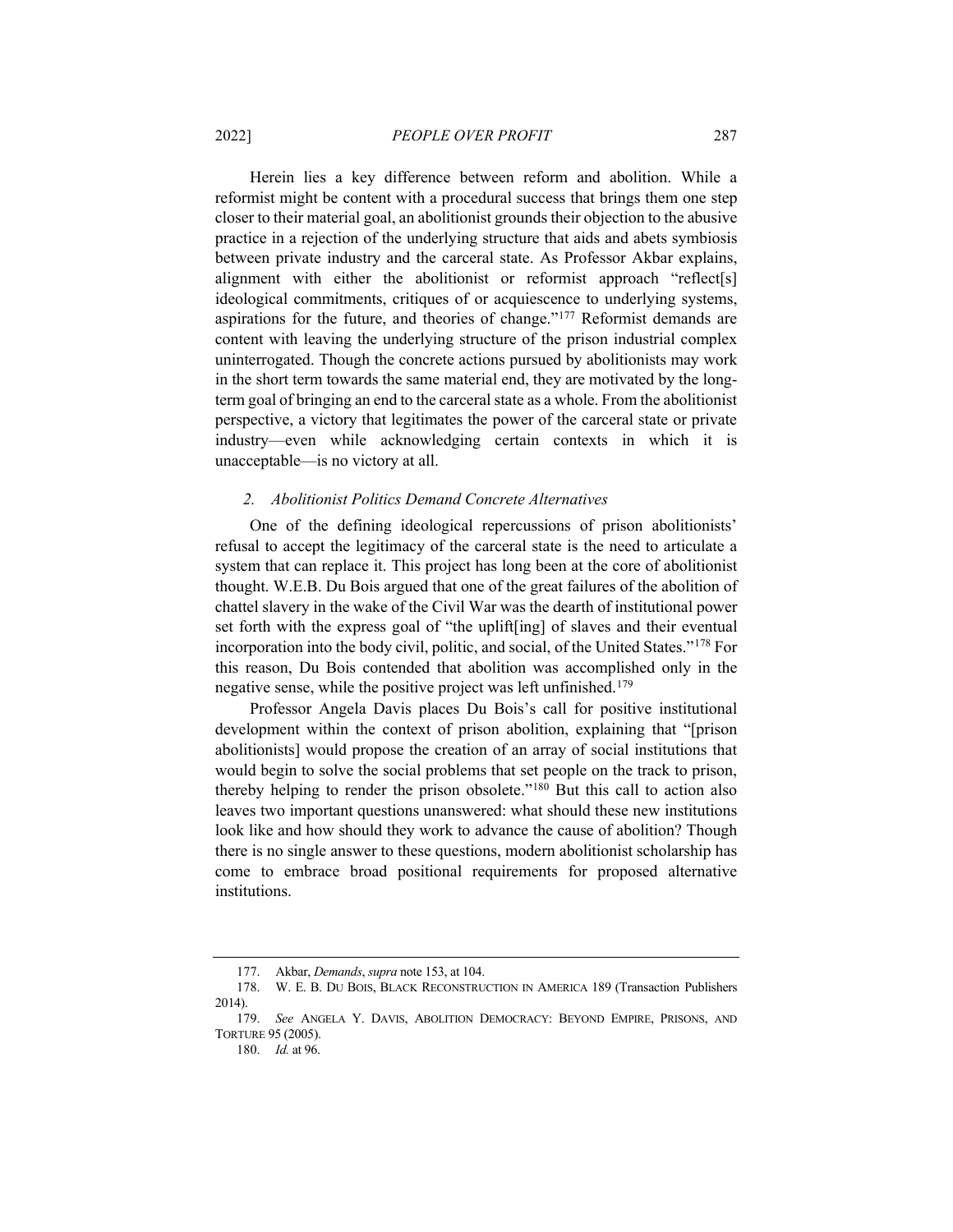Traditional abolitionist scholarship maintained that alternative institutions must be both competitive with and contradictory to the existing systems they seek to replace.<sup>[181](#page-31-0)</sup> Norwegian sociologist and abolitionist pioneer Thomas Mathiesen explained that contradiction was a necessary feature of any true alternative to the existing prison system because it protected that alternative from being subsumed by existing reform efforts. Correspondingly, competition was necessary because confronting a "satisfied system-member" with a competing alternative was the best way to expose the insufficiency of their satisfaction, thereby motivating a change in attitude.<sup>[182](#page-31-1)</sup> While Mathiesen's view continues to influence abolitionist scholarship, more recent work has sought to articulate clearer guiding principles for the positive project of prison abolition.<sup>[183](#page-31-2)</sup>

One of the emerging principles in contemporary abolitionist scholarship is the importance of power shifting as a central focus within proposed nonreformist reforms. Power shifting seeks to place control over harm-producing institutions, such as the police or the prison system, within the low-income, Black, Latinx, and Indigenous communities that are most directly affected by those institutions.[184](#page-31-3) Professor Jocelyn Simonson explained power shifting as not simply questioning "whether voices are heard," but whether historically marginalized communities are given "direct political power: the ability . . . to influence policy outcomes . . . and control the distribution of state resources."[185](#page-31-4) This focus is rooted in a fundamental recognition that historically marginalized communities possess an experiential understanding of the carceral state that is critical to imagining and working towards a post-prison society.[186](#page-31-5) Further, the focus on power shifting sends an important message that the composition of the movement—its decision makers, thought leaders, and community groups—is more important than any single material goal.<sup>[187](#page-31-6)</sup>

Perhaps unsurprisingly, the focus on where and how power is located within the abolitionist movement has led many contemporary scholars and activists to champion community-centered alternatives to the police or the prison system. These alternative systems take many forms. For example, Critical Resistance's Oakland Power Projects have developed "Know Your Options" workshops designed to educate historically marginalized communities on alternatives to police intervention in health crises.[188](#page-31-7) Elsewhere, organizations

<sup>181.</sup> *See* THOMAS MATHIESEN, THE POLITICS OF ABOLITION REVISITED 47–48 (2015).

<sup>182.</sup> *Id.* at 48.

<span id="page-31-2"></span><span id="page-31-1"></span><span id="page-31-0"></span><sup>183.</sup> *See Akbar*, *Demands*, *supra* note [153,](#page-26-1) at 100–02 (observing that "[o]rganizers are increasingly invoking non-reformist reforms" and "focus[ing] on the ideological scaffolding of carceral control").

<sup>184.</sup> *See, e.g.*, *id.* at 94.

<span id="page-31-5"></span><span id="page-31-4"></span><span id="page-31-3"></span><sup>185.</sup> Jocelyn Simonson, *Police Reform Through a Power Lens*, 130 YALE. L.J. 778, 803–04 (2021).

<sup>186.</sup> *Id.* at 805–06, 812.

<sup>187.</sup> *Id.* at 812.

<span id="page-31-7"></span><span id="page-31-6"></span><sup>188.</sup> *See Oakland Power Projects, Power Project #1: Healthcare*, OAKLAND POWER PROJECTS, https://oaklandpowerprojects.org/healthcare [https://perma.cc/3R6Z-D7TC].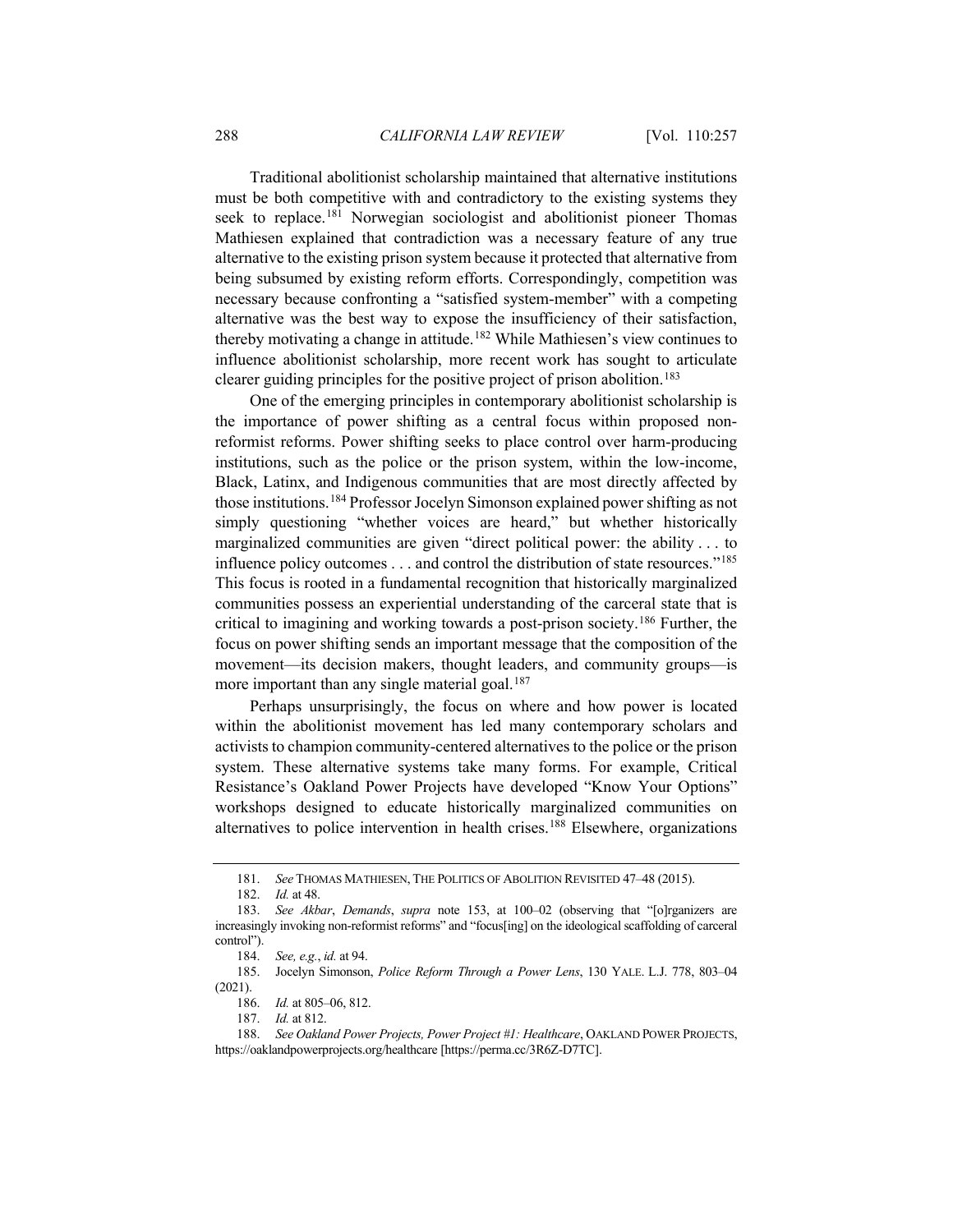such as "Sistas Liberated Ground," a collective of women of color based out of Brooklyn, have worked to "empower[] vulnerable individuals to keep themselves safe" by holding members of the community accountable for domestic violence.[189](#page-32-0) Alternatives to the existing systems of policing and incarceration also exist in various stages of development. The two examples mentioned already prove themselves to be viable alternatives, but other ideas such as proposed frameworks for the complete community control of police forces[190—](#page-32-1)exist at a largely theoretical level. The abolitionist movement seeks to nurture new and bold ideas from inception to action, while also recognizing that practices of abolition are readily available already.<sup>[191](#page-32-2)</sup> This work is far from complete, but recognition of and respect for the role that abolition can play in the dismantling of the prison industrial complex continues to grow.

## *C. Community Development Financial Institutions: An Alternative to the Prison Financial System*

The work of articulating alternatives to the prison system is being done on a number of different fronts,<sup>[192](#page-32-3)</sup> and this section will open yet another by articulating a concrete alternative to the prison financial system. The proposed alternative is to liberate the fiduciary responsibility currently claimed by the prison system and relocate it within Community Development Financial Institutions ("CDFIs").

## <span id="page-32-5"></span>*1. ShoreBank: Blueprint for the Modern CDFI*

CDFIs are financial institutions that operate with the express goal of serving communities that historically lacked access to banking and credit.<sup>[193](#page-32-4)</sup> Unlike traditional banks, CDFIs prioritize the economic wellbeing of their communities over their own bottom line. Given their commitment to uplifting many of the same communities that are most acutely harmed by the prison

<span id="page-32-0"></span><sup>189.</sup> Allegra M. McLeod, *Prison Abolition and Grounded Justice*, 62 UCLA L.REV. 1156, 1217 (2015).

<span id="page-32-1"></span><sup>190.</sup> *See* Olúfẹ́ mi O. Táíwò, *Power over the Police*, DISSENT (June 12, 2020), https://www.dissentmagazine.org/online\_articles/power-over-the-police [https://perma.cc/4D9C-5KJD].

<sup>191.</sup> *See* Akbar, *An Abolitionist Horizon*, *supra* not[e 159,](#page-27-6) at 1834.

<span id="page-32-3"></span><span id="page-32-2"></span><sup>192.</sup> For efforts to articulate an alternative to the police, see ANDREA J. RITCHIE, MARIAME KABA & WOODS ERVIN, INTERRUPTING CRIMINALIZATION, #DEFUNDPOLICE TOOLKIT: CONCRETE STEPS TOWARD DIVESTMENT FROM POLICING & INVESTMENT IN COMMUNITY SAFETY (2020), https://www.interruptingcriminalization.com/s/Defund-Toolkit.pdf [https://perma.cc/L2ZV-7TGW], as just one example of abolitionists at work.

<span id="page-32-4"></span><sup>193.</sup> *See What Is a CDFI?*, OPPORTUNITY FIN. NETWORK (Feb. 2, 2021), https://ofn.org/whatcdfi [https://perma.cc/L9UT-3589]. CDFIs take a number of different forms, including Community Development Banks, which operate as for-profit businesses but are directed in part by members of the community, as well as Community Development Credit Unions, which are nonprofit financial cooperatives owned by their members. *Id.*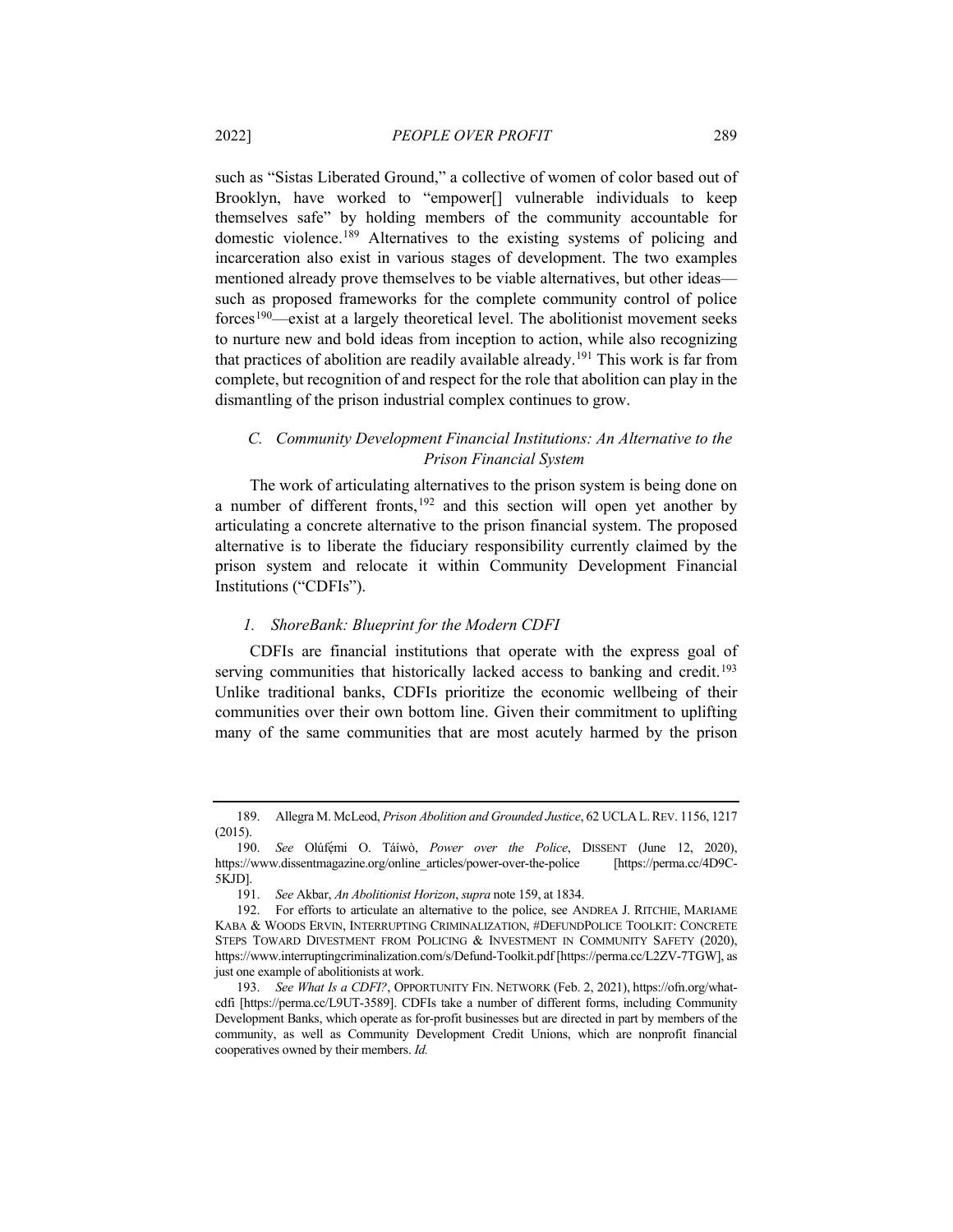industrial complex, CDFIs are a natural destination for an incarcerated individual's finances both during and after their time in prison.

<span id="page-33-0"></span>The modern CDFI traces its roots to ShoreBank, an experiment in providing banking services to poor communities that, at one point in time, had invested \$4.1 billion in inner-city Chicago and financed more than 59,000 units of affordable housing.<sup>[194](#page-33-1)</sup> Founded by community activists in 1973, ShoreBank was a response to the redlining that defined the preceding decades' lending practices and resulted in an extreme racial wealth gap.<sup>[195](#page-33-2)</sup> Its then-radical mission was not merely to provide low-income communities and communities of color with bank accounts, but to invest in minority-owned businesses and fund non-profit organizations that shared the goal of revitalizing communities that were cast aside by the traditional financial system.<sup>[196](#page-33-3)</sup>

ShoreBank was a remarkable success, but its rapid expansion elevated it as both a model for success<sup>[197](#page-33-4)</sup> and a lightning rod for criticism.<sup>[198](#page-33-5)</sup> ShoreBank's decision to target its services to impoverished communities also left it vulnerable to fluctuations in the market, and it ultimately shut down in the wake of the 2008 financial crisis.[199](#page-33-6) Despite its eventual demise, ShoreBank spurred the establishment of over a hundred institutions built in its image and in pursuit of the same transformative goal.<sup>[200](#page-33-7)</sup> Today, CDFIs include not just banks, but also credit unions, loan funds, and even venture capital funds, all of whom are committed to operating for the benefit of—and often are directly managed by— historically marginalized communities.<sup>[201](#page-33-8)</sup>

#### *2. CDFIs in Action: The Two-Account System*

Relocating incarcerated individuals' financial power within CDFIs would simultaneously strengthen a financial network dedicated to providing economic support to traditionally underserved communities and builds relationships between incarcerated individuals and the financial system. This allows formerly incarcerated individuals to reap many of the same benefits that reformists fight

<span id="page-33-2"></span><span id="page-33-1"></span><sup>194.</sup> James E. Post & Fiona S. Wilson, *Too Good to Fail*, STAN. SOC. INNOVATION REV., Fall 2011, at 66, 66.

<sup>195.</sup> *See* BARADARAN, *supra* not[e 148,](#page-25-4) at 162–63.

<sup>196.</sup> *See* Post & Wilson, *supra* not[e 194,](#page-33-0) at 66–68.

<span id="page-33-4"></span><span id="page-33-3"></span><sup>197.</sup> Then-President Bill Clinton referred to ShoreBank as "the most important bank in America" during his 1992 campaign. RICHARD DOUTHWAITE, SHORT CIRCUIT: STRENGTHENING LOCAL ECONOMIC FOR SECURITY IN AN UNSTABLE WORLD 144, 153 (1996).

<sup>198.</sup> *See, e.g.*, Post & Wilson, *supra* not[e 194,](#page-33-0) at 70–71.

<span id="page-33-6"></span><span id="page-33-5"></span><sup>199.</sup> *See* Nick Carey, *Regulators Close ShoreBank in Chicago*, REUTERS (Aug. 20, 2010), https://www.reuters.com/article/us-shorebank-failure/regulators-close-shorebank-in-chicagoidUSTRE67J5AE20100821 [https://perma.cc/7FTR-39S9].

<span id="page-33-8"></span><span id="page-33-7"></span><sup>200.</sup> *See generally* NAT'L CMTY. INV. FUND, CDFIBANKING INDUSTRY PEER GROUP REPORT: FIRST QUARTER 2020 6–9 (2020), http://ncif.org/sites/default/files/documents/CDFI\_Banking\_Industry\_Peer\_Group\_Report-Q1\_2020.pdf [https://perma.cc/2EN3-XMXH].

<sup>201.</sup> *See What Is a CDFI?*, *supra* not[e 193.](#page-32-5)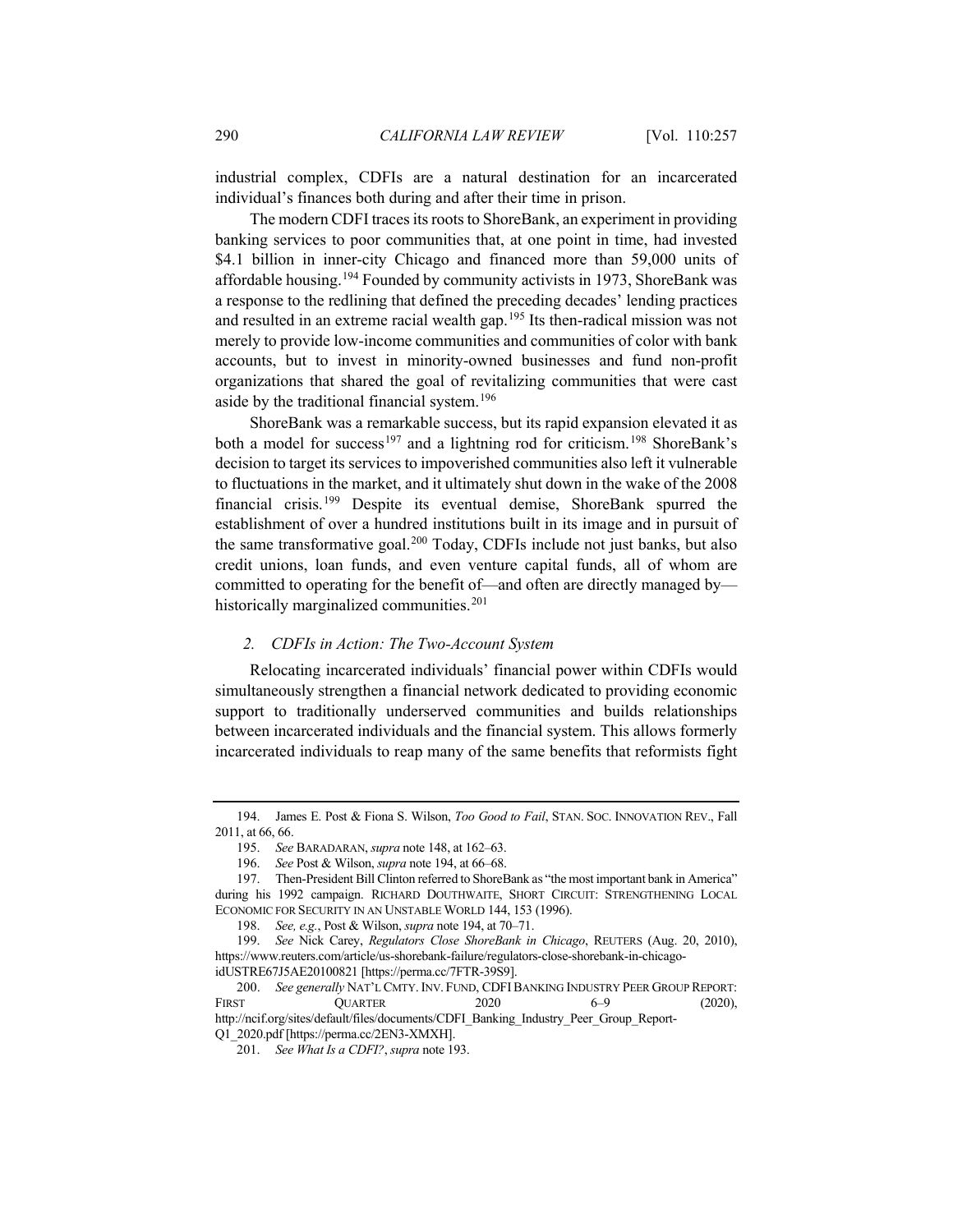for while also shifting power away from the carceral state. An alternative financial system has the potential not just to act as a conduit for incarcerated individuals to build relationships with financial institutions in the formal economy, but also to serve as a pedagogical tool that allows incarcerated individuals to build their financial literacy and establish a fiscal safety net that can facilitate successful reentry.

Within the proposed alternative system, each incarcerated individual would be empowered to maintain access to or be provided with a checking account at a bank or credit union dedicated to community investment. While an individual is incarcerated, this account would serve as a collection point for funds sent to them from their family and friends, and prison operators would be required to provide the necessary infrastructure to allow incarcerated individuals to access and manage their money while they are in prison. Incarcerated individuals would, in turn, be able to use the account to pay for any items that they needed within a prison facility. This system has two immediate benefits: it eliminates much of the harm caused by the current prison financial system, and it provides formerly incarcerated individuals with the benefit of increased access to the formal economy upon their release.

Under the alternative system, prison profiteers would no longer have control over the critical financial conduits that currently allow them to take advantage of incarcerated individuals and their communities. Transfers to an incarcerated person's bank account would be no different than an ACH transfer between any two bank accounts, thus obviating the need for excessive transfer fees. Further, prison operators would play no role in returning formerly incarcerated individuals' money at the point of their release because it would never have been taken from them in the first place. As such, there would be no opportunity to further extract wealth from formerly incarcerated individuals through debit release cards.

These benefits are also a demonstration of the durability that comes with the reclamation of power from the private sector. Prison telecommunications providers were able to evade regulatory action by the FCC because they still controlled the basic system of communication that every incarcerated individual was forced to use. The proposed reform does not allow for that possibility. By reclaiming and relocating incarcerated individuals' financial power, private interests have no opportunity to find loopholes or develop alternate profit streams.

The alternative system also ensures that every incarcerated person begins the reentry process with a bank account. As many reformists have correctly argued, this financial tool can have a positive effect on a formerly incarcerated individual's reintegration back into their community.[202](#page-34-0) Yet the proposed alternative takes this idea a step further. Current reform efforts have sought to

<span id="page-34-0"></span><sup>202.</sup> *See supra* Part II.C.2.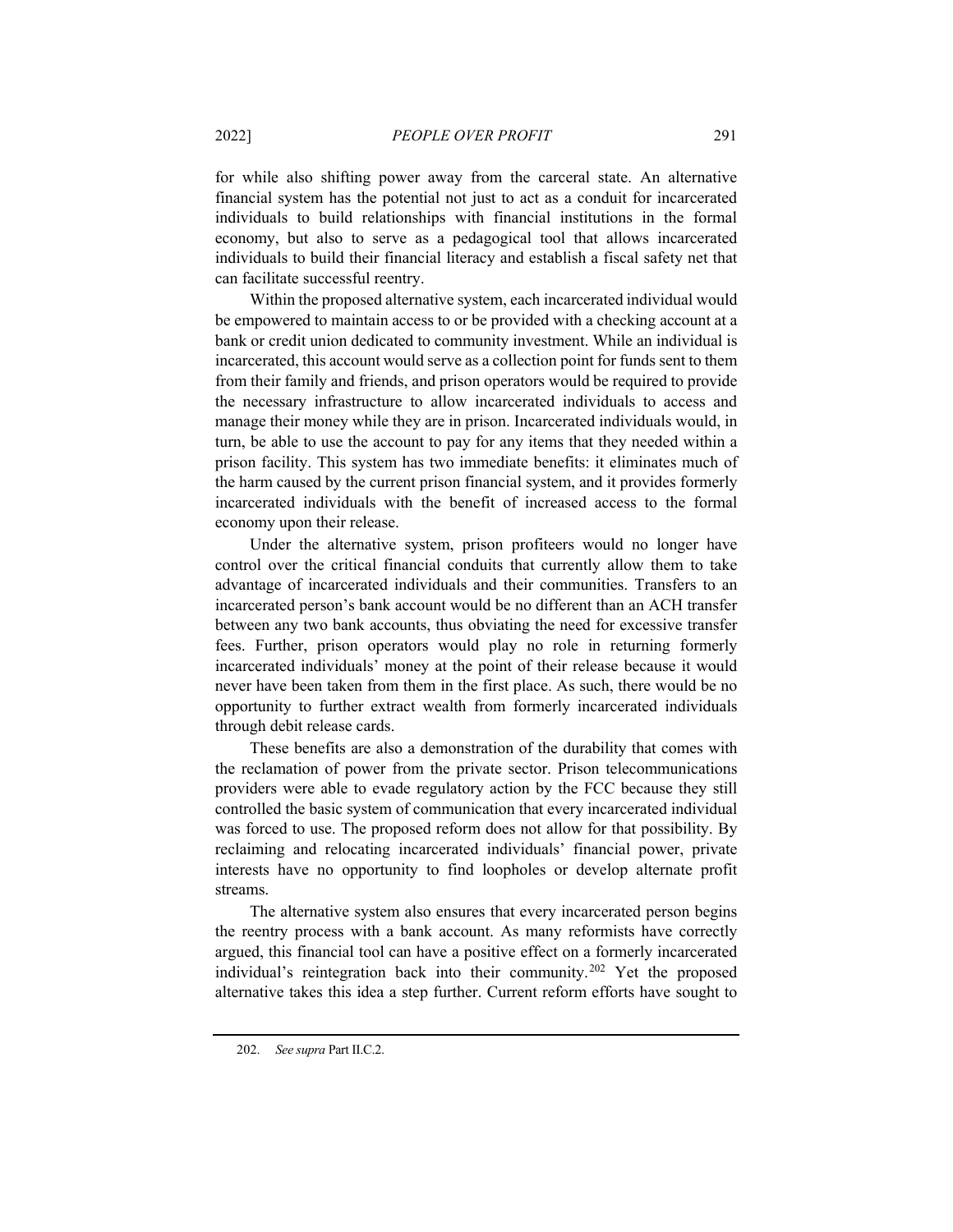build connections between incarcerated individuals and traditional banks, many of whom have been active participants in the exploitative prison financial system. Connecting incarcerated and formerly incarcerated individuals with CDFIs ensures that their interests are considered and the fiscal health of their communities is prioritized.

The second account provided to incarcerated individuals under the alternative system is a savings account, which would be funded by a percentage of the wages earned during an incarcerated individual's time in prison. Though some jurisdictions, such as Washington<sup>[203](#page-35-0)</sup> and Kansas,<sup>[204](#page-35-1)</sup> already provide (and often mandate) that incarcerated individuals maintain a savings account, the accounts proposed here differ in two key ways.

First, the accounts proposed under the alternative system would contain additional protections not found within the existing prison financial system. Specifically, money deposited in a savings account would be safeguarded from garnishment to pay external debts (including court fines). This provides formerly incarcerated individuals with at least some $205$  financial safety net that they can use to cover the necessary costs of reintegration even if they leave prison in debt, as is often the case with formerly incarcerated individuals from low-income communities.

Second, the percentage of an incarcerated individual's wages that are directed to the savings account would not be predefined, as is currently the case in jurisdictions mandating that incarcerated individuals maintain a savings account. Under the proposed alternative system, incarcerated individuals are free to place as much or as little of their wages in the account as they choose. This allows incarcerated individuals to retain their financial autonomy and make decisions that are in their own financial interest while they are incarcerated. This added flexibility allows the system to better respond to the individual needs of different incarcerated individuals, and it has the added benefit of helping them develop financial skills that will assist them in the reintegration process.

The savings and checking accounts work in concert with each other to provide incarcerated individuals with an opportunity to develop economic autonomy. Under the current prison financial system, financial selfdetermination is necessarily compromised when an individual is incarcerated, and the closed economies of prison bear little similarity to the actual economy

<span id="page-35-0"></span><sup>203.</sup> *See* ST.WASH.DEPT.CORR.,TRUST ACCOUNTS FOR INCARCERATED INDIVIDUALS (2020), https://www.doc.wa.gov/information/policies/files/200000.pdf [https://perma.cc/PF44-T5UD].

<span id="page-35-1"></span><sup>204.</sup> *See* KAN. DEPT. CORR., FISCAL: INMATE TRUST FUND (2015), https://www.doc.ks.gov/kdoc-policies/AdultIMPP/chapter-4/04-103d/view [https://perma.cc/K9J2- S4EK].

<span id="page-35-2"></span><sup>205.</sup> I recognize that the wages earned by incarcerated individuals are unfair and exploitative– averaging only \$.86 per hour if they are provided at all. Sawyer, *supra* not[e 70.](#page-13-11) This proposal is not meant to suggest that this practice is acceptable or that the wages accumulated in a proposed savings account will meaningfully affect a formerly incarcerated individual's reintegration, it merely sets forth a framework that allows for such a benefit when exploitative prison labor practices are abolished as well.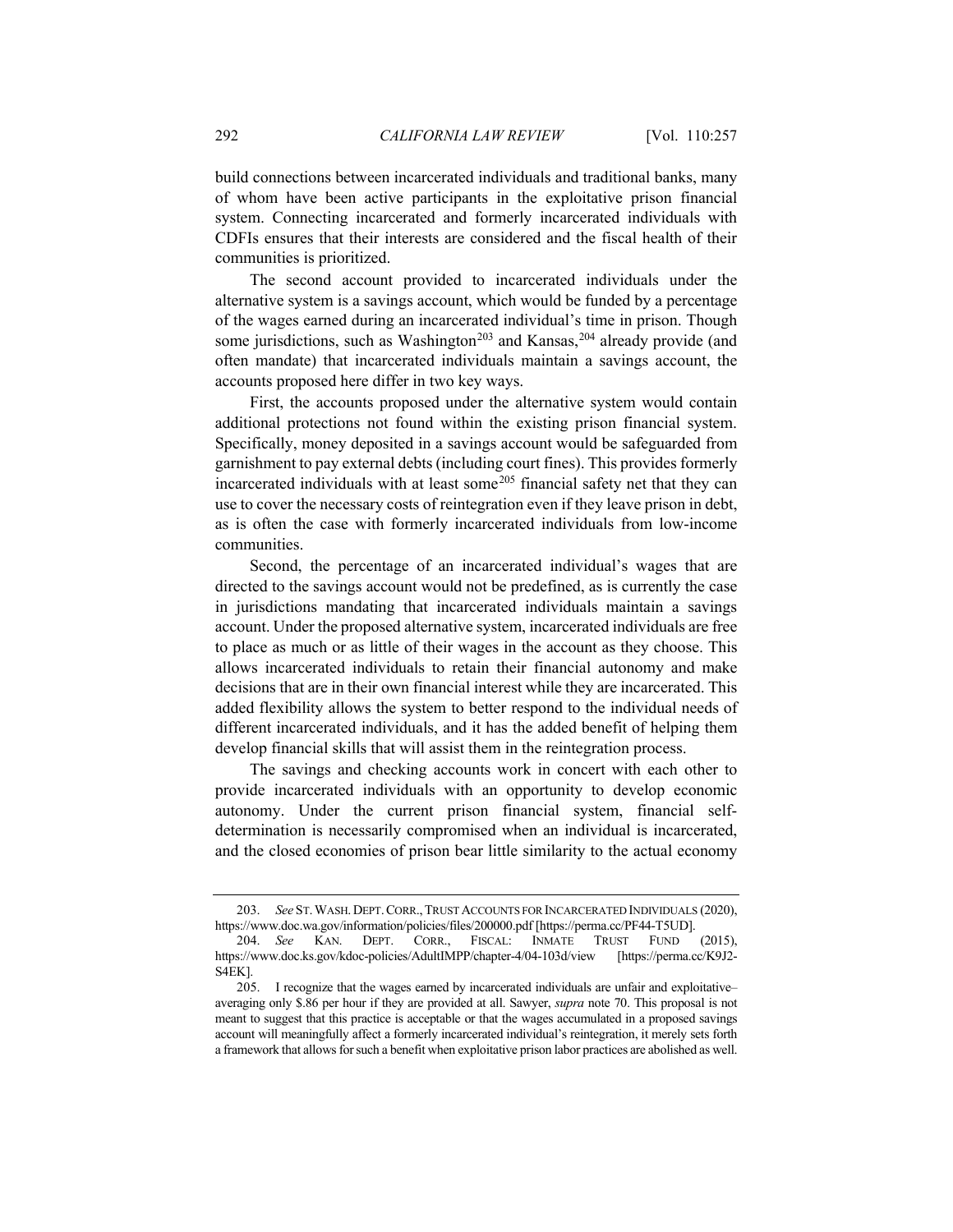that formerly incarcerated individuals will interact with after their release. In contrast, the alternative system allows prison facilities to serve as fora for incarcerated individuals to learn critical financial skills. By allowing incarcerated individuals to engage with and balance both a checking and a savings account, the system promotes the development of choice-making capacity, which can serve as a prerequisite for financial decision-making.[206](#page-36-1) This alternative, though far from comprehensive, shifts power back to the communities that are disproportionately incarcerated, and it represents an important potential step towards prison abolition.

## *3. Advancing the Project of Prison Abolition*

CDFIs represent the ideal place for incarcerated individuals' finances because of their institutional commitment to investing in and responding to the needs of communities that have historically been denied access to formal financial services. Those communities are disproportionately represented within prisons and jails.[207](#page-36-2) Ensuring that the interests of incarcerated individuals are represented by the financial institutions that serve them can play a critical role in shaping their reintegration into their community—as well as the fabric of the community itself.

<span id="page-36-0"></span>Today, CDFIs are responsible for over \$11 billion in lending to first time homeowners, community facilities, and Black-, Latinx-, and Indigenous-owned businesses.[208](#page-36-3) Organizations like access+capital, located in Fresno, California, provided \$6.7 million to small businesses in 2019 alone, and 55% of that money went to businesses owned by Black, Latinx, and/or Indigenous individuals.<sup>[209](#page-36-4)</sup> Other CDFIs, such as the Northwest Native Development Fund in Coulee Dam, Washington, or the Citizen Potawatomi Community Development Corporation in Shawnee, Oklahoma, operate with the express goal of providing financial services and education to Indigenous communities.<sup>[210](#page-36-5)</sup> Collectively, these two organizations have provided loans totaling more than \$85 million.[211](#page-36-6) The diversity of the communities served by CDFIs, as well as the diverse financial tools that they are able to offer, provide historically marginalized individuals with critical tools to build safer and more prosperous spaces for themselves and their loved ones.

<span id="page-36-1"></span><sup>206.</sup> *See* Charlotta Bay, *Framing Financial Responsibility: An Analysis of the Limitations of Accounting*, 22 CRITICAL PERSPS. ON ACCT. 593 (2011).

<sup>207.</sup> *See supra* Part I.A.

<span id="page-36-3"></span><span id="page-36-2"></span><sup>208.</sup> CDFI COALITION, COMMUNITY DEVELOPMENT FINANCIAL INSTITUTIONS: COMMUNITY-BASED, MISSION-DRIVEN 6 (2019), https://cdfi.org/wp-content/uploads/2019/03/2019-CDFI-Report-Complete-FINAL-1.pdf [https://perma.cc/BA66-4VLG].

<span id="page-36-4"></span><sup>209.</sup> *2019 Annual Report*, ACCESS PLUS CAPITAL (June 2, 2020), https://www.accesspluscapital.com/2019-annual-report/ [https://perma.cc/L8X2-FJGQ].

<span id="page-36-6"></span><span id="page-36-5"></span><sup>210.</sup> *See About*, CITIZEN POTAWATOMI CMTY. DEV. CORP. (Aug. 16, 2021), https://cpcdc.org/about/ [https://perma.cc/C637-D3DM]; *Mission Statement*, NW. NATIVE DEV. FUND, https://thenndf.org/about/[https://perma.cc/97CG-VYVJ].

<sup>211.</sup> CDFI COALITION, *supra* not[e 208,](#page-36-0) at 22, 59.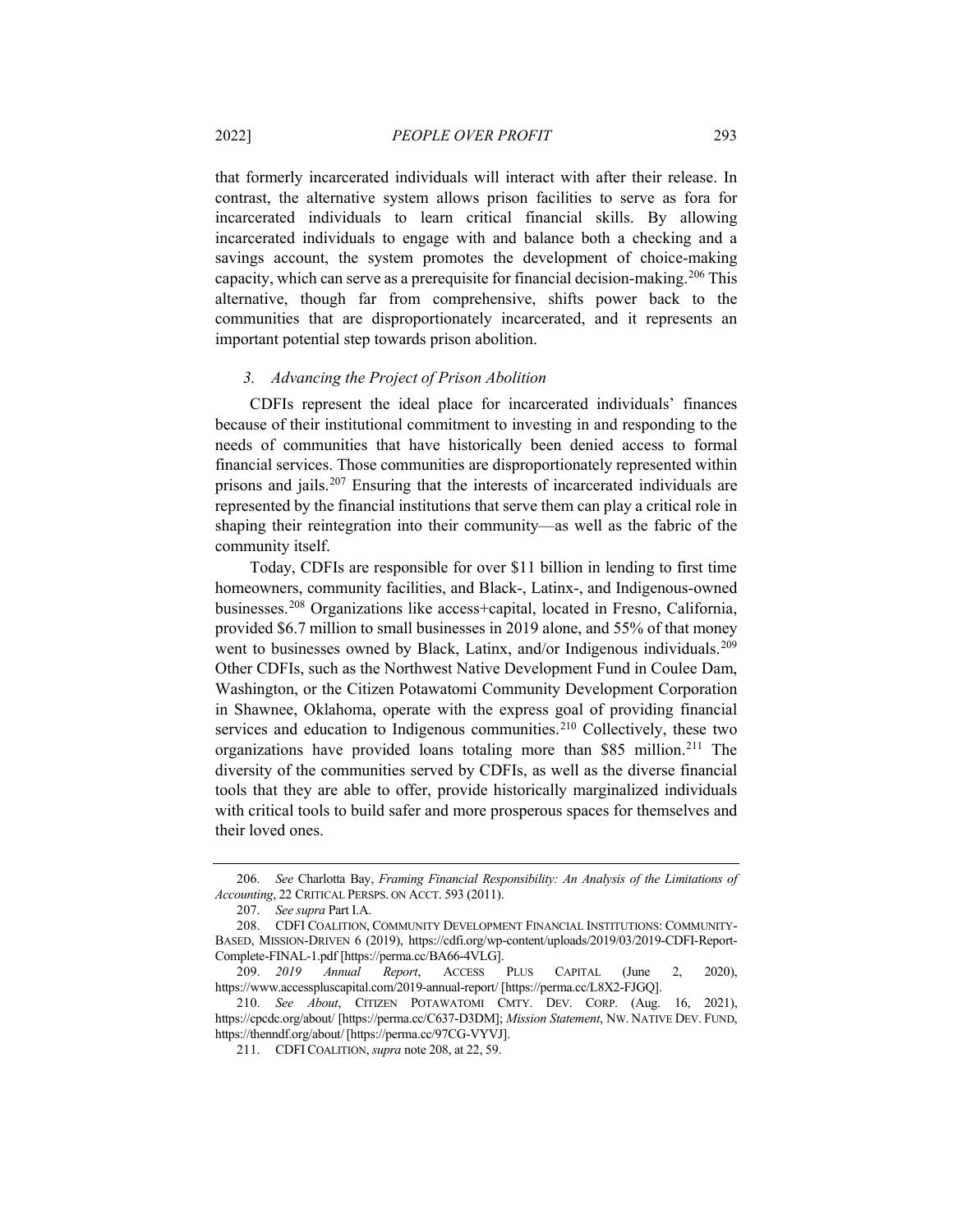Locating incarcerated individuals' finances within CDFIs also works towards the project of prison abolition by redirecting financial power into spaces that are defined and managed by and for the communities that they serve. While some CDFIs, such as community development credit unions, are directly owned and managed by the communities they serve, even community development banks and venture capital funds—organizations that are often for-profit— include community representation in their management.<sup>[212](#page-37-0)</sup> For example, Optus Bank, a for-profit CDFI in Columbia, South Carolina, is the only Black-owned bank in the state,<sup>[213](#page-37-1)</sup> and in 2018 it provided 144 loans to individuals with belowaverage credit.[214](#page-37-2) By shifting financial power away from prison operators and towards community-driven organizations, the individuals who have most directly experienced the harm of the prison financial system will be empowered to direct the policies and strategies that push the alternative system forward. Despite the promise that CDFIs have shown, embracing them as a widespread alternative to privatized prison finance is not without challenges.

#### *4. The Question of Feasibility*

The most obvious challenge in relocating incarcerated individuals' finances to CDFIs is one of feasibility. There are numerous practical barriers standing in the way of entrusting millions of incarcerated individuals' finances to a relatively small sector of the financial services industry. First, the current network of CDFIs, as vibrant as it may be, is neither geographically nor logistically capable of providing financial services to the vast population the United States currently incarcerates. Second, there are powerful institutional forces, ranging from private prison financial service providers to prison operators whose budgets are reliant on kickbacks, invested in maintaining the status quo. They will doubtlessly use whatever political will they have to sabotage or circumvent any attempt to reduce their power. Third, there may be public resistance to developing the necessary infrastructure to support the relocation of prison finances, as well as apprehension as to their proposed new destination. These criticisms are a natural response to any radical idea that challenges the fundamental framework of the criminal legal system. But they also reflect an unnecessarily pessimistic view of our capacity for far-reaching change.

The fact that abolitionist demands push the boundaries of public thought is neither accident nor oversight. Instead, it reflects a conscious choice to "reignite people's imaginations"[215](#page-37-3) by envisioning alternatives to systems that heretofore have existed only in the shadow of racism and state-sanctioned violence.

<sup>212.</sup> *See What Is a CDFI?*, *supra* not[e 193.](#page-32-5)

<span id="page-37-1"></span><span id="page-37-0"></span><sup>213.</sup> *See U.S. Map of Black Banks & Credit Unions*, BLACKOUT COALITION (Aug. 22, 2021), https://blackoutcoalition.org/black-u-s-banks/ [https://perma.cc/8Z2A-G62P].

<sup>214.</sup> CDFI COALITION, *supra* not[e 208,](#page-36-0) at 63.

<span id="page-37-3"></span><span id="page-37-2"></span><sup>215.</sup> Dean Spade, *Solidarity Not Charity: Mutual Aid for Mobilization and Survival*, 38 SOC. TEXT 131, 134 (2020).